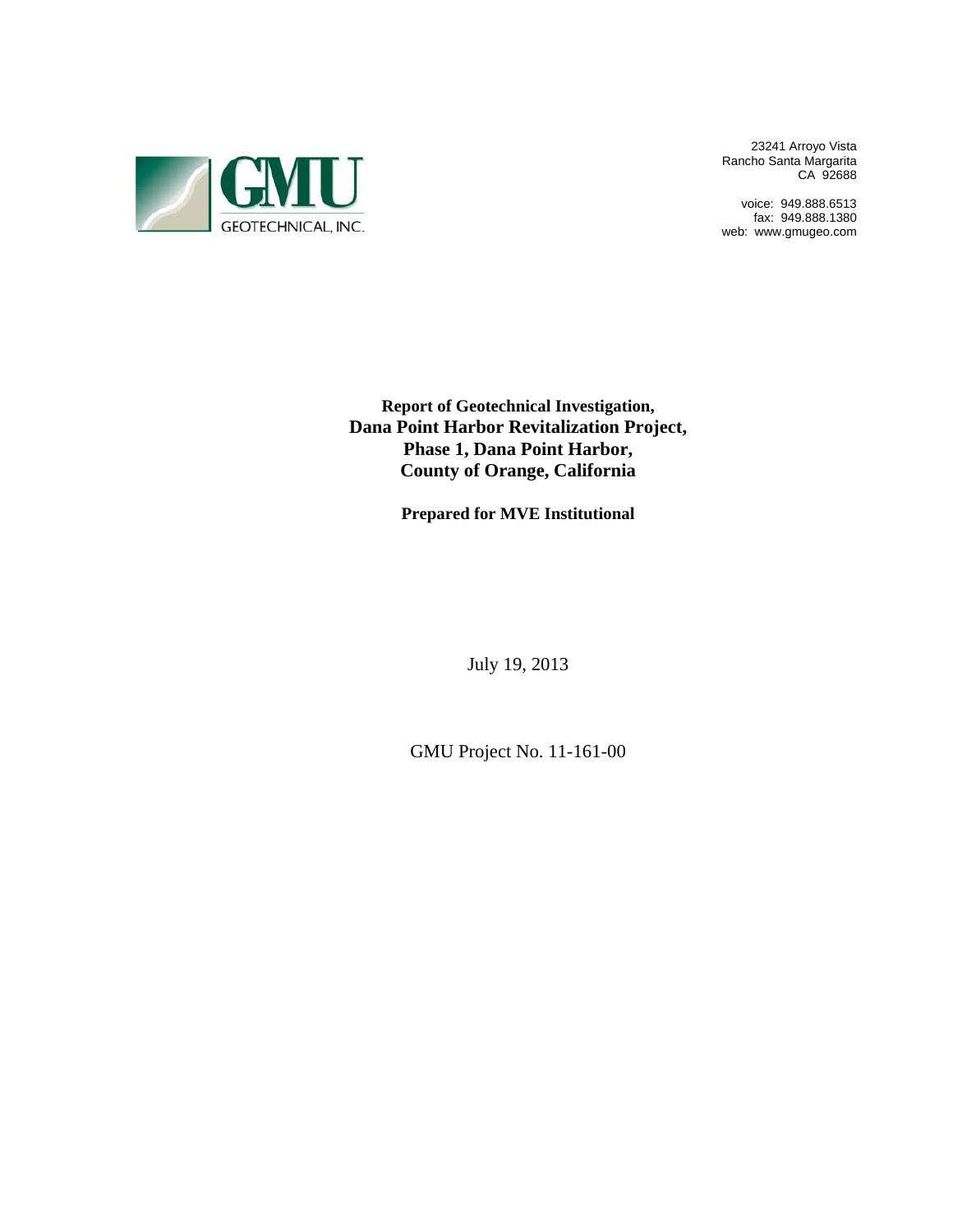

23241 Arroyo Vista Rancho Santa Margarita CA 92688

voice: 949.888.6513 fax: 949.888.1380 web: www.gmugeo.com

# **TRANSMITTAL**

# **MVE INSTITUTIONAL** DATE: July 19, 2013

3 MacArthur Place

Santa Ana, CA 92707 GMU PROJECT: 11-161-00

ATTENTION: Mr. William Koster, Principal

SUBJECT: Geotechnical Investigation, Dana Point Harbor Revitalization Project, Phase 1, Dana Point Harbor, County of Orange, California

WE ARE SENDING THE FOLLOWING:

 Electronic copy of our "Report of Geotechnical Investigation, Dana Point Harbor Revitalization Project, Phase 1, Dana Point Harbor, County of Orange, California," dated July 19, 2013.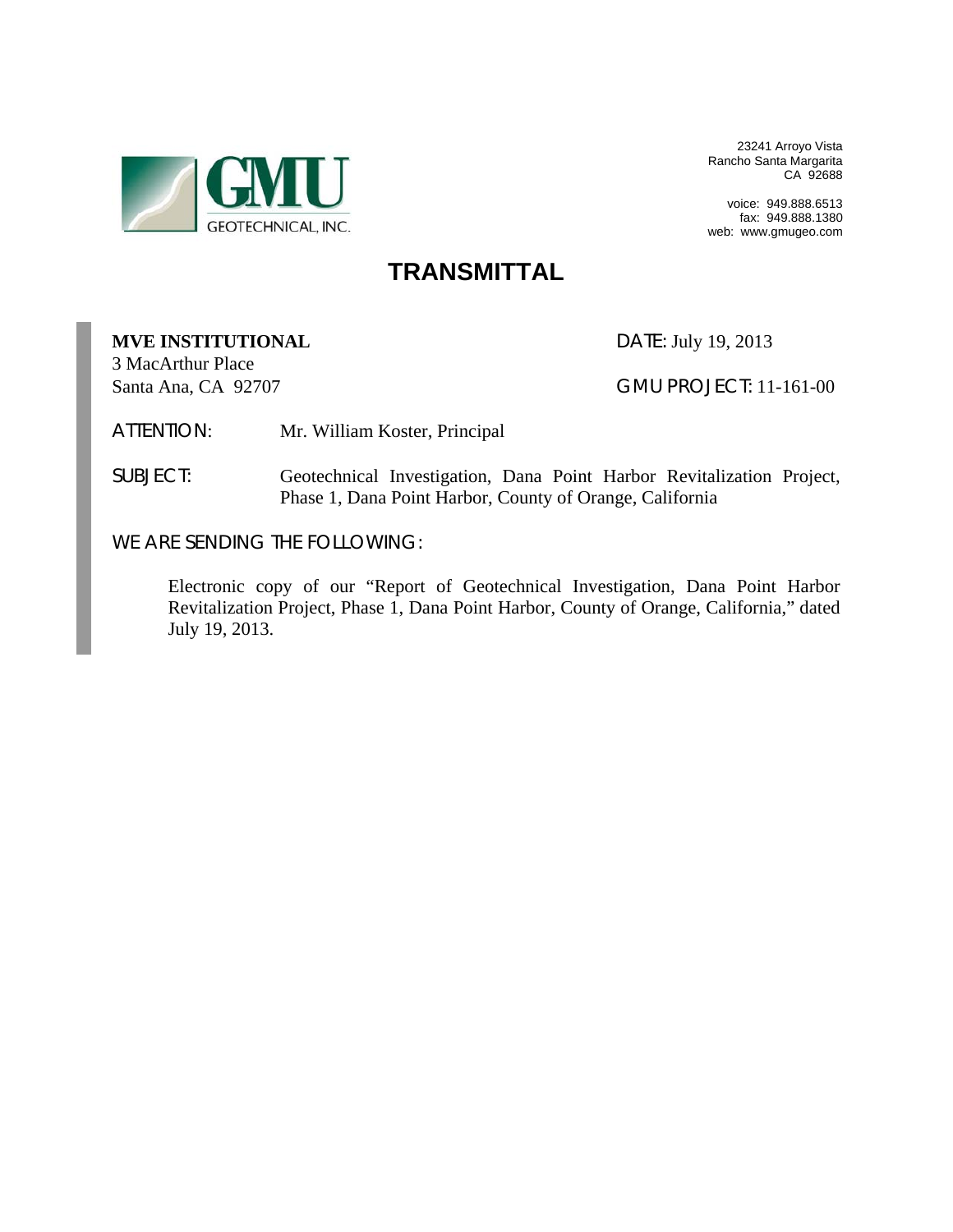#### **TABLE OF CONTENTS**

| BACKGROUND HISTORY AND PREVIOUS GEOTECHNICAL REPORTS3               |  |
|---------------------------------------------------------------------|--|
|                                                                     |  |
|                                                                     |  |
|                                                                     |  |
|                                                                     |  |
|                                                                     |  |
|                                                                     |  |
|                                                                     |  |
|                                                                     |  |
|                                                                     |  |
|                                                                     |  |
|                                                                     |  |
|                                                                     |  |
|                                                                     |  |
|                                                                     |  |
|                                                                     |  |
| LIQUEFACTION, SEISMIC SETTLEMENT, AND LATERAL SPREADING 12          |  |
|                                                                     |  |
|                                                                     |  |
|                                                                     |  |
|                                                                     |  |
| Liquefaction, Seismic Settlement, and Lateral Spreading Potential13 |  |
|                                                                     |  |
|                                                                     |  |
|                                                                     |  |
|                                                                     |  |
|                                                                     |  |
|                                                                     |  |
|                                                                     |  |
| Volume Change<br>$\sim$ 15                                          |  |

**Description** 

Page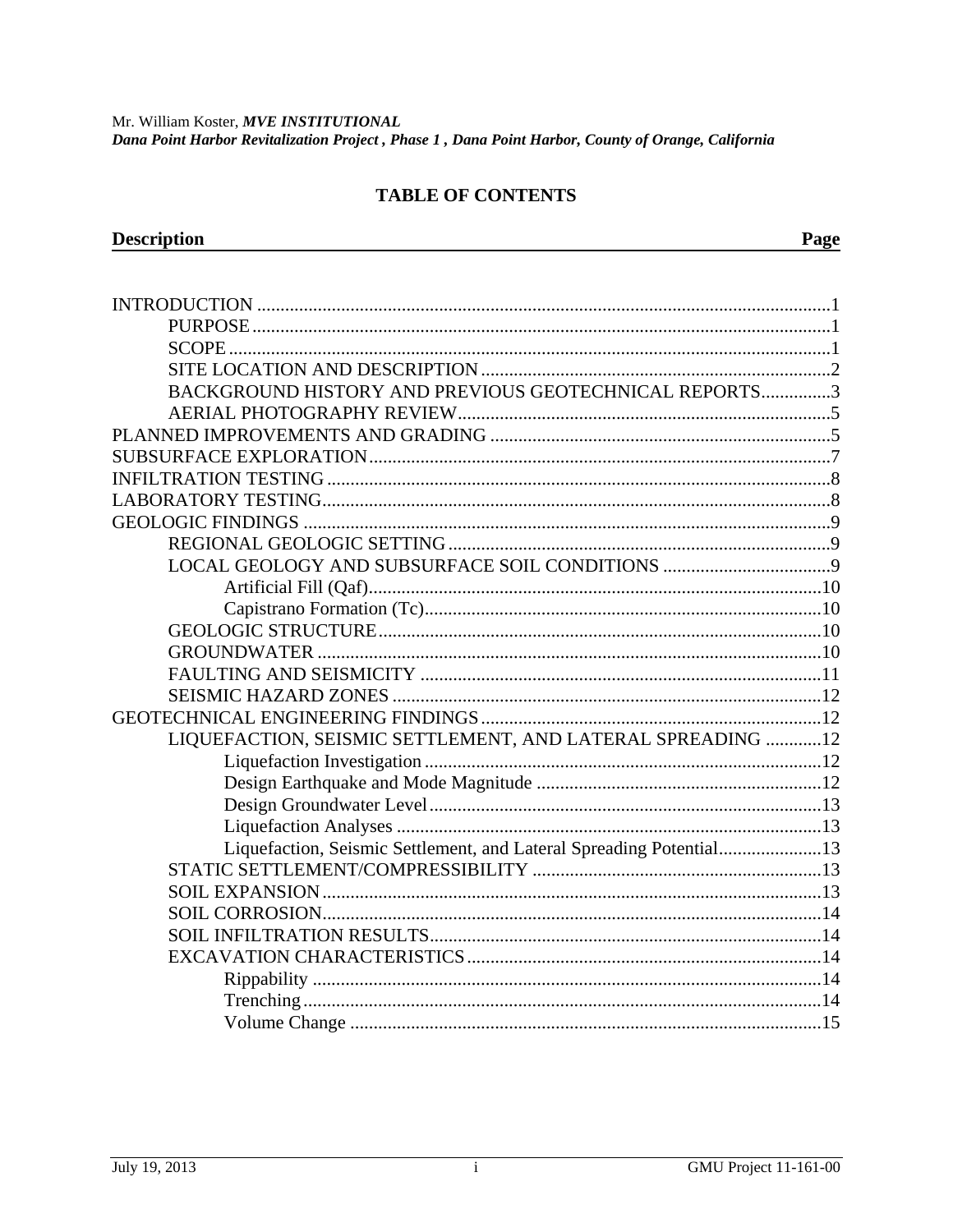## **TABLE OF CONTENTS (continued)**

**Description** Page

| LIQUEFACTION-INDUCED LATERAL SPREADING MITIGATION 17  |  |
|-------------------------------------------------------|--|
|                                                       |  |
|                                                       |  |
|                                                       |  |
|                                                       |  |
| CORRECTIVE GRADING - BUILDINGS M1, 6 THROUGH 12, AND  |  |
|                                                       |  |
|                                                       |  |
| CORRECTIVE GRADING - EXTERIOR PARKING, DRIVEWAY       |  |
|                                                       |  |
|                                                       |  |
|                                                       |  |
|                                                       |  |
|                                                       |  |
|                                                       |  |
|                                                       |  |
| POST-GRADING AND GROUND IMPROVEMENT CONSIDERATIONS 21 |  |
|                                                       |  |
|                                                       |  |
|                                                       |  |
|                                                       |  |
|                                                       |  |
|                                                       |  |
|                                                       |  |
|                                                       |  |
|                                                       |  |
|                                                       |  |
|                                                       |  |
|                                                       |  |
|                                                       |  |
|                                                       |  |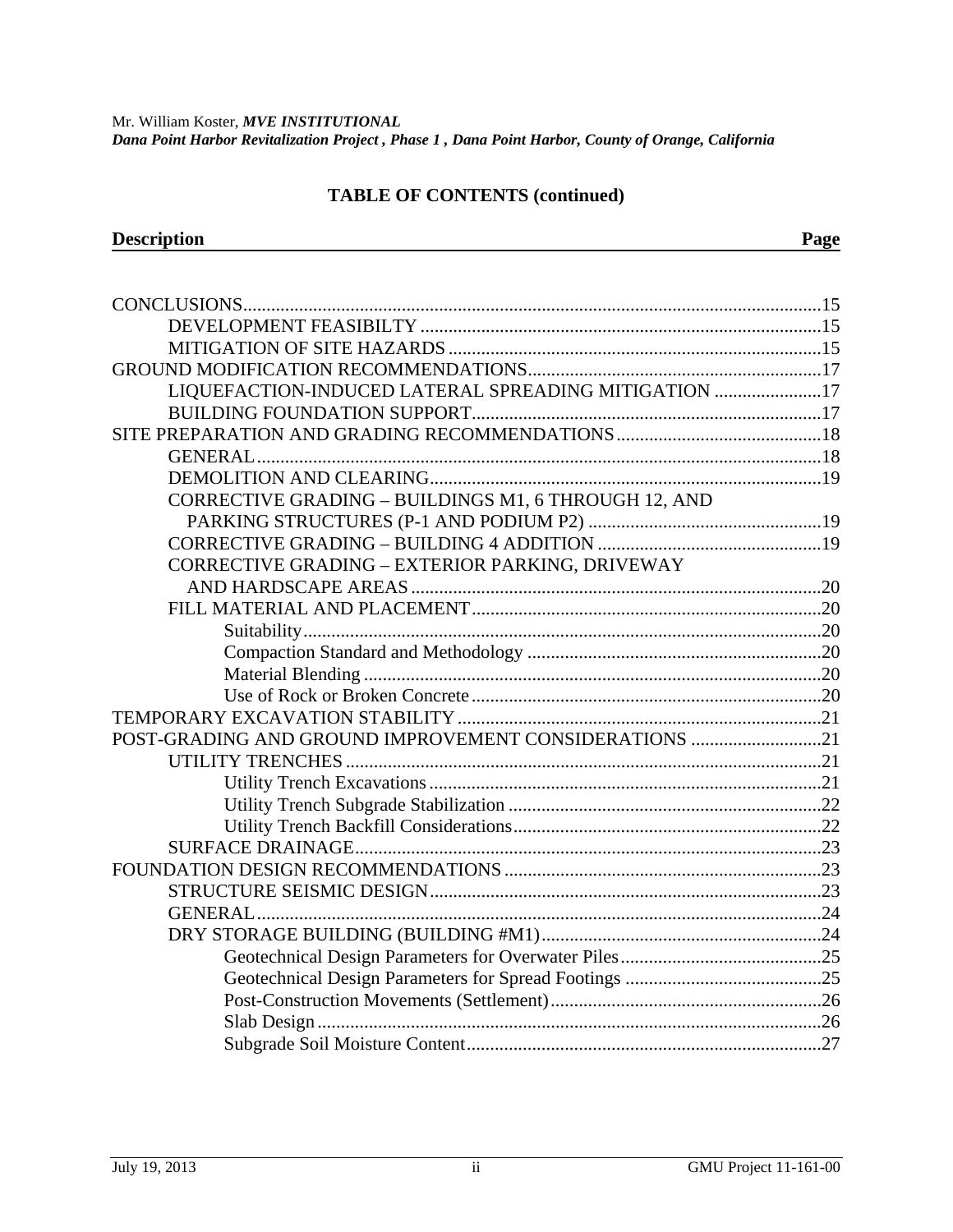#### **TABLE OF CONTENTS (continued)**

| <b>Description</b> | ''age |
|--------------------|-------|
|                    |       |

| BUILDINGS 6-12, PARKING DECK P-1 AND PODIUM P2, AND      |  |
|----------------------------------------------------------|--|
|                                                          |  |
|                                                          |  |
|                                                          |  |
|                                                          |  |
|                                                          |  |
|                                                          |  |
|                                                          |  |
|                                                          |  |
|                                                          |  |
|                                                          |  |
|                                                          |  |
|                                                          |  |
|                                                          |  |
|                                                          |  |
|                                                          |  |
|                                                          |  |
|                                                          |  |
|                                                          |  |
|                                                          |  |
|                                                          |  |
|                                                          |  |
|                                                          |  |
|                                                          |  |
|                                                          |  |
|                                                          |  |
| <b>GENERAL</b>                                           |  |
|                                                          |  |
|                                                          |  |
| FULL DEPTH RECLAMATION (FDR) ALTERNATIVE PAVEMENT        |  |
|                                                          |  |
| PERMEABLE INTERLOCKING CONCRETE PAVEMENT (PICP) 38       |  |
| CONCRETE INTERLOCKING VEHICULAR AND PEDESTRIAN PAVERS 39 |  |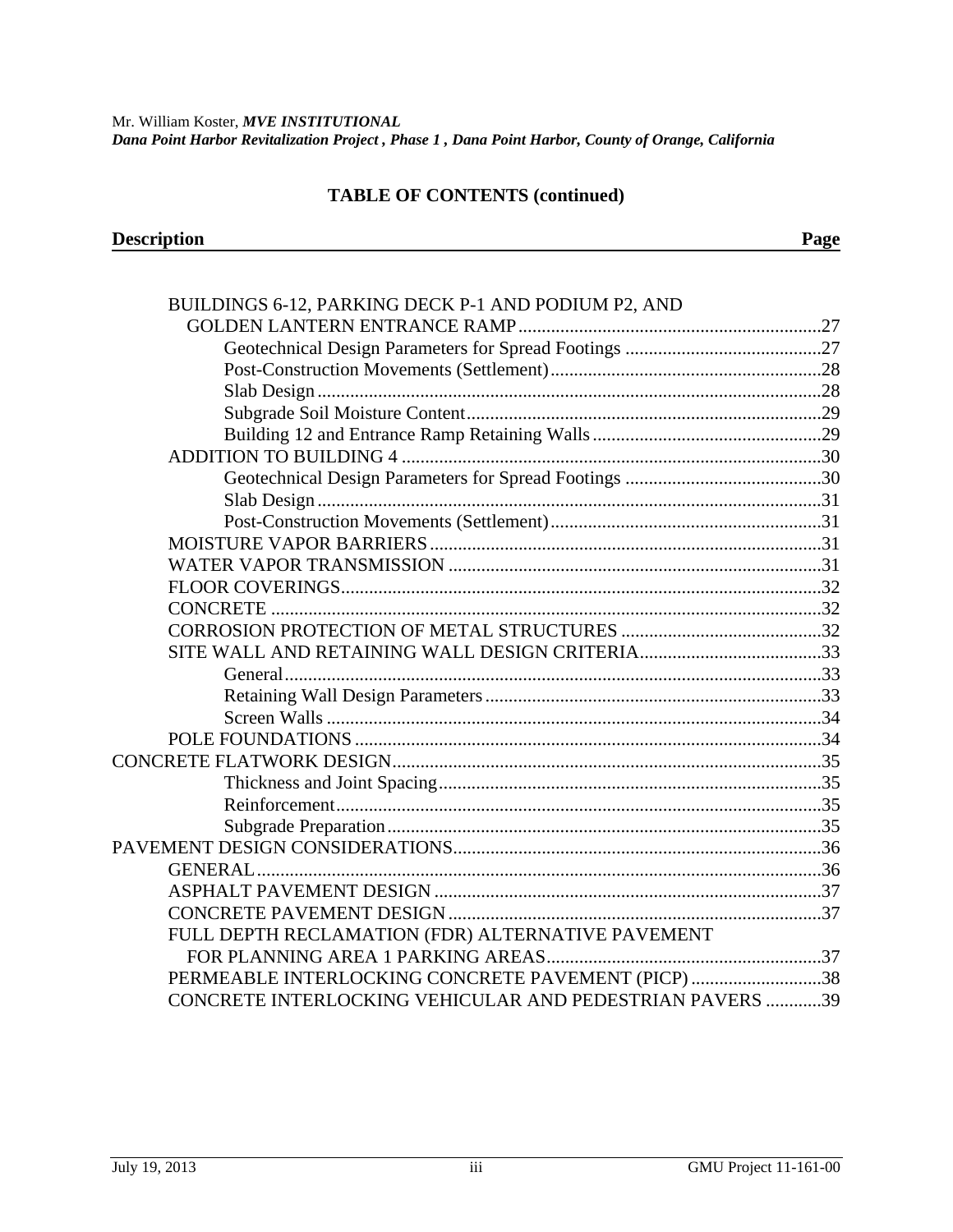#### **TABLE OF CONTENTS (continued)**

| <b>Description</b> | $\sim$ |
|--------------------|--------|
|                    |        |

| PLAN REVIEW / GEOTECHNICAL TESTING AND OBSERVATIONS |  |
|-----------------------------------------------------|--|
|                                                     |  |
|                                                     |  |
|                                                     |  |
|                                                     |  |
|                                                     |  |
|                                                     |  |
|                                                     |  |
|                                                     |  |
|                                                     |  |

### PLATES

| Plate 1 | -- Location Map                |
|---------|--------------------------------|
| Plate 2 | -- Geotechnical Map            |
| Plate 3 | -- Geotechnical Cross Sections |
| Plate 4 | -- Regional Seismicity         |

# APPENDICES A through F

| APPENDIX A-1:<br><b>APPENDIX A-2:</b><br><b>APPENDIX A-3:</b><br><b>APPENDIX A-4:</b> | <b>GMU</b> Geotechnical Exploration Procedures and Logs<br>CPT Logs and Data by Kehoe for GMU Geotechnical<br>Previous Exploration by Others<br>Previous CPT Tests by Others |
|---------------------------------------------------------------------------------------|------------------------------------------------------------------------------------------------------------------------------------------------------------------------------|
| <b>APPENDIX B-1:</b><br><b>APPENDIX B-2:</b>                                          | <b>GMU</b> Geotechnical Laboratory Procedures and Test Results<br>Previous Laboratory Test Results by Others                                                                 |
| <b>APPENDIX C:</b>                                                                    | <b>Liquefaction Analysis</b>                                                                                                                                                 |
| <b>APPENDIX D:</b>                                                                    | <b>Stability Analysis</b>                                                                                                                                                    |
| <b>APPENDIX E:</b>                                                                    | <b>Pile Design Parameters</b>                                                                                                                                                |
| <b>APPENDIX F:</b>                                                                    | <b>Retaining Wall Design Parameters</b>                                                                                                                                      |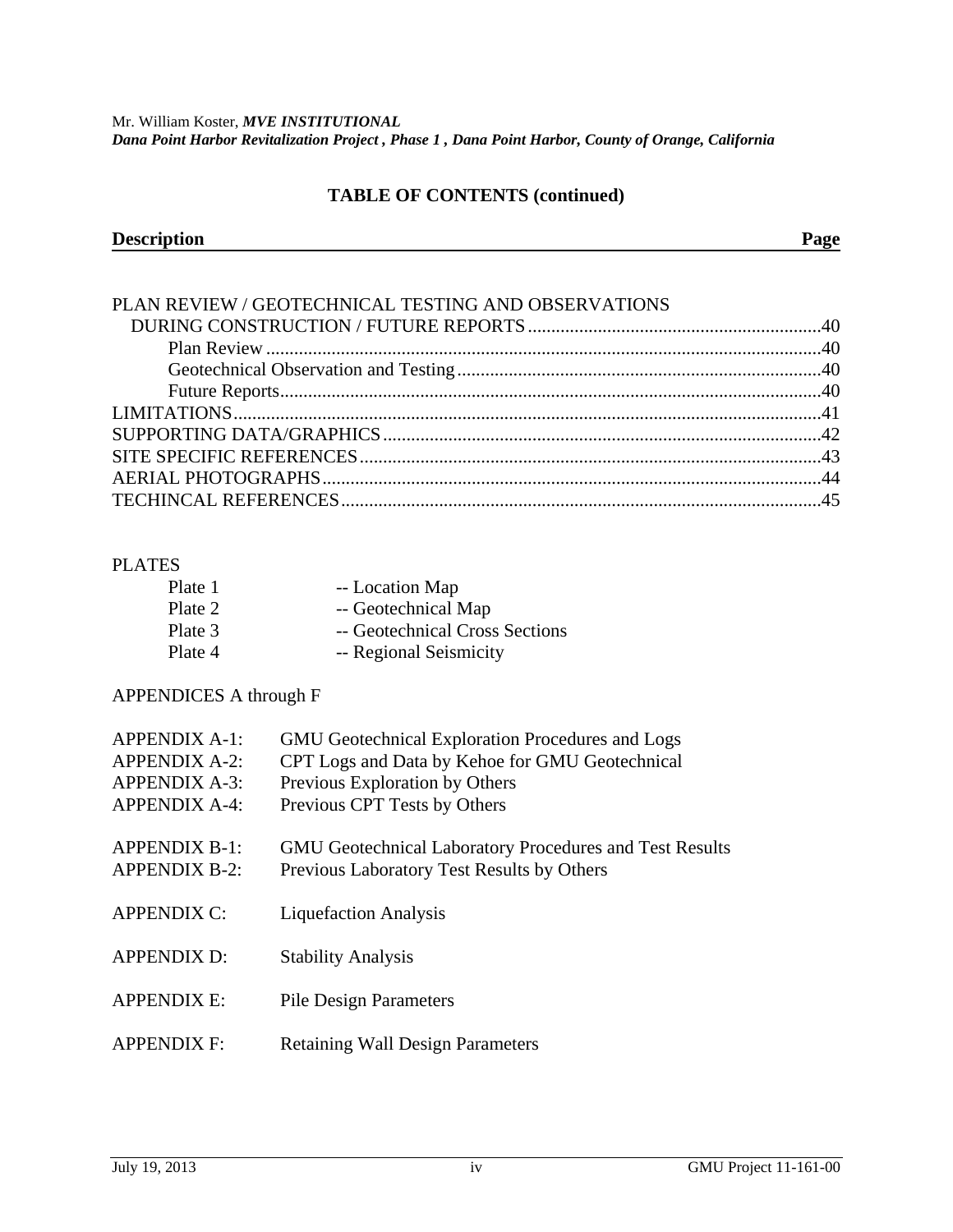### **INTRODUCTION**

#### **PURPOSE**

This report presents the results of our geotechnical investigation for the first phase of the Dana Point Harbor Revitalization Project. This first phase is the "Commercial Core" area of the Harbor and includes Planning Areas PA-1 and PA-2. Planning Area PA-1 is the marine services area which currently includes the Embarcadero, the shipyard, and the boat storage area while Planning Area PA-2 includes the Dana Wharf and Mariners Village sections of the Harbor (see Plate 1 – Location Map).

The purpose of this report is to provide a review of the current site plans; provide a summary of our geotechnical investigation, laboratory testing, data analysis, and conclusions; and then provide geotechnical recommendations pertaining to site grading and for the design and construction of the proposed buildings, parking structures, and other site improvements (i.e. roadways, parking lots, site walls, exterior concrete flatwork, etc.). In preparing this report, the following scope of work was performed.

#### **SCOPE**

- 1. Reviewed background information pertaining to the site, including historic aerial photographs, published geologic maps, and previous geotechnical reports for the subject site and surrounding areas by other geotechnical consultants.
- 2. Performed an initial site reconnaissance to access current surface conditions and mark the site for Underground Service Alert.
- 3. Conducted a subsurface exploration program that consisted of the advancement of six (6) CPT soundings to depths of 16 to 30 feet and the drilling of nineteen (19) hollowstem auger borings to depths of 10.5 to 50.5 feet in order to provide both continuous soil data and soil samples for laboratory testing. Borings DH-5, DH-7, DH-10, DH-11, and DH-16 were also used to perform infiltration tests. The borings were logged by our project geologist and samples were collected for laboratory testing.
- 4. Performed laboratory testing on bulk and undisturbed samples that were collected during our subsurface exploration. Laboratory testing included the determination of in-situ moisture and density, maximum dry density and optimum moisture content, soil gradation, Atterberg Limits, expansion potential, consolidation and shear strength characteristics, chemical and specialty corrosion testing, and R-value.
- 5. Interpreted and evaluated field conditions and laboratory data.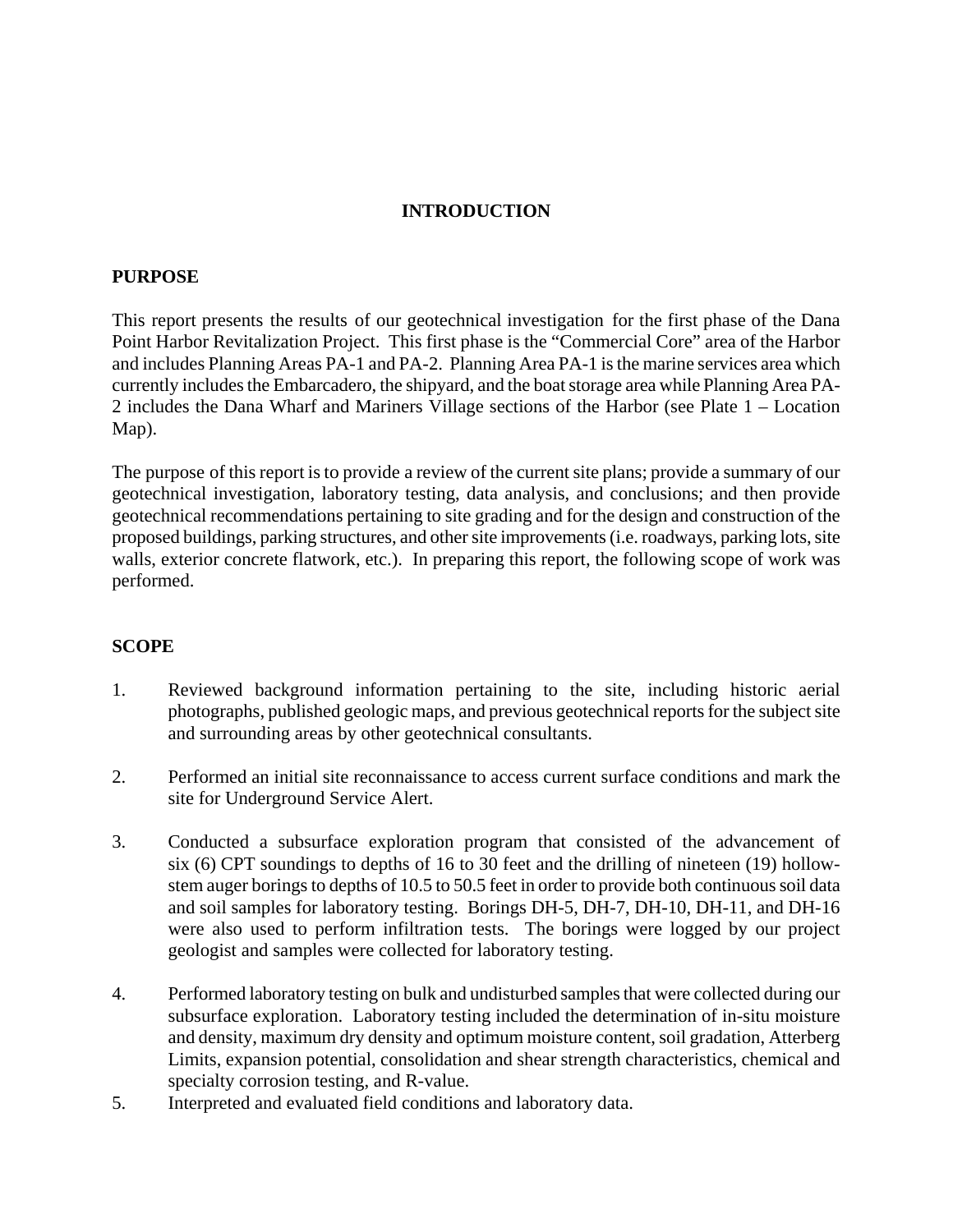- 6. Performed geotechnical engineering analyses using the field and laboratory data in conjunction with the conceptual site plan. The analysis addressed site seismicity, seismicinduced liquefaction and lateral spreading, foundation design including pile analysis, anticipated static settlements, retaining wall evaluation, groundwater concerns, seawall evaluation, and pavement section design.
- 7. Prepared this report which summarizes the results of our research, subsurface exploration, laboratory and field testing, analyses, conclusions, and recommendations relative to the subject parking structure foundation design and general adjacent site development of the subject project.

## **SITE LOCATION AND DESCRIPTION**

The first phase of the Dana Point Harbor Revitalization Project consists of significant changes to the "Commercial Core" portion of the harbor. The "Commercial Core" is located within the northeast portion of the Dana Point Harbor and is bordered on the north by Dana Point Harbor Drive, on the east by Puerto Place, on the west by Casitas Place, and on the south by a seawall and then Dana Point Harbor. Embarcadero Place and the southern terminus of Street of the Golden Lantern extend from Dana Point Harbor Drive into the subject site. The site is also currently occupied by boat storage parking areas, automotive parking lots, numerous restaurant and retail buildings, and a County of Orange maintenance facility yard. The general location of the site with respect to nearby roadways and landmarks is shown on Plate 1.

The existing boat storage and automotive parking lots are paved with asphalt, have occasional light bollards between the rows of parking stalls, and are surrounded by concrete curbs and gutters. The existing restaurant and retail buildings are one to two stories in height and appear to be of woodframe construction with conventional foundations.

The majority of the site is relatively flat and level and drains by sheet flow towards the south to existing storm drain catch basins; however, there is an approximately 5-foot -high slope between the boat storage parking lot and Street of the Golden Lantern, a 5- to 10-foot-high slope along the north side of the boat storage parking lot adjacent to Dana Point Harbor Drive, and 1- to 10- foot-high slopes along the east and west sides of Embarcadero Place. In addition, there are minor slopes less than 5 feet in height within the southwest portion of the site between the existing retail buildings and automotive parking lots. Elevations within the site range from a high of approximately 25 feet above mean sea level within the northern portion of the site to a low of approximately 6 feet above mean sea level within the southern portion of the site. The majority of the site is covered by either asphalt pavement or concrete flatwork; however, there are planter and landscape areas that contain flowers, groundcover, shrubs and occasional trees.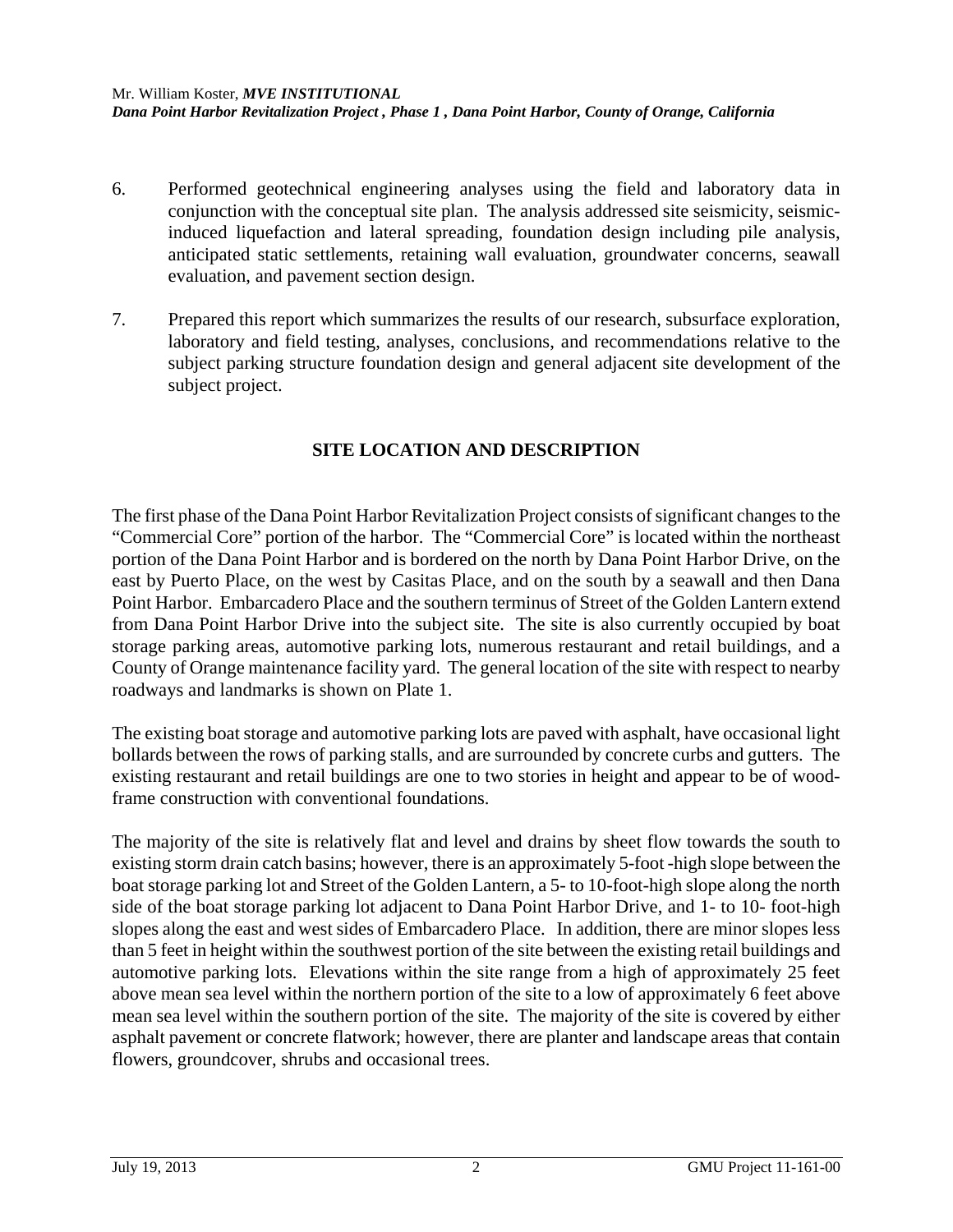## **BACKGROUND HISTORY AND PREVIOUS GEOTECHNICAL REPORTS**

In order to identify and describe the site history and geologic conditions; we reviewed published geologic maps and reports, previous geotechnical reports by other geotechnical consultants for the subject site and entire harbor area, and a previous report for the existing seawalls.

Based on our research, Dana Point Harbor is located within a cove (Dana Cove) that is bordered on the north by cliffs or bluffs that are approximately 100 to 200 feet high and on the west by a hard, resistant promontory of land known as the Dana Point headland. Prior to the development of the harbor, the cove was bordered by a rocky shoreline along the base of the cliffs; however, due to the protection provided by the headland, a sandy shore was able to develop toward San Juan Creek.

Dana Point Harbor was constructed in the late 1960s and early 1970s by the County of Orange and the United States Army Corps of Engineers. It is our understanding that the harbor was constructed by excavating the native soils after the cove was dewatered through the construction of a coffer dam. The construction of the coffer dam included the installation of sheet piling and the placement of fill in a wet condition. After the cofferdam was constructed, the harbor was dewatered and the water basins were excavated to maximum depths of approximately 10 to 12 feet below sea level with the exception of local areas within the northern portion of the harbor where hard bedrock materials were encountered. Artificial fill was then placed in a relatively dry condition up to existing grades and the seawalls, boat ramps and docks, and buildings were then constructed. In addition, a rubble breakwater was constructed along the south side of the harbor to protect it from wave action.

In order to create access to the harbor, the shoreline cliffs were cut back to construct Dana Point Harbor Drive and Street of the Golden Lantern. These slopes were cut to gradients ranging from 1:1 (horizontal to vertical) to 2:1, dependent on their geologic structure and material type.

In 2002, Leighton and Associates performed a preliminary investigation of the subject site for the Dana Point Harbor Master Plan. Leighton found that the most of the Phase 1 area is underlain by approximately 15 to 20 feet of fill with the depths of fill increasing towards the south. However, within the northwest corner of the site, only 1.5 to 3 feet of fill was encountered. The fill materials were reported to consist of sandy clays, clayey sands and silty clays that were found to be medium dense to dense or firm to stiff. A layer of dense, gravelly sand alluvium was also found in Leighton boring B-3 at depths of 15 to 20 feet. Below the artificial fill and local alluvial materials, bedrock materials of the Capistrano Formation were encountered. Leighton reported these materials to consist of very dense sandstones with occasional layers of very hard claystone. The exploration logs and laboratory testing data from this report are included in Appendices A and B, respectively, and the locations of these previous borings are presented on Plate 2.

An evaluation of the existing seawalls was previously performed by Bluewater Design Group in December of 2003. Their evaluation indicated that most of the existing seawalls are "Quay" walls which consist of slightly battered, cantilever, reinforced-concrete gravity walls constructed directly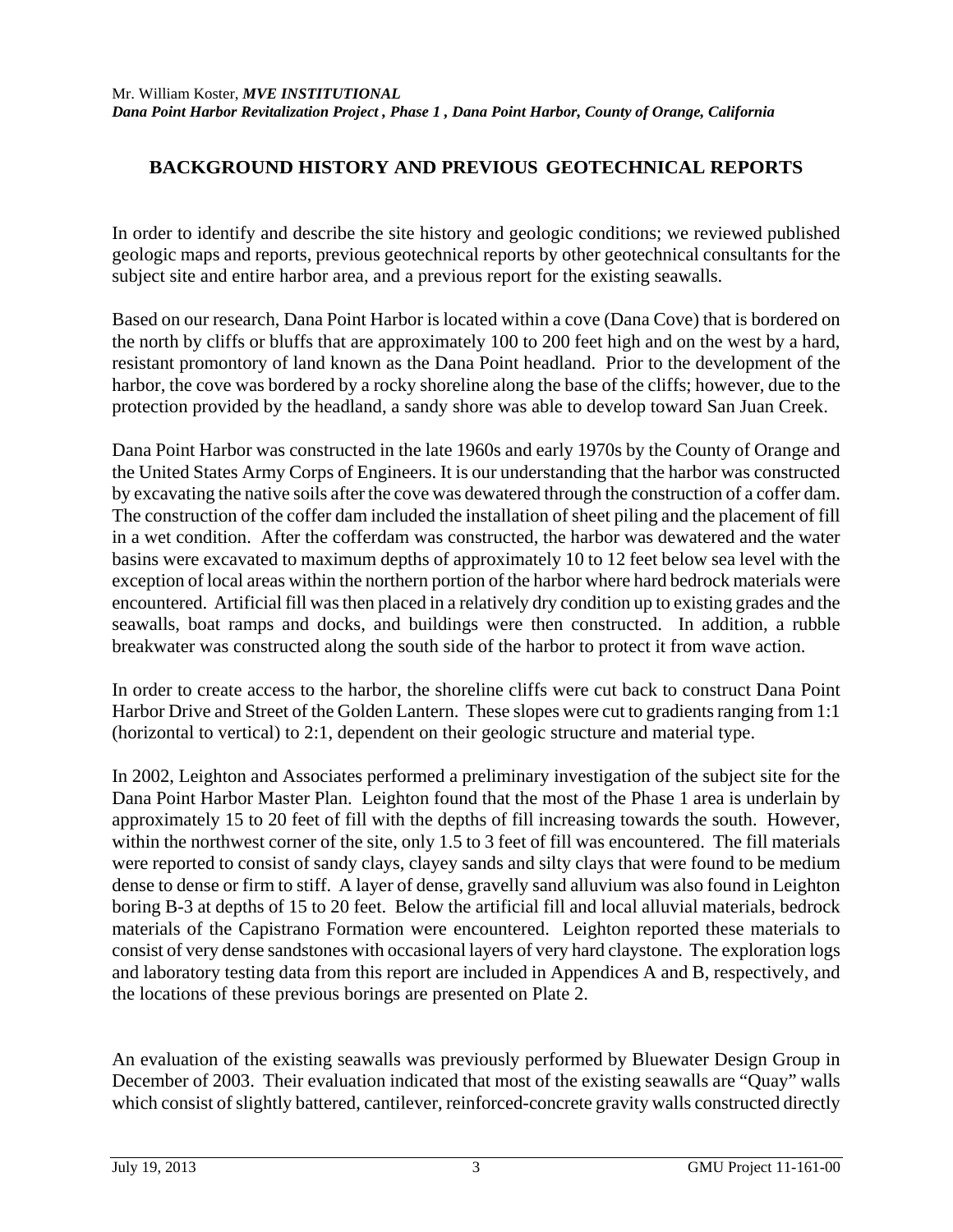above 1.5H:1V slopes. The slopes are either covered by concrete panels or are constructed with rock rubble. As a result, the wall footings are supported on either fill materials or rock rubble. The walls are not embedded into the ground and thus rely on their own weight, the weight of the soil over the heel, and the friction between the bottom of the footings and the underlying soil or rip-rap to resist overturning and sliding forces. Most of the Quay walls have a height of 5 feet; however, some local sections have a height of 9 feet.

The report by Bluewater Design group also indicated that the north and south sides of the public boat launch ramp are supported by conventional cantilever retaining walls that range from 2 to 15 feet in height with footings founded into fill materials.

In November of 2005, Diaz-Yourman & Associates performed a geotechnical investigation for the rehabilitation of the Dana Point Harbor boat launch ramp. Diaz-Yourman found that boat ramp area is underlain by approximately 15 to 20 feet of fill. The fill materials were reported to consist primarily of silty sands and silty gravels with occasional layers of clayey sand and sandy silt that were found to be medium dense to dense. Below the artificial fill, bedrock materials of the Capistrano Formation were encountered. Diaz-Yourman reported these materials to consist of very dense, fine to coarse grained sandstones. The exploration logs and laboratory testing data from this report are included in Appendices A and B, respectively, and the locations of these previous borings are presented on Plate 2.

In 2008, Leighton and Associates performed a geotechnical engineering exploration and analysis for all of the existing seawalls within the harbor and to provide recommendations for the design and construction of pedestrian platform structures and guide piles within the marina for new boat docks. Leighton expanded their subsurface exploration to include the southern and northwestern portions of the harbor. They found that the northern "Cove" portion of the harbor is underlain by 10 to 20 feet of fill while the southern "Island" portion of the harbor is underlain by 23 to 30 feet of fill. The fill materials were reported to consist of medium dense, fine to medium grained sands with varying clay contents. Below the artificial fill materials, sandstone and claystone bedrock materials of the Capistrano Formation were encountered as described previously. The exploration logs and laboratory testing data from this report are included in Appendices A and B, respectively.

Diaz-Yourman recently (October, 2012) drilled a boring within the existing shipyard to provide geotechnical recommendations for a new crane to be constructed near the existing quay seawall. Diaz-Yourman has not yet completed their geotechnical report; however, they provided us with a draft copy of the log of this boring. The boring log is included in Appendix A and the location of this recent boring is presented on Plate 2.

# **AERIAL PHOTOGRAPHY REVIEW**

An aerial photo review was performed for the subject site in order to assess historical land use and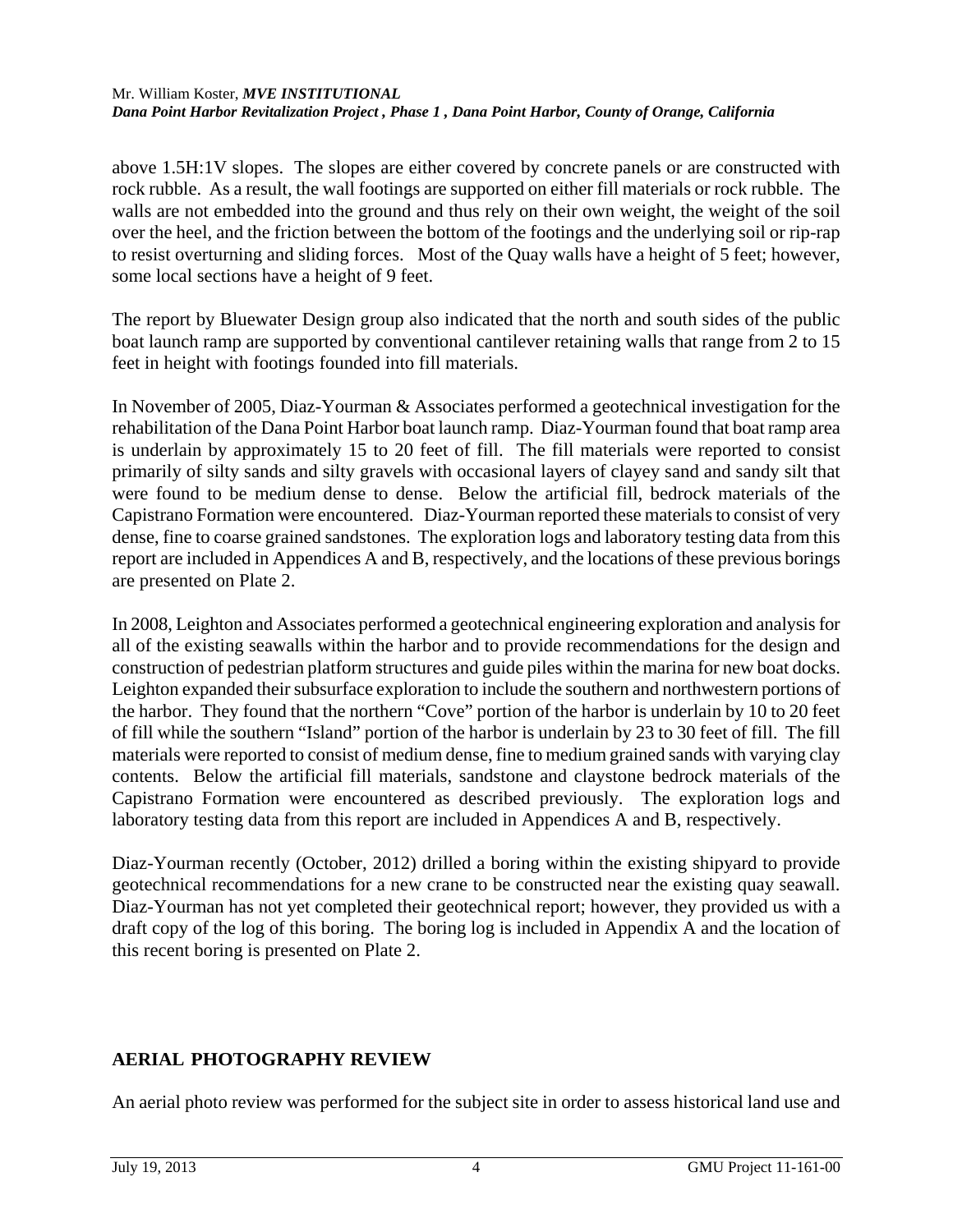site development. Continental Aerial Photo provided 20 sets of stereo-paired air photos spanning from 1952 through 1999. Photos taken prior to development of the harbor area show an undeveloped cliff bordered by a rocky shoreline and a relatively natural cove. In 1967, two jetties were constructed on the east and west sides of the cove. By 1970, the alteration of the cove into a man-made harbor was nearing completion and the roadways had been graded. The photos indicate that Dana Point Harbor Drive and the northerly areas of the harbor (generally parking lot and boat storage) are likely underlain by bedrock from the cut operation of the shoreline cliff. By 1975, the harbor appears to be in essentially the same as it is currently, with all existing buildings constructed and paved areas completed. Photos reviewed after 1975 show no significant changes to the area.

## **PLANNED IMPROVEMENTS AND GRADING**

Based on our review of the preliminary site plans, it is proposed to revitalize the primary commercial portion of the Dana Point Harbor which includes the marine services area (PA-1) and the Dana Wharf and Mariners Village sections (PA-2) of the Harbor.

The revitalization of the marine services area (PA-1) will include the removal of existing buildings and structures and a portion of the existing parking lot to construct a new 50,000 square feet Dry Boat Storage Building (Building #M1) with an attached Office/Retail building and maintenance canopy. The boat storage building will be built partially out over the existing bay on piles and will contain an automated crane to transport boats from the bay to their storage locations. The Office/ Retail building will be located along the northwest side of the Dry Boat Storage Building and will include a lounge/waiting area, restrooms, and office and retail space. The maintenance canopy will be located along the southeast side of the Dry Boat Storage Building and will simply consist of a concrete slab covered by a shade canopy. It is expected that the Dry Boat Storage Building will be of steel-frame construction with the lowermost floor slabs constructed both on-grade and out over the water of the Dana Point Harbor.

Other changes to the marine services area will be the removal of the current access road (Embarcadero Place) and the construction of a new entrance off of Puerto Place. To construct this new entrance, a portion of Puerto Place near Dana Point Harbor Drive will need to be widened. The layout of the parking lots will also be revised and it is likely that the existing pavement sections within the parking lots and drive isles will need to be removed and replaced with new sections due to their present poor condition. The existing public boat launch ramp and shipyard will be protected in-place.

The revitalization of Dana Wharf will consist primarily of minor exterior improvements to the existing buildings and surrounding landscaping; however, the southern portion of Building 5 will be demolished and removed while Building 4 will receive an addition along its north side. All of the buildings (1 through 5) will then be upgraded with new siding and stone accents and new roofs and the restaurant buildings will be provided with new grease interceptors and associated plumbing. It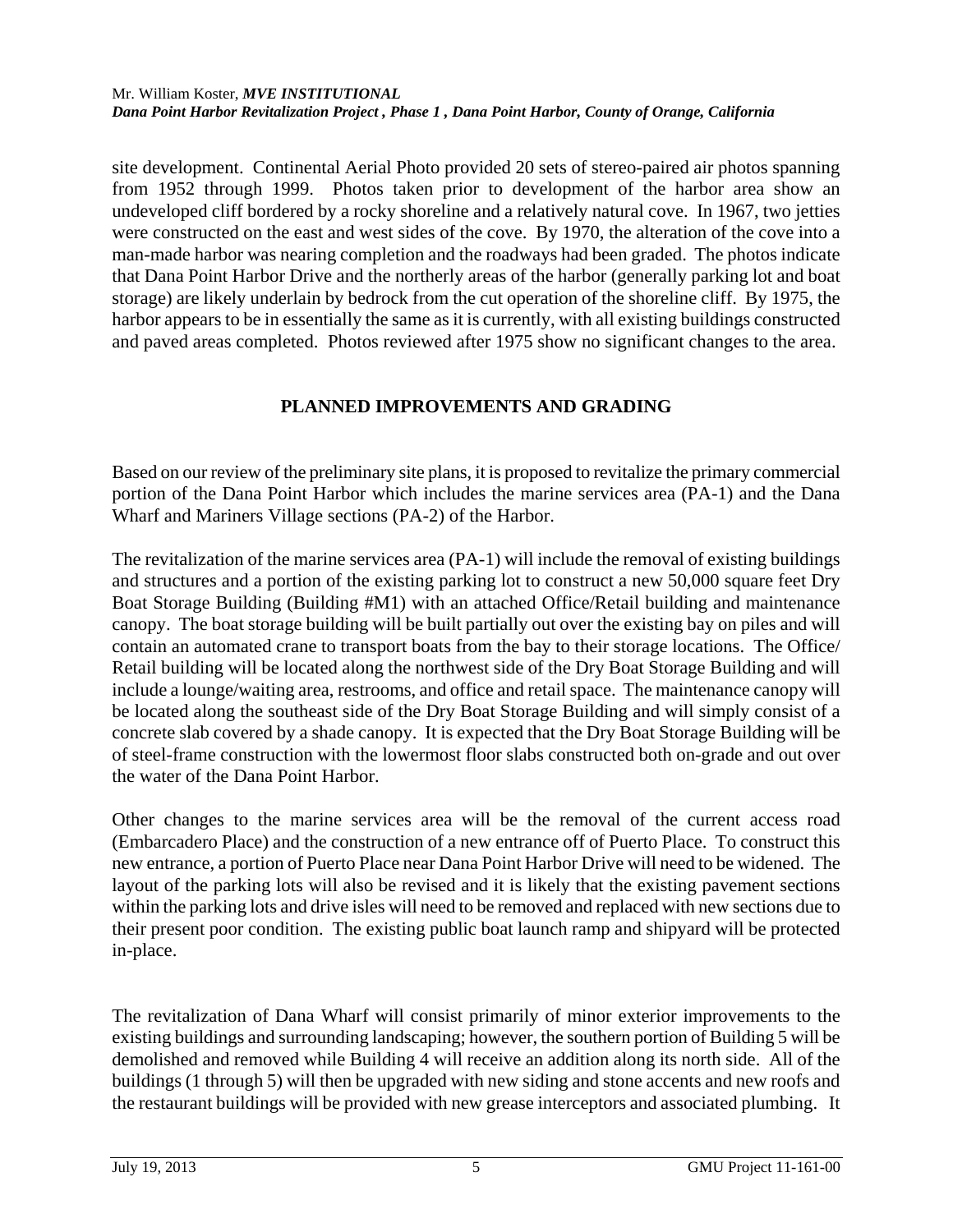is expected that the addition to Building 4 will be of wood- or steel-frame construction with the floor slab constructed on-grade. It is also expected that this addition will be supported on conventional shallow foundations that are similar to the existing foundations. The existing delivery areas and trash enclosure areas within the Wharf Area will be removed and replaced and new exterior lighting will be provided. The existing concrete walkways and patios may also be removed and replaced with new concrete walkways and patios or just repaired as needed.

The existing buildings within the Mariners Village area will be demolished and removed to allow construction of a new three-story Retail/Office building (Building 6), three new two-story Retail/Restaurant buildings (Buildings 7, 8, and 9), two new one-story Restaurant buildings (Buildings 10 and 11), a new two-story Locker/Public Restroom building (Building 12), and a two level parking structure (Parking Deck P1). In addition, a parking podium (Podium P2) will be constructed between the parking structure and Buildings 6, 7, and 8 and will create drive aisles, drop-off-areas, and parking spaces along the north sides of the buildings. The upper level of the podium will wrap between and around the buildings to create elevated outdoor seating decks along the south sides of the buildings. A ramp supported by retaining walls will lead up to the podium from Street of the Golden Lantern. The second levels of Buildings 6 and 7 will also be connected by a pedestrian bridge that will be constructed over the Dana Wharf access driveway. It is expected that these buildings will be of wood- or steel-frame construction with the lowermost floor slabs constructed on-grade while the parking structure and podium will be constructed with reinforced concrete slabs and columns. In addition, the proposed Locker/Public Restroom Building (Building 12) will be constructed partially with retaining walls due to local variations in ground surface elevations.

Other changes to the Dana Wharf and Mariners Village areas will consist of almost the complete removal of existing Street of the Golden Lantern and its replacement with the ramped driveway and podium structure. New concrete walkways, stairways, patios and site walls will be constructed around the new buildings. In addition, Casitas Place and the walkway along the south side of Dana Point Harbor Drive will be widened and the layout of the existing parking lots will be revised. Due to their poor existing condition, it is likely that the existing parking lot and drive isle pavement sections will need to be removed and replaced with new sections.

Through the majority of the site, proposed grades will remain essentially the same as existing grades with only minor cuts and fills of a few inches up to 1 to 2 feet being required. However, local areas will require more significant grading. The proposed parking structure will require cuts of approximately 2 to 4 feet to reach proposed grades. Buildings 10 and 12 will require fills of up to a foot and cuts of up to 5 feet to reach proposed grades and Building 11 will require fills of only a few inches up to approximately 3 feet. The parking lots and drive isles around these buildings will also require similar cuts and fills. Cuts of up to approximately 8 feet will be required to remove Embarcadero Place while fills of up to approximately 5 feet will be required to widen the south side of Dana Point Harbor Drive and the new entrance off of Puerto Place. Small slopes ranging up to approximately 5 feet in height will be constructed to the east and south of proposed Building 12 and to the east and west of Building 10. These slopes will be constructed at a slope ratio of 2:1, horizontal to vertical, or less.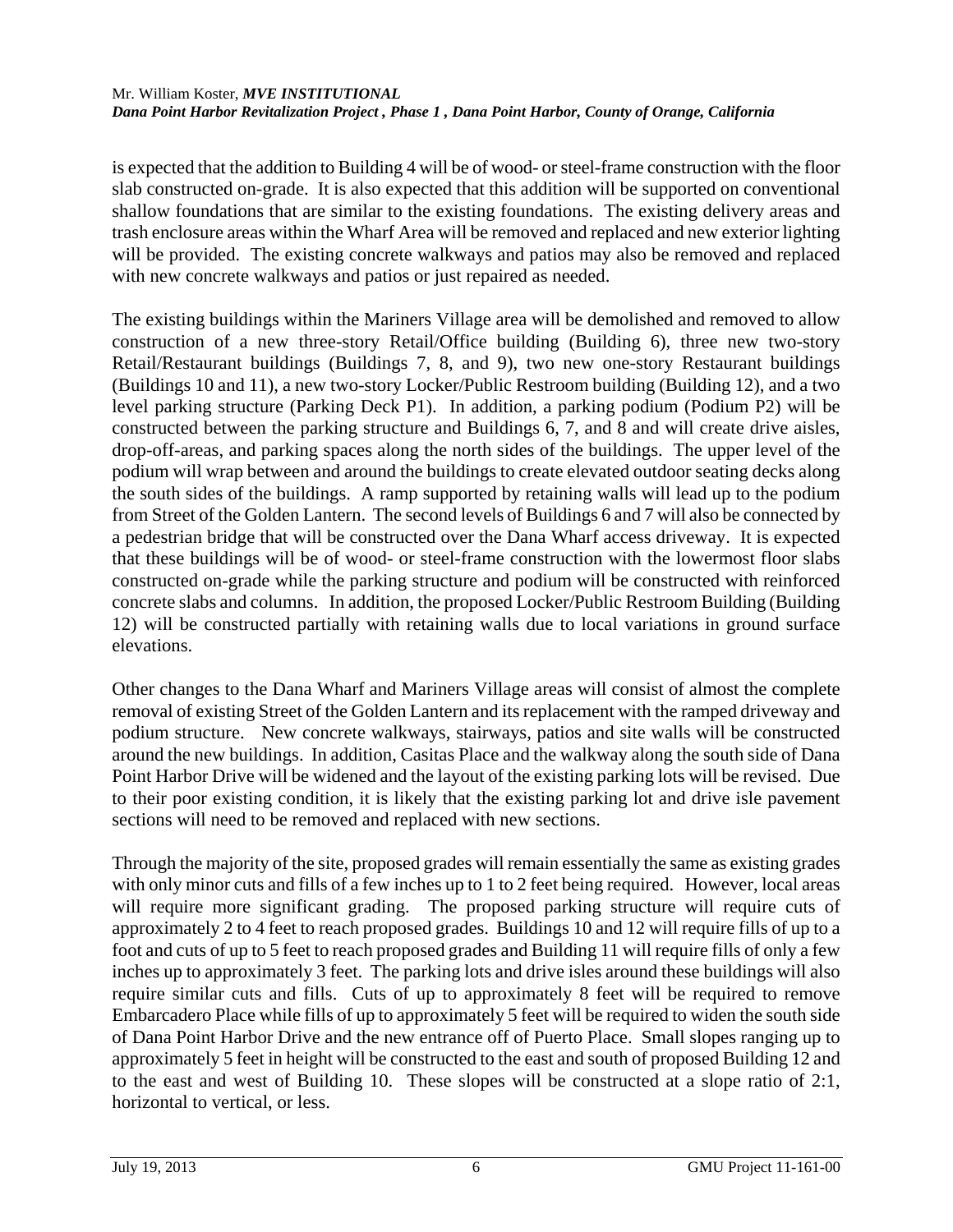## **SUBSURFACE EXPLORATION**

Our recent subsurface investigation consisted of the drilling of nineteen (19) hollow-stem auger drill holes (DH-1 through DH-19) to depths of 10 to 50.5 feet, the drilling of one (1) hand-augered drill hole (DH-20) to a depth of 4.5 feet, and the excavation of four (4) shallow pavement core holes (C-1) through C-4) to depths of 1.5 to 3 feet to obtain bulk and drive samples for geotechnical testing, to observe depths to groundwater, and to observe the thicknesses of the existing pavement sections. We also advanced six (6) CPT soundings (CPT-1 through CPT-6) to depths of 16 to 30 feet to obtain continuous geotechnical information on the subsurface soil and bedrock materials. Due to the very dense/hard condition of the bedrock materials underling the site, we were only able to advance one of the CPT soundings (CPT-2) more than 1 to 2 feet into the bedrock. Secondary shallow drill holes were drilled adjacent to drill holes DH-5, DH-7, DH-10, DH-11, and DH-16 in order to perform infiltration tests.

All of the drill holes were logged by a Certified Engineering Geologist and bulk and undisturbed samples of the excavated soil and bedrock materials were collected for laboratory testing. "Undisturbed" drive samples were taken using a 3.0-inch outside diameter split spoon sampler which contained 2.416-inch-diameter brass sample sleeves 6 inches in length. Standard Penetration Tests (SPT) using a 2.0-inch outside diameter split spoon sampler without liners were also taken in drill holes below a depth of 10 feet in DH-1 through DH-19, at selected depths in between the relatively undisturbed samples. Blow counts recorded during sampling from the drive samplers are shown on the drill hole logs including uncorrected SPT blow counts (i.e., "N" values). The logs of each boring are contained in Appendix A-1 and the Legend to Logs is presented as Plate A-1. CPT soundings were performed with a 30-ton CPT rig and a 15-cm<sup>2</sup> cone with readings taken every 2 cm. The CPT logs and data are contained in Appendix A-2. The previous borings and CPT soundings performed by Leighton and Diaz-Yourman are contained in Appendix A-3.

The approximate locations of the drill holes, pavement core holes, and CPTs are shown on Plate 2 – Geotechnical Map. The locations of the previous borings and CPT soundings by Leighton and Diaz-Yourman are also shown on Plate 2.

### **INFILTRATION TESTING**

Infiltration testing was performed in general accordance with the Santa Ana Regional Water Quality Control Board Technical Guidance Document (TGD) Appendices dated March 2011, utilizing the shallow percolation test procedure contained in Section VII.3.8. To comply with the requirements of the TGD, five (5) 10-inch-diameter test holes were excavated adjacent to drill holes DH-5, DH-7,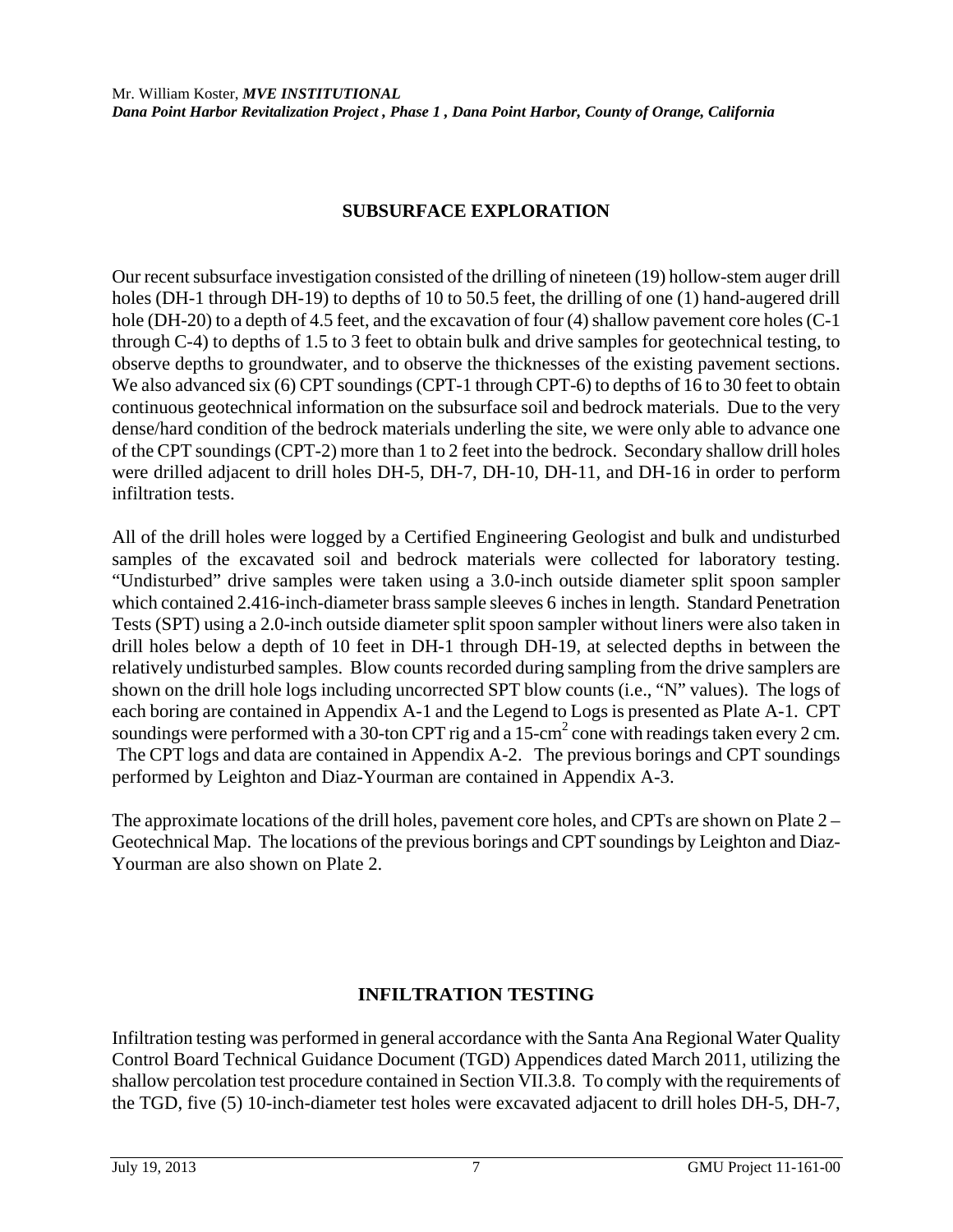DH-10, DH-11, and DH-16 to depths of approximately 3 to 4 feet using a hollow stem auger drill rig. The infiltration test hole locations are shown for ease of reference on the attached Geotechnical Map, Plate 2.

Logs for DH-5, DH-7, DH-10, DH-11, and DH-16 are contained within Appendix A-1 and indicate that the site is underlain by approximately 15 to 20 feet of engineered fill overlying bedrock materials of the Capistrano Formation. The fill materials are highly variable and consist of intermixed layers of silts, clays, silty sands and clayey sands while the bedrock materials consist of hard to very hard and massive sandstones with occasional thick layers of moderately hard to hard claystones and siltstones. The holes were drilled to depths of 3 to 4 feet and infiltration was monitored from depths ranging from approximately 2 to 4 feet below grade which correspond to the infiltration zone of a potential infiltration system.

## **LABORATORY TESTING**

Laboratory testing for the subject investigation was performed to determine soil engineering classifications and properties. Recent and previous testing included the following: in-place moisture and dry density, maximum dry density and optimum moisture content, particle size distribution, Atterberg limits, chemical corrosion suite, consolidation characteristics, undisturbed and remolded shear strengths, subgrade R-Values, and expansion index tests. Laboratory procedures and recent test results are presented in our Appendix B-1 – GMU Geotechnical Laboratory Procedures and Test Results. Previous laboratory test results from Leighton and Diaz-Yourman are presented in Appendices B-2 and B-3. Pertinent laboratory test data is also shown on our recent drill hole logs and previous boring logs.

Laboratory test results on samples collected at the site indicate that very low to medium expansive soils are present. Visual descriptions indicate that the on-site engineered fill materials consist of clayey sands, sandy clays, and sandy silts while the underlying bedrock materials consist primarily of hard to very hard sandstones with occasional thick and moderately hard to hard claystone and siltstone layers. Given the exploration and laboratory data, it is our opinion that the proposed improvements should be designed assuming a medium expansion potential.

The results of chemical testing indicate that the on-site soils will be severely corrosive to ferrous metals. The results of sulfate tests indicate that the site will have a negligible to moderate sulfate exposure to concrete as defined by the CBC.

## **GEOLOGIC FINDINGS**

## **REGIONAL GEOLOGIC SETTING**

The project area is contained within the northwestern portion of California's Peninsular Ranges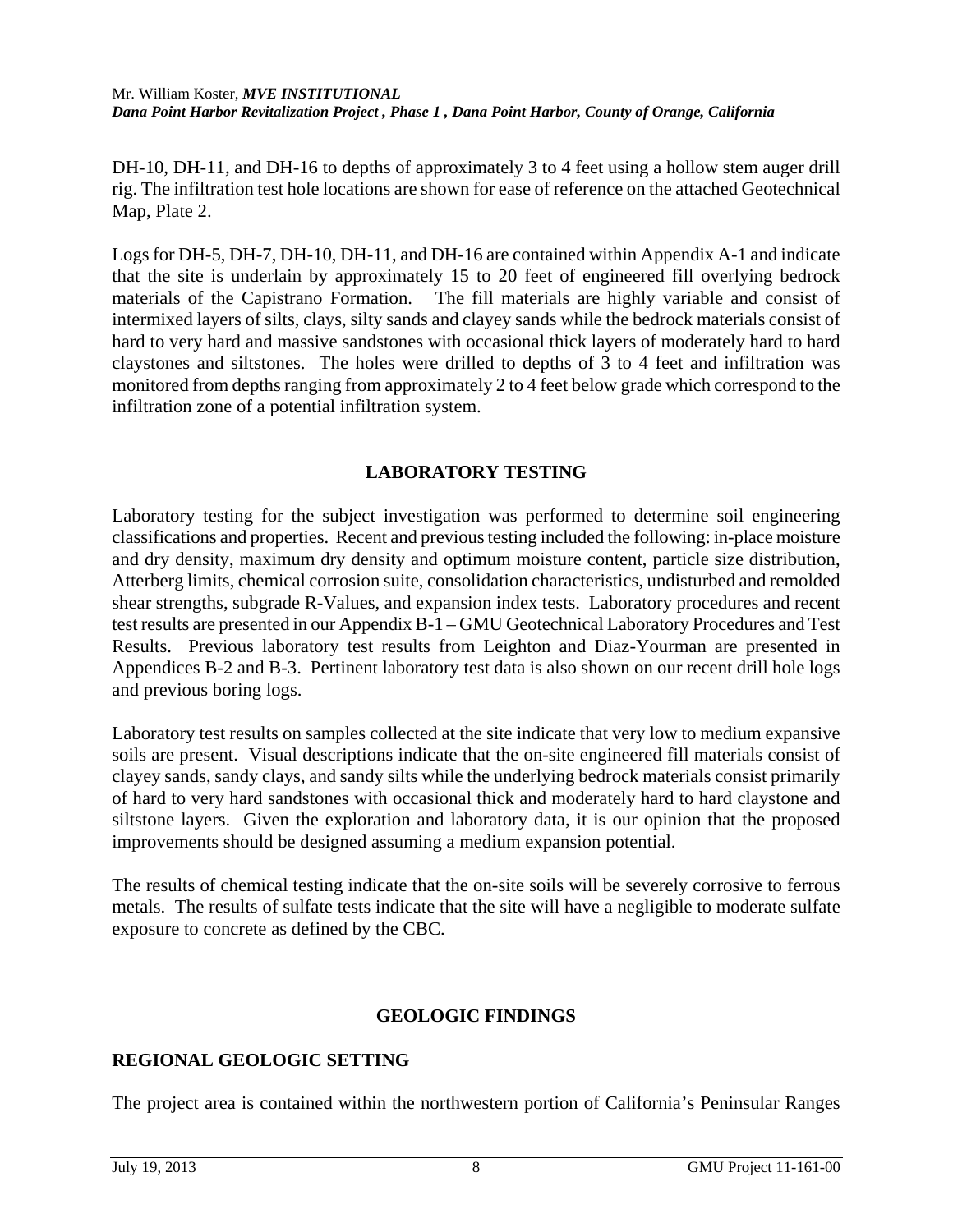Province and at the southeastern extremity of the Los Angeles basin. The Peninsular Ranges are characterized by northwest trending, parallel, fault-bounded mountain ranges separated by valleys. This sequence of mountain ranges and valleys extends from the northern side of the Los Angeles Basin southward into Baja California. Dana Point Harbor is located along the shoreline below elevated marine and non-marine terraces that flank the southeastern corner of the San Joaquin Hills, which are a northwest trending elevated area that extends from Newport Beach southward to Dana Point.

# **LOCAL GEOLOGY AND SUBSURFACE SOIL CONDITIONS**

Published geologic maps indicate that prior to development the site consisted of a natural cove that was protected by a hard, resistant promontory of land to the west known as the Headlands. The cove was bordered by a rocky shoreline along the base of steep sea cliffs. The sea cliffs are comprised of marine sedimentary rocks of the Capistrano Formation that are capped by marine and non-marine terrace deposits. The base of the sea cliffs were mantled by talus deposits and local deposits of artificial fill while the bottom of the cove was covered by beach deposits.

As described previously in this report, the harbor was constructed by dewatering the cove, excavating the native soils along the base of the cliffs and within the cove, replacing the excavated materials as compacted fill, and creating cut slopes to create roadways to the harbor. Based on the results of our recent subsurface exploration, the subject site is underlain by approximately 15 to 20 feet of artificial fill and then by bedrock materials of the Capistrano Formation with the exception of the northwest and northeast corners of the site where bedrock materials were encountered within approximately 1 to 2.5 feet of the existing ground surface. In general, the depths of fill across the site increase in a southerly direction toward the bay.

It should be noted that Leighton identified a 5-foot-thick layer of dense to very dense gravelly sand alluvium between the fill and bedrock materials within their boring B-3. This may be either an isolated layer of competent native alluvial material that was left in-place during original grading, or it may actually be a layer of artificial fill or weathered sandstone bedrock that was misidentified as alluvium.

Detailed descriptions of the geologic materials beneath the site as observed during our recent subsurface exploration are described below.

## **Artificial Fill (Qaf)**

The artificial fill materials within the site originated from the both the native beach deposits and bedrock within the cove and from the talus deposits and bedrock materials along the base of the sea cliffs. As a result of the fill materials being derived from a variety of different geologic units, the fill materials are highly variable and consist of frequently alternating layers of clayey sands, silty sands, sands, sandy clays, and sandy silts. In general, the granular sand materials were found to be medium dense to dense while the fine grained clay and silt materials were found to be predominantly firm to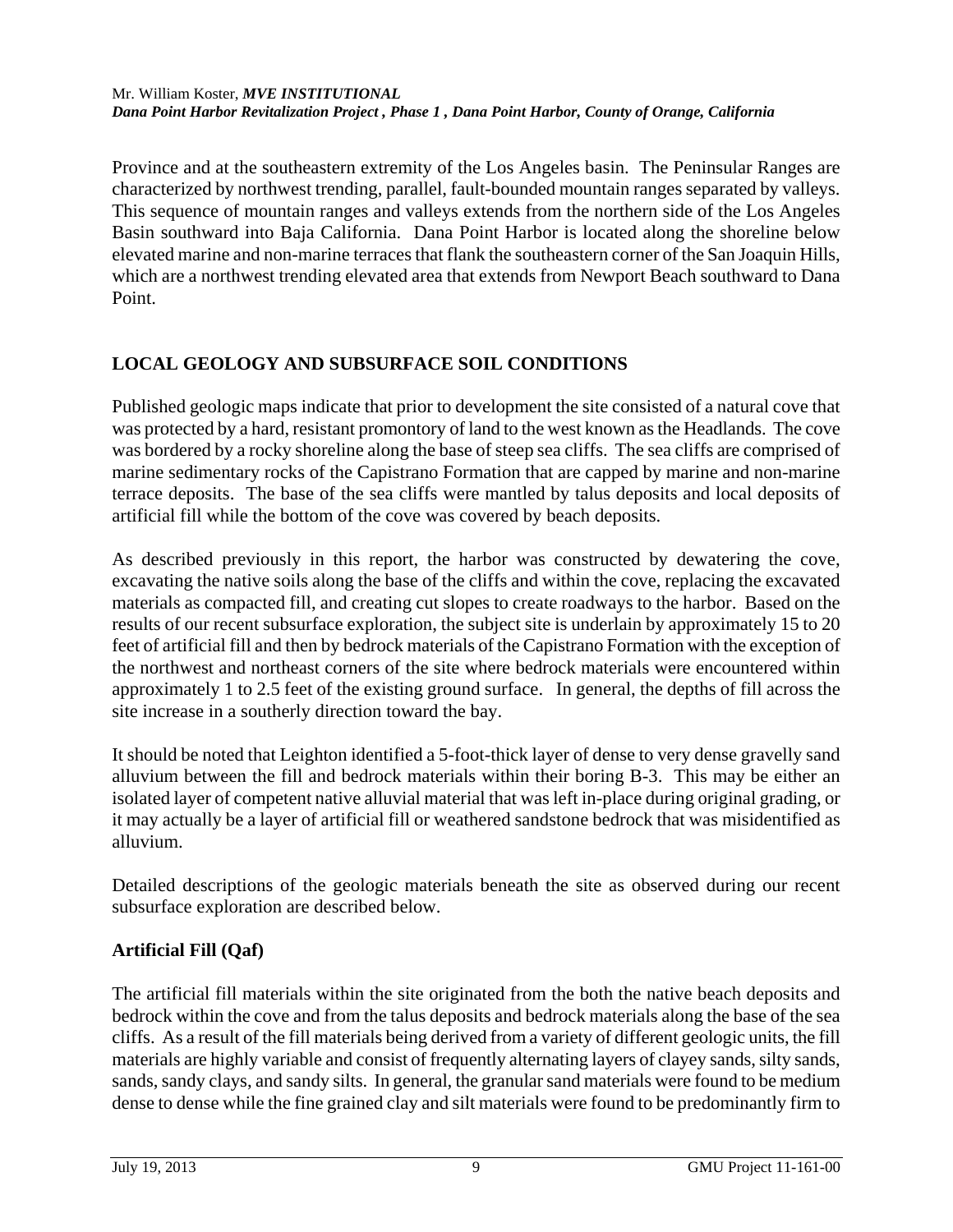very firm. In addition, our laboratory testing indicates that the fill materials have varying amounts of compressibility and hydro-collapse.

## **Capistrano Formation (Tc)**

Capistrano Formation bedrock was encountered below the fill in all of our deeper drill holes and in all of our CPT soundings. The bedrock was observed to consist predominantly of hard to very hard, fine to coarse grained, massive sandstones with occasional thickly bedded layers of moderately hard to hard, gray to very dark gray claystones and siltstones.

## **GEOLOGIC STRUCTURE**

We were unable to accurately measure the strike of any bedding planes within our small diameter drill holes; however, bedding observed within samples recovered indicate bedding dips of horizontal to gently dipping (up to 15 degrees). Regional geologic maps (Edgington, 1974) indicate that the bedrock materials in the vicinity of the site dip towards the northeast which is considered favorable with respect to the stability of the cut slopes located across Dana Harbor Drive. Visual observation of these cut slopes during our field exploration program indicate these slopes do not show signs of gross or significant surficial failure, and appear to expose massive sandstone and conglomeratic sandstone with very rare faint bedding that appears to be horizontal or northerly dipping. In addition, these cut slopes lie on the other side of Dana Point Harbor Drive and are at least 100 feet from the subject site; therefore, any instability of these slopes is not expected to have an impact on the proposed development.

### **GROUNDWATER**

Groundwater was encountered within our recent drill holes and CPT soundings at elevations that primarily ranged from 8 feet below mean sea level (MSL) to 6 feet above MSL (depths of 8 to 14 feet below existing grades). However, within one of our CPT soundings (CPT-6), groundwater was encountered at a depth of only 5 feet below existing grade. This is likely due to the proximity of the CPT sounding to the adjacent boat launch ramp and due to high tide conditions at the time the test was taken.

Groundwater elevations across the site are controlled by the elevation of the water within the adjacent bay but are also somewhat influenced by the pre-development topography, with lower elevations found closest to the seawalls. It should be noted that the groundwater elevations measured during our exploration were affected by the time of day as it relates to the local tidal cycle, and therefore should be assumed to fluctuate with the tides, the lunar cycle, and recent rainfall events.

In order to better evaluate the groundwater data collected during our investigation, these depths to groundwater were compared to the depth of historically high groundwater shown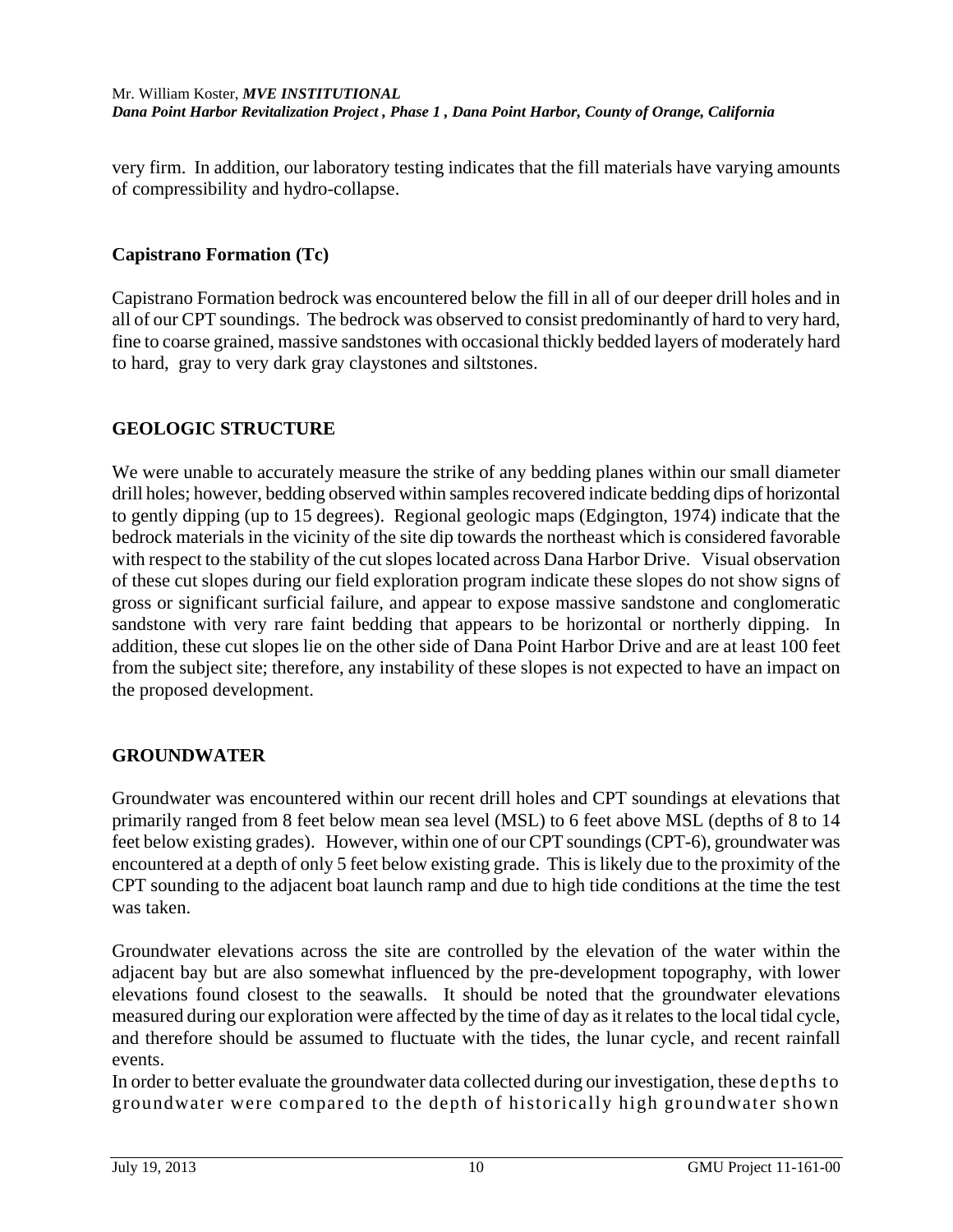on within the Seismic Hazard Zone Report for the Dana Point Quadrangle (CDMG, 2001). These maps indicate a historical high groundwater of 5 feet b.g.s. which corresponds with the highest elevation of groundwater found during our investigation.

Based on the above findings, groundwater may be encountered as high as 5 feet b.g.s – although this occurrence is anticipated to be localized and during high tide conditions. Consequently, the groundwater may impact proposed corrective grading (i.e. at the bottom of the removals) as well as utility trenches deeper than 5 feet b.g.s.

# **FAULTING AND SEISMICITY**

The site is not located within a published Alquist-Priolo Earthquake Fault Zone, and no known active faults are shown on current geologic maps for the site. Plate 4 shows the site location with respect to regional seismic sources. The nearest known active fault is the offshore segment of the Newport-Inglewood fault, which is located approximately 3.9 kilometers southwest of the site and is capable of generating a maximum earthquake magnitude  $(M_w)$  of 7.1. The site is also located within 11.3 kilometers of the surface projection of the San Joaquin Hills Blind Thrust, which is capable of generating a maximum earthquake magnitude  $(M_w)$  of 6.6. Given the proximity of the site to these and numerous other active and potentially active faults, the site will likely be subject to earthquake ground motions in the future.

The site structures are underlain by hard to very hard bedrock of the Capistrano Formation and a relatively shallow mantle of engineered fill. Consequently, the stiffness and shear wave velocity of the Capistrano Formation bedrock will control the seismic response. We were able to determine the shear wave velocities of the fill materials by performing three seismic CPT soundings (CPT-1, CPT-3 and CPT-5). However, since only one of the CPT soundings was able to penetrate into the bedrock, the shear wave velocities of the bedrock layers could not be determined by the seismic CPT soundings. Therefore, the shear wave velocities of the bedrock were estimated using the SPT values obtained in our deep exploratory drill holes. The shear wave velocities of the fill and bedrock were then used to determine that Site Class C (very dense soil or soft rock) is the most applicable to the site (i.e., shear wave velocity for upper 100 feet is estimated to be greater than 1200 ft/sec).

In order to evaluate the likelihood of future earthquake ground motions occurring at the site, a probabilistic seismic hazard analysis (PSHA) of horizontal ground shaking was performed using the commercial computer program EZ-FRISK ver. 7.43. The PSHA utilized seismic sources and attenuation equations consistent with the 2008 USGS National Seismic Hazard Mapping Project. Assuming a risk level of 10 percent probability of exceedance in 50 years (i.e., ~ 475 year ARP), the PHGA is 0.32g.

For the purposes of our liquefaction analysis, the PSHA discussed above was also deaggregated to determine the mode magnitude and mode distance. The deaggregation resulted in a mode magnitude of 6.8 and mode distance of 3.8 km.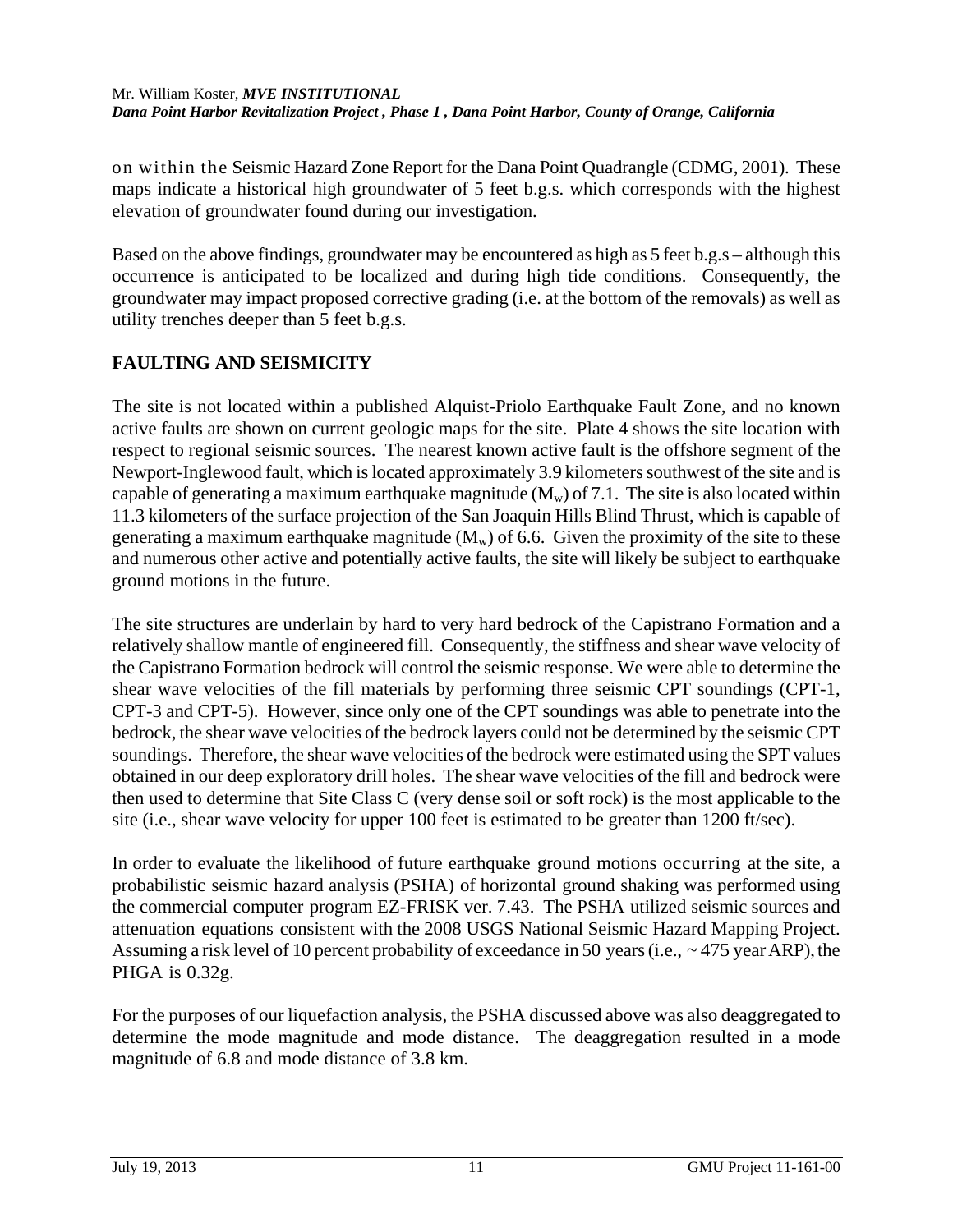If requested by the project structural engineer, GMU can also provide a site-specific ground motion hazard analysis per ASCE 7-05 Sections 21.2, 21.3, and 21.4.

#### **SEISMIC HAZARD ZONES**

The subject property is not located within an area mapped as having the potential for seismicinduced landsliding; however, it is located within an area mapped as having the potential for seismic-induced liquefaction as shown on the reference (2) Seismic Hazard Zone Map for the Dana Point Quadrangle.

### **GEOTECHNICAL ENGINEERING FINDINGS**

### **LIQUEFACTION, SEISMIC SETTLEMENT, AND LATERAL SPREADING**

#### **Liquefaction Investigation**

The site is located within a zone mapped as having the potential for earthquake induced liquefaction. In addition, groundwater was observed at depths of approximately 8 to 14 feet and granular soils were encountered below the groundwater. Therefore, liquefaction and related hazards were quantitatively evaluated utilizing the subsurface data from our CPT soundings and the previous CPT soundings by Leighton.

#### **Design Earthquake and Mode Magnitude**

Based on our site specific PSHA with deaggregation, a PGA of 0.32g, Modal Magnitude of 6.8, and modal distance of 3.8 km were calculated for this study. However, since the Seismic Hazard Zone Report for the Dana Point Quadrangle (CDMG, 2001) indicates that the subject site lies within an area that is expected to have a PGA of 0.35 for soft rock conditions, we conservatively used a PGA of 0.35g in our liquefaction analysis.

#### **Design Groundwater Level**

The referenced seismic hazard evaluation report indicates a historically high groundwater level of 5 feet b.g.s. Actual groundwater levels encountered during our recent exploration ranged from approximately 8 to 14 feet below existing site grades with a local occurrence of 5 feet b.g.s. Therefore our analysis was performed using the worst case condition (5 feet b.g.s.).

#### **Liquefaction Analyses**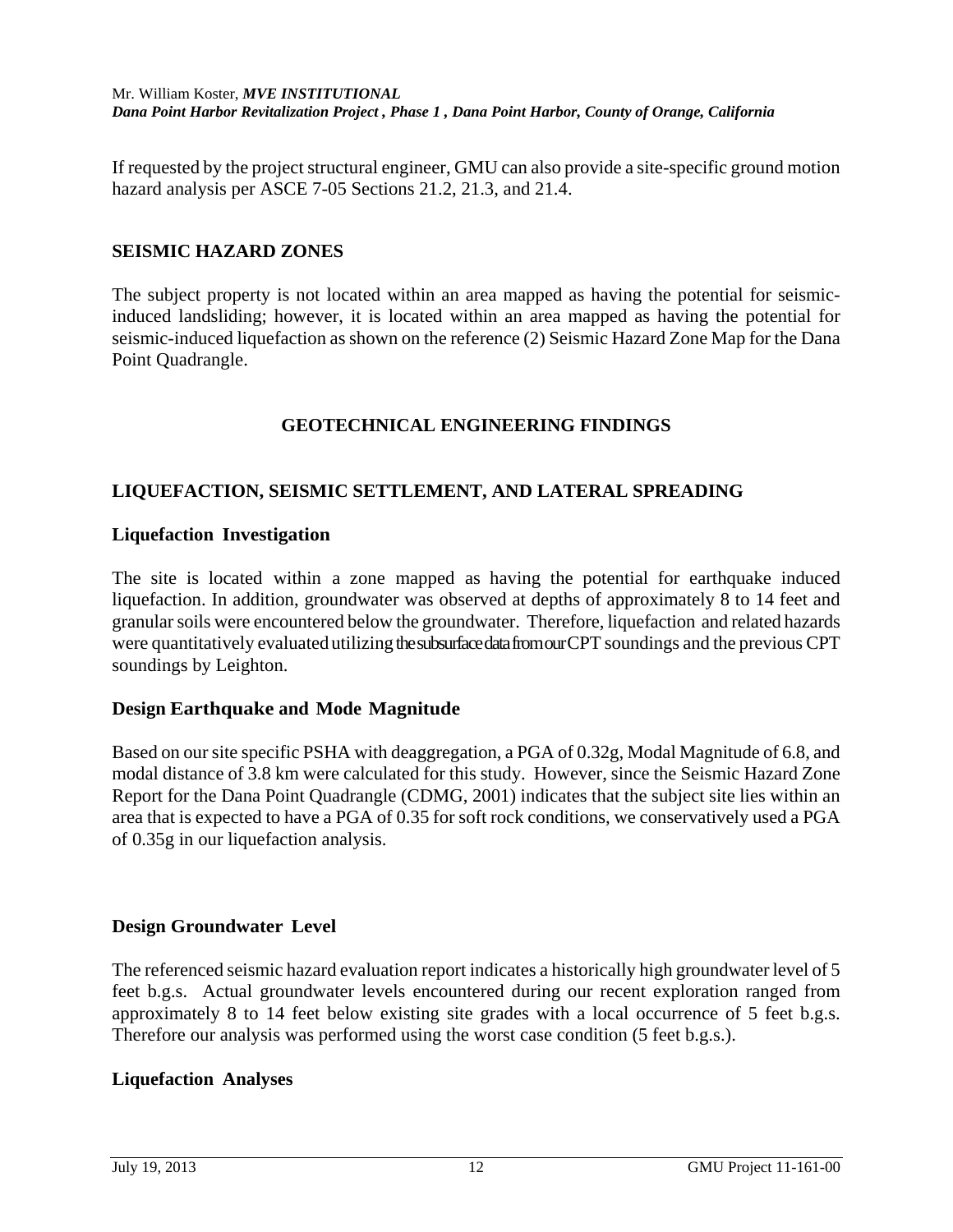GMU utilized Cliq to evaluate CPT data for liquefaction. Cliq is a commercial computer software program that applies the latest NCEER methods for liquefaction analysis including post-earthquake settlement and lateral displacement.

## **Liquefaction, Seismic Settlement, and Lateral Spreading Potential**

Our analysis indicates that relatively thin, discrete zones within the zone of artificial fill below the water table may be subject to liquefaction during a design seismic event. Based on our analysis, the site has a low potential for any adverse effects of liquefaction due to seismic-induced settlement. Our liquefaction seismic settlement calculations indicate approximately 0 to 0.6 inches of settlement could occur during a design earthquake.

However, the site has a moderate to high potential for adverse effects due to seismic-induced lateral spreading. Our calculations indicate that lateral displacements within 20 to 40 feet of the seawalls could range from approximately 20 to 30 inches while laterals displacements within areas located more than 40 feet from the seawalls could range from non-existent to 6 inches or more. The results of our analyses are presented in Appendix C.

# **STATIC SETTLEMENT/COMPRESSIBILITY**

As described previously, the fill materials are highly variable and consist of frequently alternating layers of clayey sands, silty sands, sands, sandy clays, and sandy silts. In general, the granular sand materials were found to be medium dense to dense while the fine grained clay and silt materials were found to be predominantly firm to very firm. In addition, our laboratory testing indicates that the fill materials have varying amounts of compressibility and hydro-collapse. Without mitigation, total static settlements can be expected to range from less than ½ of an inch to an inch below the proposed buildings and up to 1.5 inches below the proposed entrance ramp.

## **SOIL EXPANSION**

The expansion potential of the on-site fill and bedrock materials were assessed based on visual classifications, particle size distributions, Atterberg limits, expansion index, previous studies, and our local experience. The laboratory test summary table is contained in Appendix B-1. The artificial fills mantling the site are highly variable with expansion potentials that range from very low to medium. The sandstone bedrock materials are expected to exhibit a very low expansion potential while the claystones and siltstone are expected to possess a medium to high expansion potential. Since the near surface fill materials have a predominant medium expansion potential, the design of building slabs and exterior hardscape features that will be in contact with these materials should be designed assuming a medium expansion index.

## **SOIL CORROSION**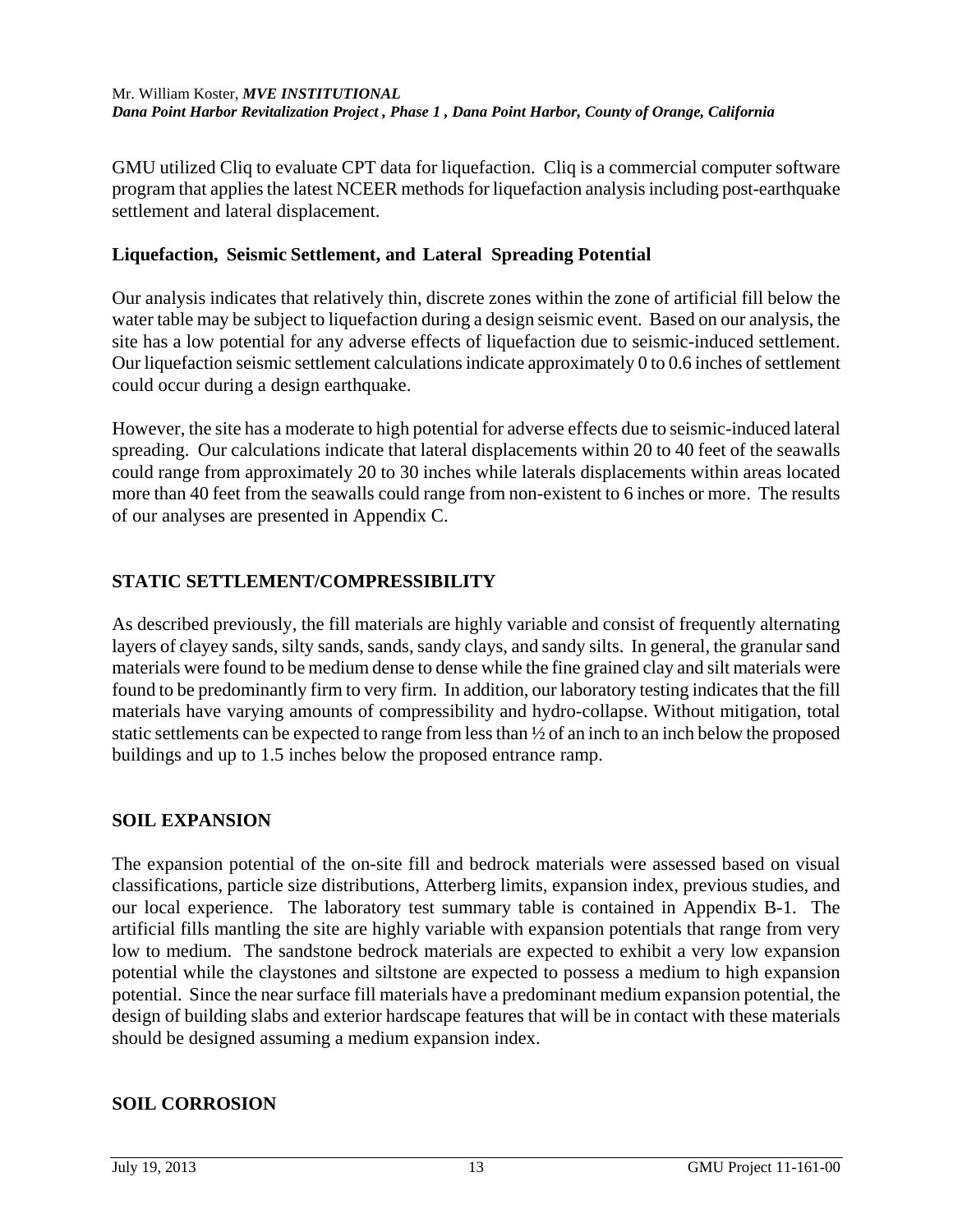To evaluate the corrosion potential of the on-site soils to both ferrous metals and concrete, representative samples were tested for pH, minimum resistivity, soluble chlorides, and soluble sulfates and combined with existing results from previous investigations. The results of chemical testing contained in Appendix B indicate that the on-site soils should be considered corrosive to severely corrosive to ferrous metals and possess a negligible to moderate sulfate exposure to concrete. In addition, the proposed building and structures will be exposed to seawater. Therefore, a moderate exposure to sulfates should be anticipated for concrete placed in contact with on-site soils.

# **SOIL INFILTRATION RESULTS**

As described previously, infiltration testing was performed within the site in general accordance with the Santa Ana Regional Water Quality Control Board Technical Guidance Document (TGD) Appendices dated March 2011, utilizing the shallow percolation test procedure contained in Section VII.3.8. The results of the infiltration testing indicate infiltration rates ranging from 0.57 to 1.18 inches per hour with an average rate of 0.83 inches per hour.

# **EXCAVATION CHARACTERISTICS**

## **Rippability**

The artificial fill materials underlying the site can be easily excavated with conventional grading equipment such as dozers, loaders, excavators, and backhoes. Shallow bedrock materials within the northeast and northwest corners of the site, if encountered, may require ripping with dozers.

## **Trenching**

We expect that excavation of new utility trenches can be accomplished utilizing conventional trenching machines and backhoes. Trench support requirements will be limited to those required by safety laws or other locations where trench slopes will need to be flattened or supported by shoring designed to suit the specific conditions exposed.

## **Volume Change**

In order to aid planning for the anticipated grading, we estimate that the change in volume of on-site disturbed surficial fills that are excavated and placed as new compacted fill at an average relative compaction of 92% will result in volume losses that will range from approximately 5 to 10 percent. For rough planning purposes only, an average volume loss of 7.5 percent may be assumed.

# **CONCLUSIONS**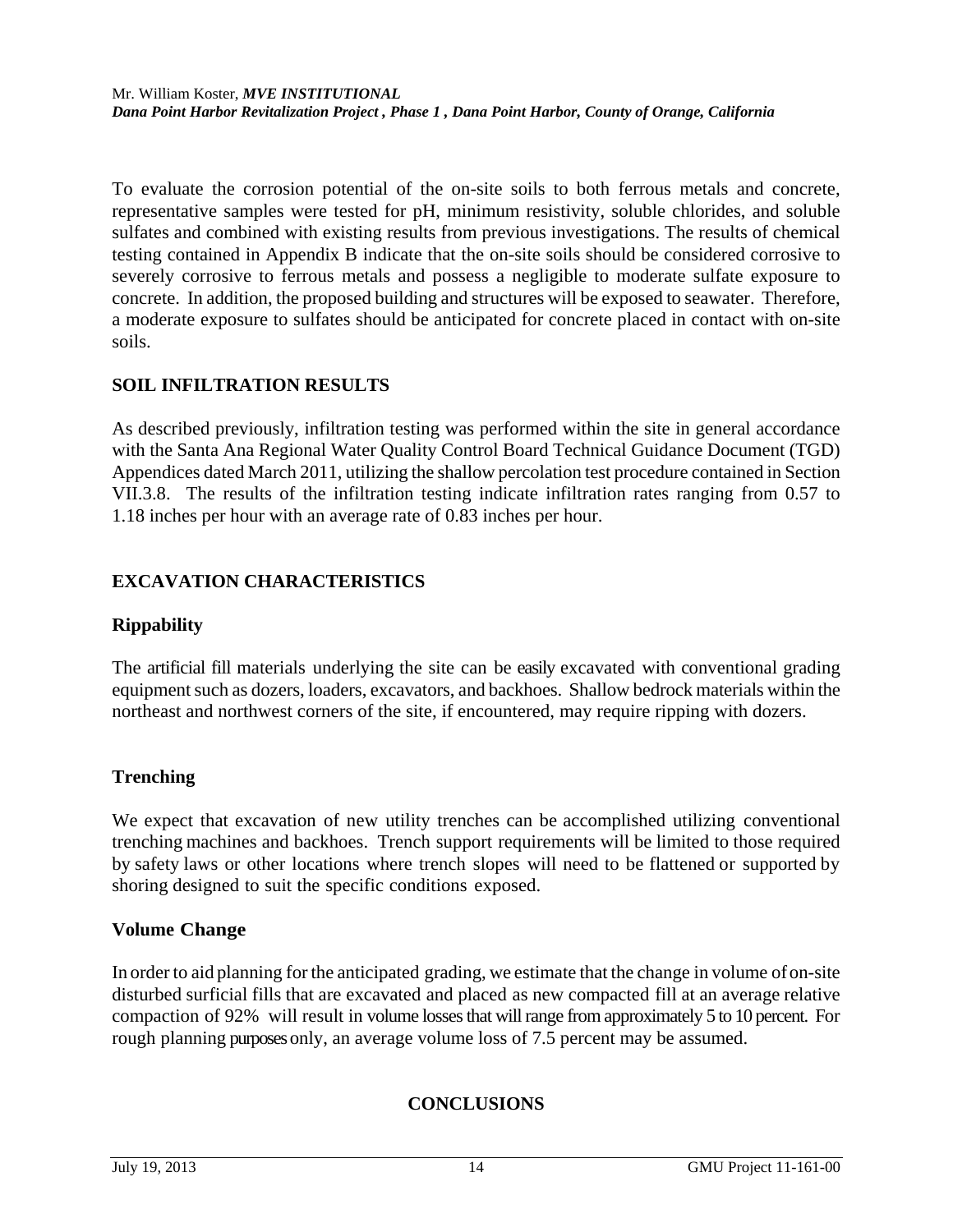## **DEVELOPMENT FEASIBILITY**

Based on the geologic and geotechnical findings, it is our opinion that proposed construction is feasible from a geotechnical standpoint. However, there are several hazards that must be mitigated to provide long-term site stability and proper support of proposed structures. The subject property will be suitable for the proposed grading and construction provided that the site hazards are mitigated in accordance with the recommendations of this report and with the City of Dana Point and County of Orange grading and building requirements. It is also the opinion of GMU Geotechnical that proposed grading and construction will not adversely affect the geologic stability of adjoining properties provided grading and construction are performed in accordance with the recommendations provided in this report.

## **MITIGATION OF SITE HAZARDS**

As described previously, the site is underlain by a shallow groundwater table and by artificial fill materials that are highly variable and consist of frequently alternating layers of clayey sands, silty sands, sands, sandy clays, and sandy silts. In general, the granular sand materials were found to be medium dense to dense while the fine grained clay and silt materials were found to be predominantly firm to very firm. Based on our analysis, these fill materials are highly variable from an expansion, settlement, and bearing perspective and subject to over several inches of total settlement. In addition, the fill soils contain occasional thin zones of medium dense sands and silts that have the potential for liquefaction-induced lateral spreading. Lateral displacements within 20 to 40 feet of the seawalls could range from approximately 20 to 30 inches while laterals displacements within areas located more than 40 feet from the seawalls could range from non-existent to approximately 6 inches. Based on these anticipated conditions, the following methods of mitigation were considered for the site.

### **Driven Piles**

Consideration was given to using deep foundations such as driven piles beneath the proposed structures that would extend through the artificial fill materials and into the underlying competent bedrock; however, there are several inherent problems relative to their use:

- 1. They would be difficult to install due to the hard to very hard nature of the bedrock and expensive pre-drilling and the use of hardened pile tips would likely be required. In addition, it is expected that a certain number of piles would become distressed as a result of the amount of force that would be required to drive them to depth. These distressed piles would need to be replaced and/or supplemented with additional piles.
- 2. The pile driving would result in adverse vibration of nearby ground surfaces and structures. This is a particular concern for the foundations of proposed Building #6 which will be located in close proximity of existing Building #5 that is to be protected in-place.
- 3. Driven piles will not mitigate the potential for liquefaction and liquefaction-induced lateral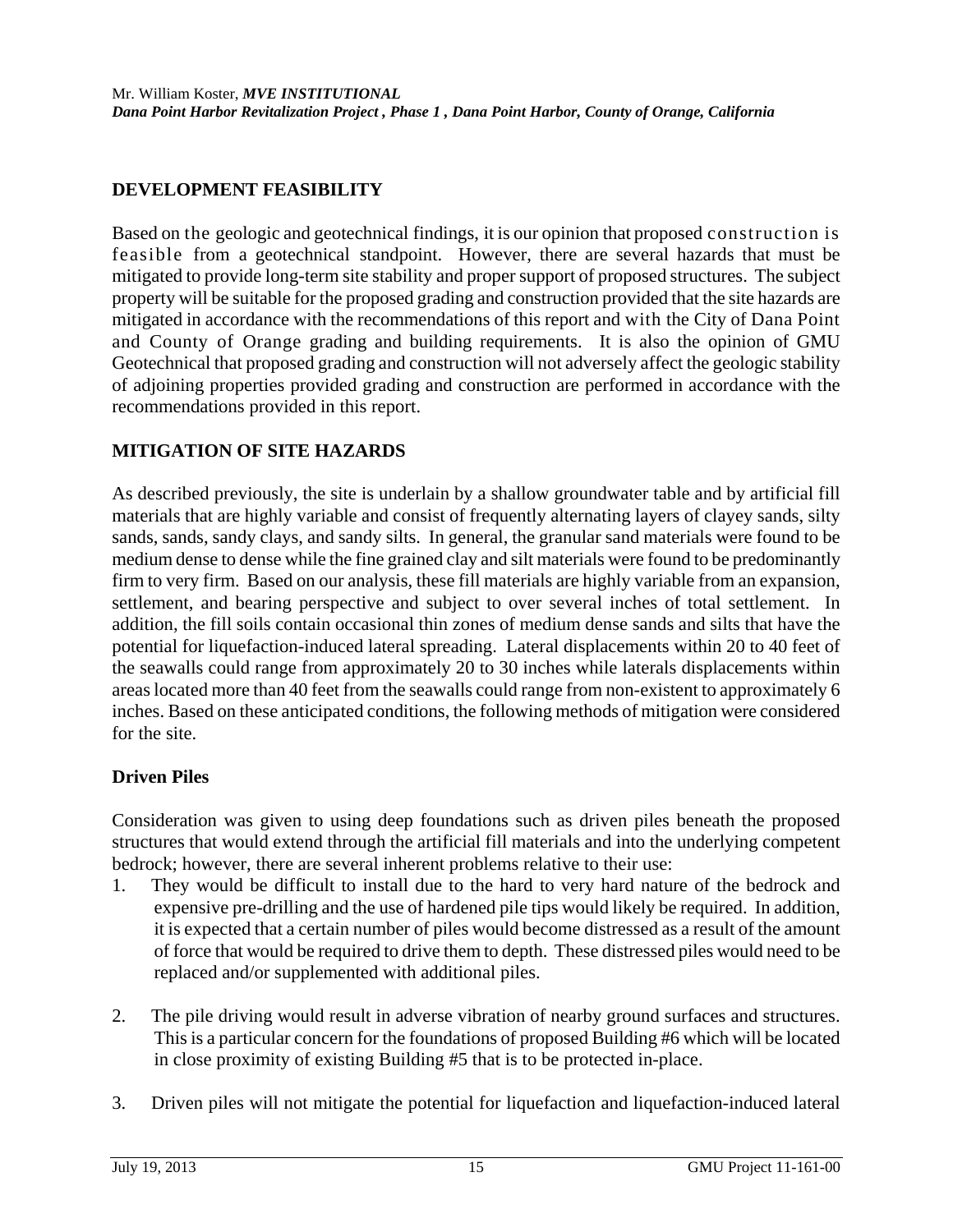spreading. As a result, the buildings would need to be constructed with structural slabs supported by grade beams. In addition, the potential settlement and lateral movement of the liquefiable zone will exert large down drag loads and lateral forces on the piles. These extra loads will result in deeper, larger, and more frequent piles. Furthermore, appurtenant structures and utility lines within the site would still be affected by settlement and lateral spreading unless these structures are also supported by deepened foundations.

## **Auger Cast Piles**

Auger cast piles could also be used and their installation would not cause significant vibration of the surrounding ground and structures. However, due to the shallow depths to groundwater, their installation would require expensive specialized drilling and concrete placement techniques. In addition, auger cast piles would not mitigate the potential for liquefaction; therefore, the same adverse affects of liquefaction-induced settlement and lateral spreading would exist as described above for driven piles.

# **Rammed Aggregate Piers**

As an alternative to deepened foundations, engineered rammed aggregate (stone) piers may be used within the site to: 1) mitigate the potential for liquefaction-induced lateral spreading and 2) mitigate the problems associated with the fill variability and its support of the building foundations.

This procedure consists of driving a hollow mandrel into the ground at frequent intervals using a powerful static down force augmented by high frequency vertical impact energy. Stone aggregate is then placed inside the hollow mandrel and densely compacting in successive lifts using a specialized beveled tamper. The stone aggregate is typically placed in 1 to 2 foot thick lifts. Each lift is thoroughly compacted before the next lift is placed. This procedure not only creates stone piers but, by using a specialized beveled tamper, also laterally compacts the soil between the stone piers. The benefit of this method of mitigation is that the proposed buildings may be constructed using conventional spread footings provided that an adequate amount of ground improvement is achieved. The use of stone piers below the buildings would also increase the bearing capacity of the existing artificial fill materials and thus reduce the size and cost of the foundations. Furthermore, verification testing of the subsurface soils beneath the site after ground modification has been performed would provide a relatively high level of confidence in the quality of the soils and stone piers that will underlie the site and proposed buildings.

# **Recommended Approach**

In light of the available mitigation design alternatives discussed above, it is the professional opinion of this firm that the use of engineered rammed aggregate piers will provide the best method of supporting the proposed buildings and mitigating the existing seismic hazards within the site. Recommendations for these aggregate piers are provided in the following section of this report.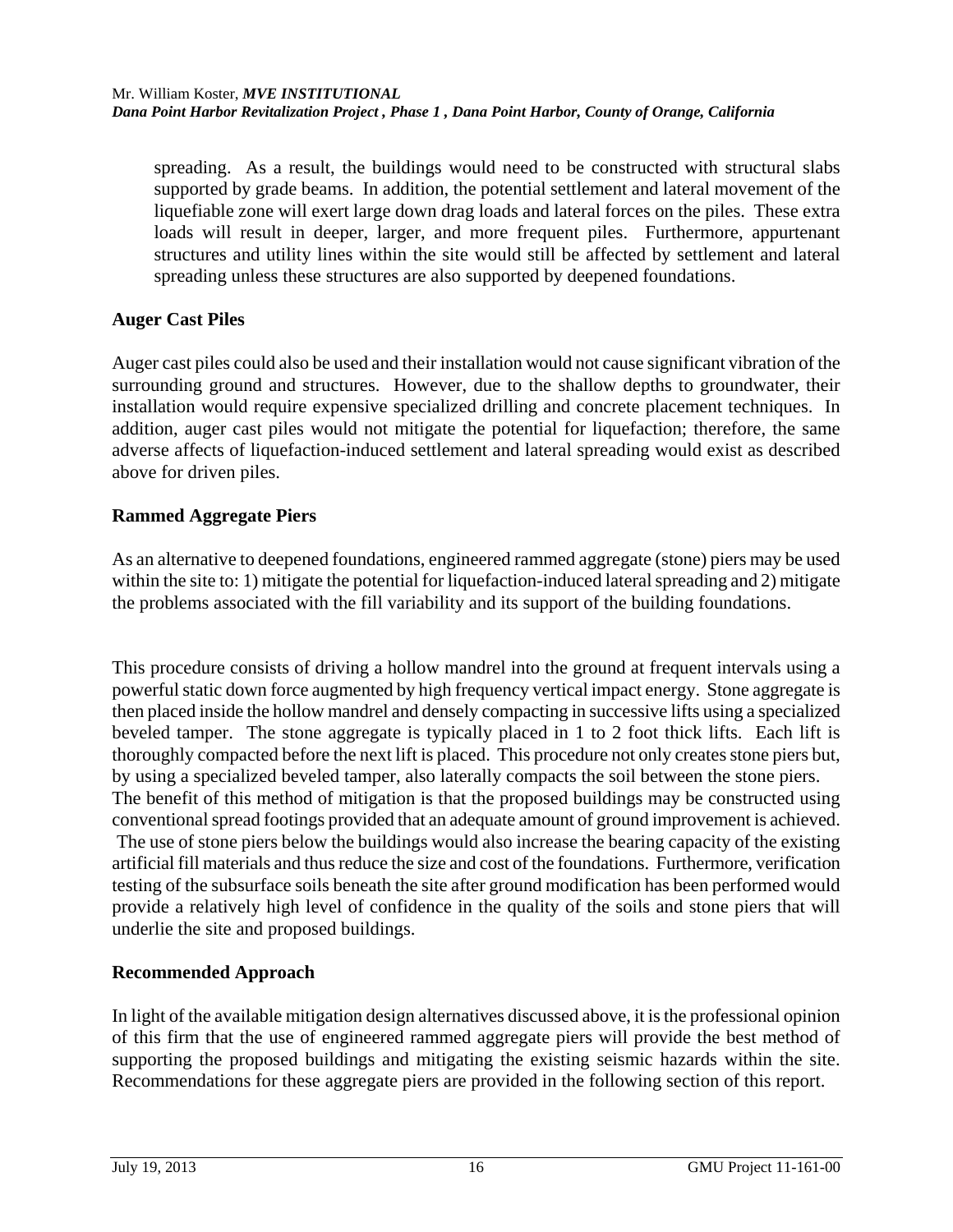## **GROUND MODIFICATION RECOMMENDATIONS**

### **LIQUEFACTION-INDUCED LATERAL SPREADING MITIGATION**

Engineered rammed aggregate piers should be used to create a zone of modified ground that will no longer be prone to liquefaction-induced lateral spreading. As a result, the ground surfaces behind the zone of improvement would no longer be subject to lateral movements and would be able to adequately support the proposed buildings.

Based on our stability analysis, this zone of ground modification should be at least 20 feet wide in order to mitigate the adverse effects of lateral spreading on the new buildings. The ground modification zone should be located 15 feet away from the existing quay seawalls. The results of our stability analysis are provided in Appendix D.

The rammed aggregate piers should be a minimum of 24 inches in diameter and spaced 6 feet on center in a diamond pattern. A minimum of 3 rows of piers should be utilized.

Following installation of the piers, post construction testing utilizing CPT's and analyses should be performed by the Geotechnical Engineer to confirm that lateral spreading safety factor exceeds 1.5 for lateral spreading behind the mitigation zone.

In addition a minimum of 3 modulus tests at locations determined by the Geotechnical Engineer should be performed per ASTM 1143 and be shown to achieve a minimum modulus of 225 p.c.i.

## **BUILDING FOUNDATION SUPPORT**

Engineered aggregate piers should also be used to provide support of the building foundations. To provide proper support of the foundations, the aggregate piers should extend at least 12 inches into the underlying bedrock. Within the building areas, the aggregate piers should be installed so that they extend 6 to 12 inches above the bottom of the footings so that when the footings are excavated, the upper portions of the piers are shaved off. This procedure allows positive identification of the piers by the project geotechnical consultant and building inspector at the time of the footing inspections.

Beyond the 20-foot-wide ground modification zone, the spacing of the aggregate piers will only be dependent on the loads of the building to be supported. To determine the gross number of piers required, it should be assumed that each aggregate pier can support approximately 80 kips of load. In addition, by installing anchor plates within the aggregate piers, uplift resistance can also be achieved. As an approximation, for a shaft length of 10 feet, an uplift capacity of 25 kips can be achieved. This shaft length is defined as the distance from the bottom of the spread footings to the contact with the bedrock. As the shaft length increases, a corresponding increase in uplift capacity will be achieved. Therefore, for a shaft length of 12 feet, an uplift capacity of 32.5 kips can be achieved while for a shaft length of 14 feet, an uplift capacity of 40 kips can be achieved. The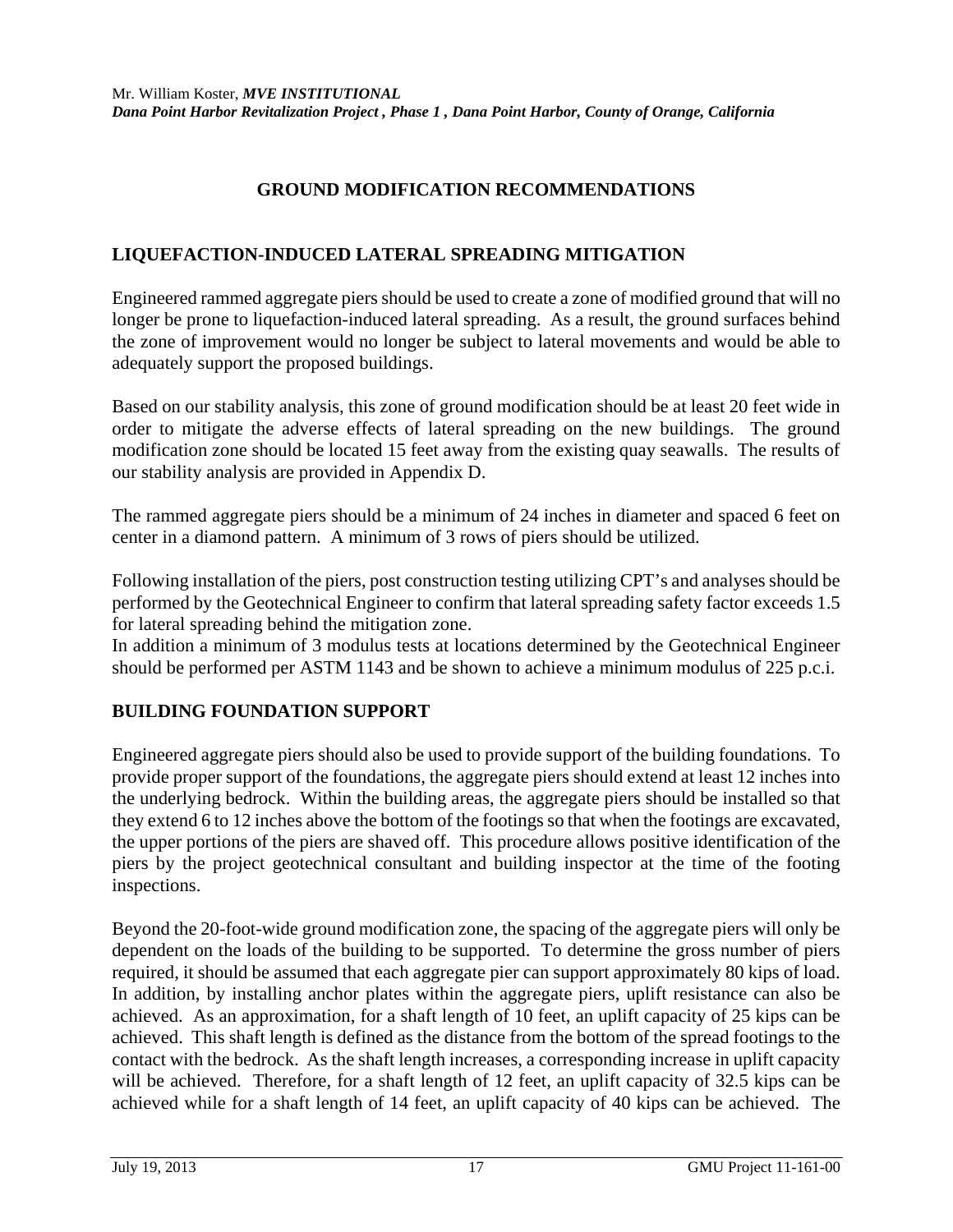spacing of the engineered aggregate piers should be determined by the project structural engineer based on their review of our soils report and laboratory tests and on the recommended bearing and uplift capacities.

The contractor should install the aggregate piers such that the bearing capacity and uplift pressures recommended previously are achieved and such that the total settlement does not exceed 1 inch. The adequacy of the aggregate piers to support the proposed buildings should be verified through the use of load and pullout tests performed on random aggregate piers. Additional aggregate pier installation may be required if the results of the load testing do not indicate an adequate level of foundation support or settlement amounts that are within tolerable limits. In addition a minimum of 3 modulus tests at locations determined by the Geotechnical Engineer should be performed per ASTM 1143 and be shown to achieve a minimum modulus of 225 p.c.i.

## **SITE PREPARATION AND GRADING RECOMMENDATIONS**

## **GENERAL**

The subject site should be precise graded in accordance with the City of Dana Point and County of Orange grading code requirements (and all other applicable codes and ordinances) and the recommendations as outlined in the following sections of this report. The geotechnical aspects of future grading plans and improvement plans should be reviewed by GMU Geotechnical prior to grading and construction. Particular care should be taken to confirm that all project plans conform to the recommendations provided in this report. All planned and corrective grading should also be monitored by GMU Geotechnical to verify general compliance with the recommendations outlined in this report.

## **DEMOLITION AND CLEARING**

Prior to the start of the planned improvements, all materials associated with the existing buildings to be removed, including footings, floor slabs, and underground utilities, should be demolished and hauled from the site. The existing asphalt pavement sections, which are inadequate and severely damaged, will also need to be demolished. Due to the limited amount of grading and fill placement that will occur, the old asphalt and base materials generated from the removal of the existing pavement sections should be either recycled or collected and hauled off-site.

The on-site fill materials are suitable for use as new compacted fill from a geotechnical perspective if care is taken to remove all significant organic and other decomposable debris. Cavities and excavations created upon removal of subsurface obstructions, such as existing buried utilities, should be cleared of loose soil, shaped to provide access for backfilling and compaction equipment, and then backfilled with properly compacted fill.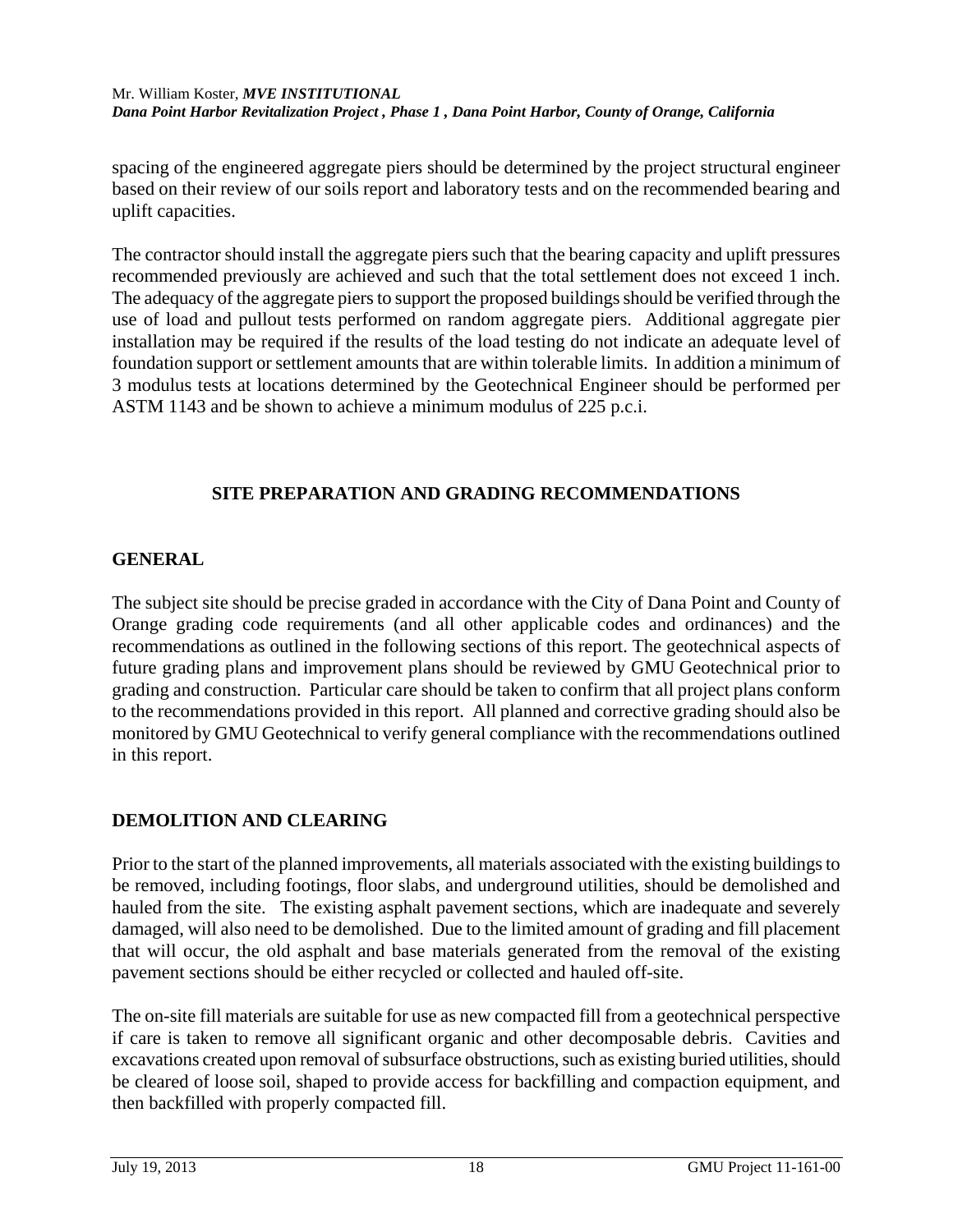The project geotechnical consultant should provide periodic observation and testing services during demolition operations to document compliance with the above recommendations. In addition, should unusual or adverse soil conditions or buried structures be encountered during grading that are not described herein, these conditions should be brought to the immediate attention of the project geotechnical consultant for corrective recommendations.

## **CORRECTIVE GRADING – BUILDINGS M1, 6 THROUGH 12, AND PARKING STRUCTURES (P-1 AND PODIUM P2)**

The foundations of these new buildings and structures will be supported on engineered aggregate piers that extend into bedrock. However, to provide proper support of the building floor slabs, it is recommended the existing fill materials be overexcavated to a depth of at least 3 feet below proposed finish grades and these excavated materials be replaced as properly compacted fill placed at a minimum relative compaction of at least 90 percent.

# **CORRECTIVE GRADING – BUILDING 4 ADDITION**

As described previously, we recommend that the foundations of the new buildings and structures proposed within the site be supported on engineered aggregate piers that extend into bedrock. However, there is not sufficient room to install engineered aggregate piers below the proposed addition to Building 4. Furthermore, since this small addition will exert relatively light loads on the existing soils, engineered aggregate piers are not considered necessary. However, in order to reduce the potential for future settlement, it is recommended the existing fill materials beneath this addition be overexcavated to a depth of at least 3 feet below proposed finish grades**, or to a depth of at least 2 feet below proposed footings, whichever is greater**, and these excavated materials then replaced as properly compacted fill placed at a minimum relative compaction of at least 90 percent. **CORRECTIVE GRADING – EXTERIOR PARKING, DRIVEWAY AND HARDSCAPE AREAS** 

It is expected that the existing surficial fill materials will be disturbed during the demolition of the existing asphalt pavement sections. Therefore, to provide adequate support of proposed exterior improvements such as parking lots and driveways, and hardscape features such as patios, walkways, stairways and planter walls, the existing ground surfaces in these areas should be overexcavated to a depth of at 2 feet below proposed finish grades and these excavated materials then replaced as properly compacted fill placed at a minimum relative compaction of at least 90 percent.

# **FILL MATERIAL AND PLACEMENT**

## **Suitability**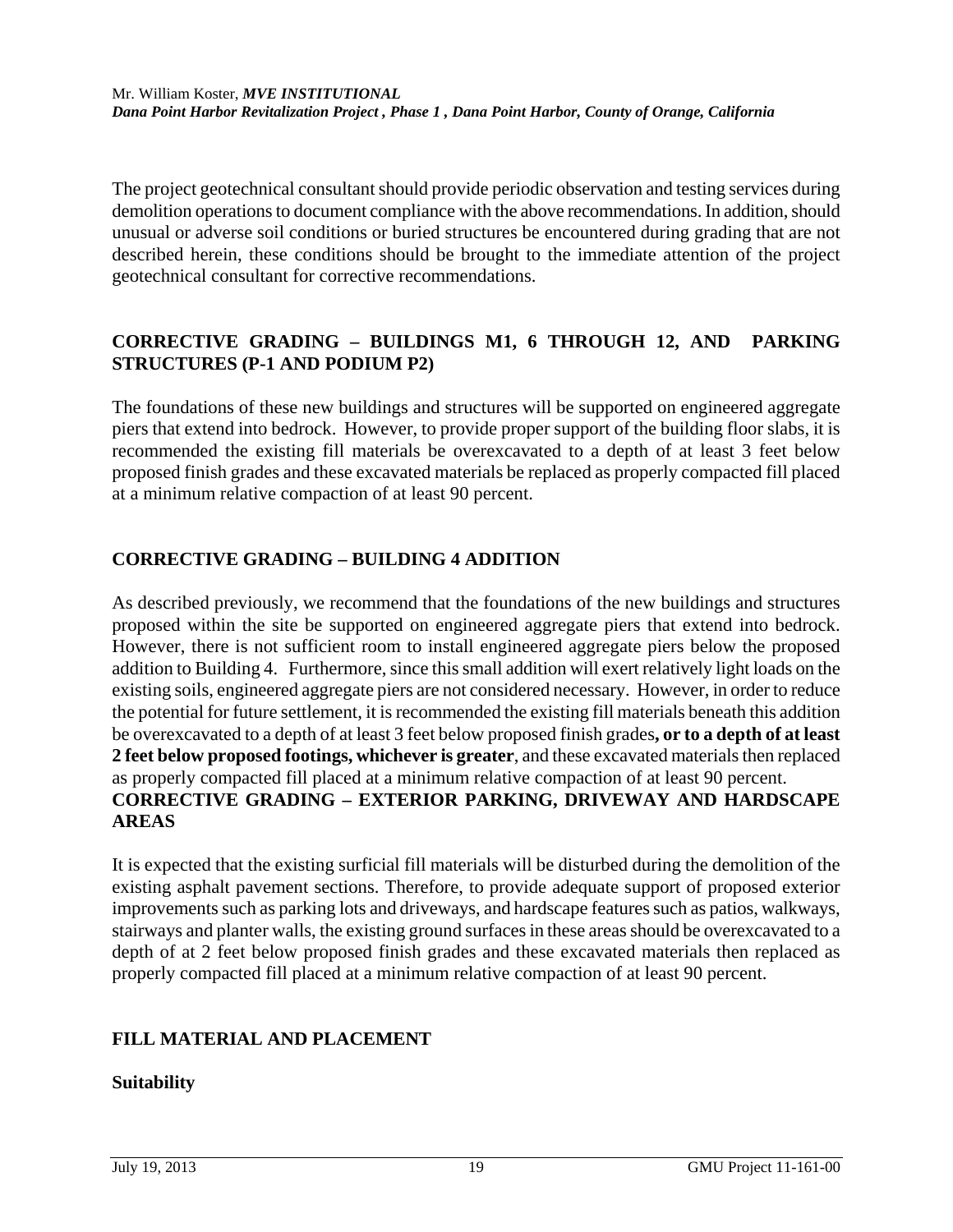All on-site soils are considered suitable for use as compacted fill from a geotechnical perspective if care is taken to remove all significant organic and other decomposable debris, and separate and stockpile rock materials larger than 6 inches in maximum diameter.

### **Compaction Standard and Methodology**

All soil material used as compacted fill, or material processed in-place or used to backfill trenches, should be moistened, dried, or blended as necessary and densified to at least 90% relative compaction as determined by ASTM Test Method D 1557. It is recommended that fills be placed a minimum of 2% above optimum moisture content.

### **Material Blending**

The existing surficial engineered fill materials are expected to be generally slightly below optimum moisture content but may have variable moisture content depending on the season in which work is performed. The majority of the materials to be handled during grading will require some blending and addition of water to meet acceptable moisture ranges for sufficient compaction (i.e., minimum 2% above optimum moisture content).

### **Use of Rock or Broken Concrete**

Significant rock materials greater than 6 inches in diameter are not anticipated during the subject grading. Due to the limited amount of grading and fill placement that will occur, any oversize rock materials generated during grading should be collected and hauled off-site.

## **TEMPORARY SLOPE STABILITY**

During site grading, temporary laid back slopes up to approximately 5 to 6 feet in height are expected to be created during the construction of proposed retaining walls. The sidewalls of these temporary slopes are expected to expose existing artificial fill materials.

Based on the anticipated engineering characteristics of these materials, temporary slopes to a maximum height of 4 feet may be cut vertically without shoring subject to verification of safety by the contractor. Deeper excavations should be braced, shored, or those portions of the sidewalls above a height of 4 feet should be sloped back no steeper than 1:1 (horizontal to vertical). In addition, no surcharge loads should be allowed within 10 feet from the top of the temporary slopes.

We anticipate the slopes will be temporarily stable provided the above recommendations are followed. However, modifications to these recommendations may be required based on our observations of the actual conditions exposed in the field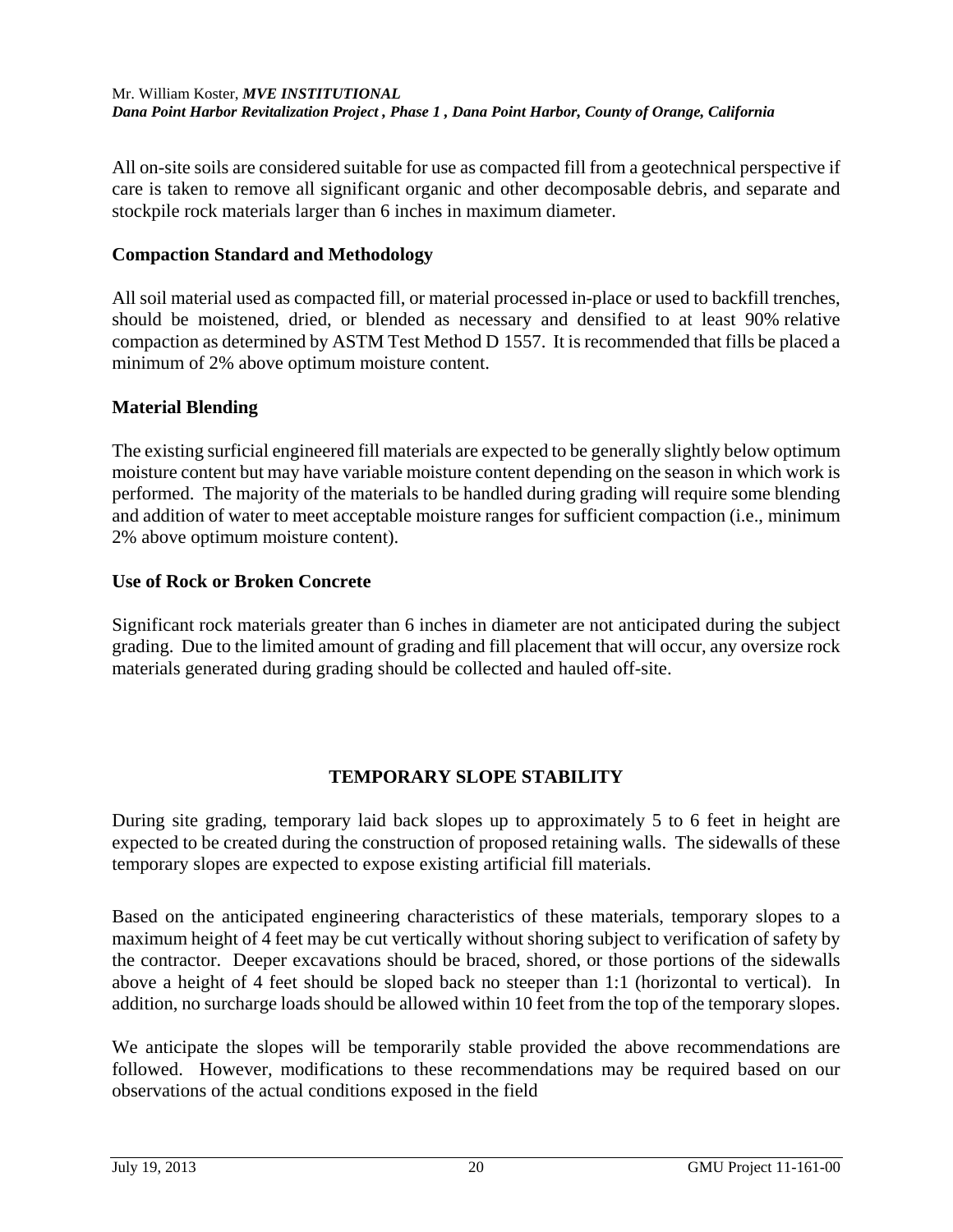Our temporary slope recommendations are provided only as general guidelines and all work associated with temporary slopes should meet the minimal requirements as set forth by CAL-OSHA. Temporary slope construction, maintenance, and safety are the responsibility of the contractor.

## **POST-GRADING AND GROUND IMPROVEMENT CONSIDERATIONS**

## **UTILITY TRENCHES**

### **Utility Trench Excavations**

The subject site is underlain by approximately 15 to 20 feet of fill materials that are highly variable and consist of frequently alternating layers of clayey sands, silty sands, sands, sandy clays, and sandy silts. In general, the granular sand materials were found to be medium dense to dense while the fine grained clay and silt materials were found to be predominantly firm to very firm. Furthermore, groundwater was encountered at relatively shallow depths (8 to 14 feet and at 5 feet within one locality).

For this condition, the soils above the groundwater level can be considered as OSHA soil type C and should be laid back at a maximum slope ratio of 1.5:1, horizontal to vertical. In addition, surcharge loads should not be allowed within 10 feet of the top of the excavations.

For deeper trenches, groundwater will be encountered and the contractor should develop an approach for dewatering, shoring, and addressing shallow groundwater conditions. Sumping and pumping of free water from open excavations is not expected to result in dry and stable trench conditions due to the close proximity of the adjacent bay; therefore, a dewatering system will need to be designed, installed, and operated by an experienced company specializing in groundwater dewatering systems. The dewatering system should be capable of lowering the groundwater surface to a depth of 5 feet below the bottom of the trenches. Before implementing a dewatering system, we recommend that a dewatering test program be conducted to evaluate the feasibility and efficiency of the proposed dewatering system. Dewatering should be performed and confirmed by potholing or other means prior to trench excavation. Dewatering operations will also need to comply with all NPDES regulations.

Temporary shoring will be required below the water table, where saturated soils are encountered, or where vertical trench sidewalls are desired. Shoring should consist of metal, plywood, and/or timber sheeting supported by braces or shields. Trench walls lacking sheeting will be unstable and experience sloughing. Trench shields will only provide worker safety and will not provide full support of the trench walls unless the shields are installed tightly against the sidewalls. Lateral pressures considered applicable for the shoring design will depend on the type of shoring system selected by the contractor and whether the site is dewatered. GMU can provide specific design values once the type of shoring is determined.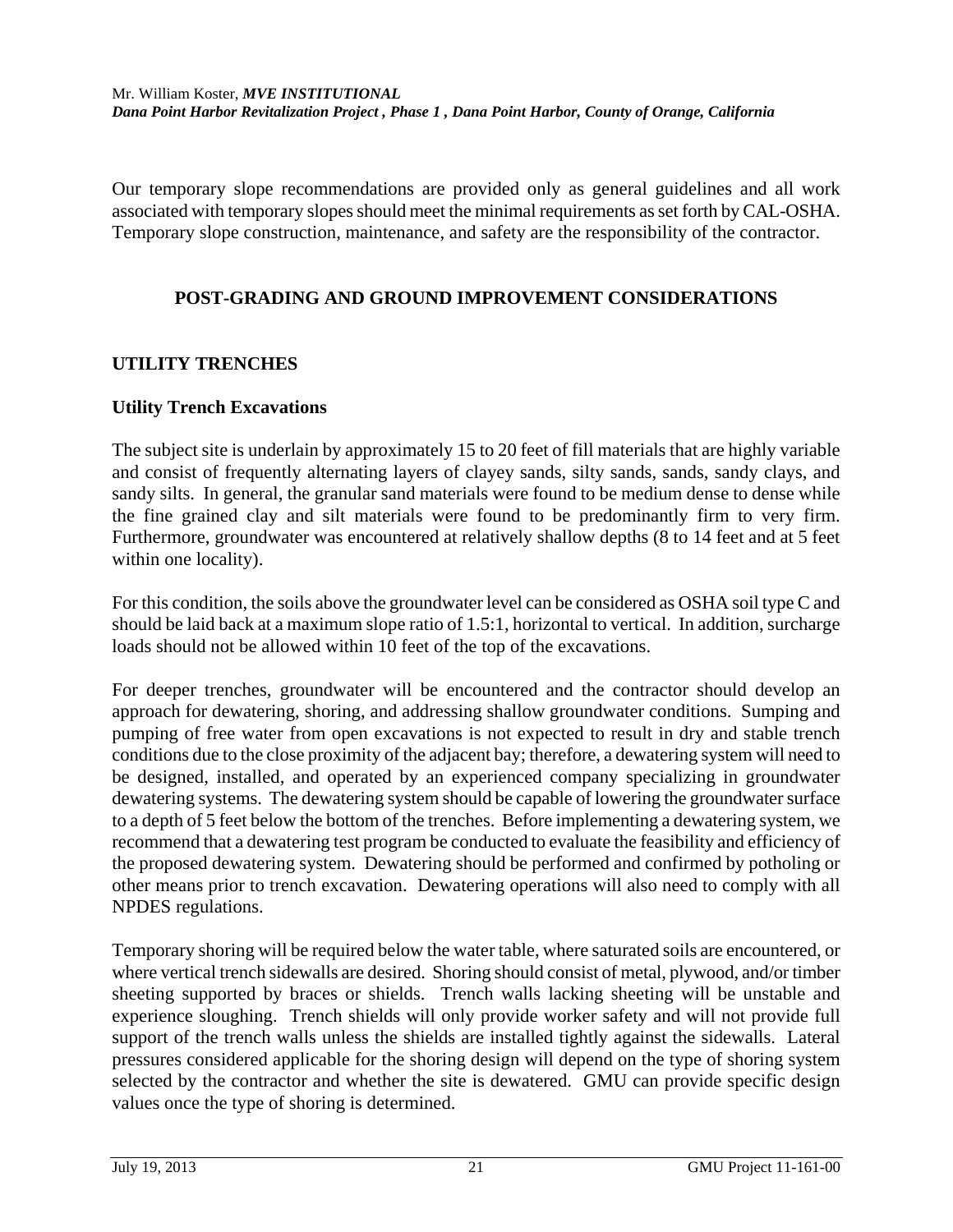The above recommendations are presented as guidelines only and are minimum requirements. Temporary trench excavation construction, maintenance, and safety are the responsibility of the pipeline contractor. The contractor should retain a qualified and experienced registered engineer to design any shoring systems in accordance with OSHA criteria. The shoring engineer should evaluate the adequacy of the shoring design parameters provided in this report and make appropriate modifications, as necessary. The design should consider local groundwater levels as reported herein and that groundwater levels may change over time as a result of tidal influences.

## **Utility Trench Subgrade Stabilization**

Prior to pipeline bedding placement, the trench subgrades should be firm and unyielding. If unsuitable subgrade soils are encountered, the contractor should consult with the project geotechnical engineer to provide subgrade stabilization. Stabilization may generally consist of the placement of crushed rock or processed miscellaneous base. Crushed rock, if used, would need to be encased in filter fabric. Specific recommendations would be dependent on actual conditions encountered.

## **Utility Trench Backfill Considerations**

Backfill compaction of utility trenches should be such that no significant settlement will occur. Backfill for all of these trenches should be compacted to at least 90% relative compaction subject to sufficient observation and testing. In the event that granular material having a sand equivalent of 30 or greater is used for backfill and this material is thoroughly flooded into place, extensive testing is not required. If native material with a sand equivalent less than 30 is used for backfill, it should be placed at near-optimum moisture content and mechanically compacted. Jetting or flooding will not densify native soil materials with a sand equivalent less than 30 due to their silty to clayey nature. Also, jetting or flooding of granular material should not be used to consolidate backfill in trenches adjacent to any foundation elements.

Where trenches closely parallel a footing (i.e., for retaining walls) and the trench bottom is located within a 1 horizontal to 1 vertical plane projected downward and outward from any structure footing, concrete slurry backfill should be utilized to backfill the portion of the trench below this plane. The use of concrete slurry is not required for backfill where a narrow trench crosses a footing at about right angles.

We suggest that these recommendations be included as a specification in all subcontracts for underground improvements. In addition, the design of all underground conduits, pipelines, or utilities should also consider the potentially corrosive nature of the on-site soils to metals, as previously described in this report.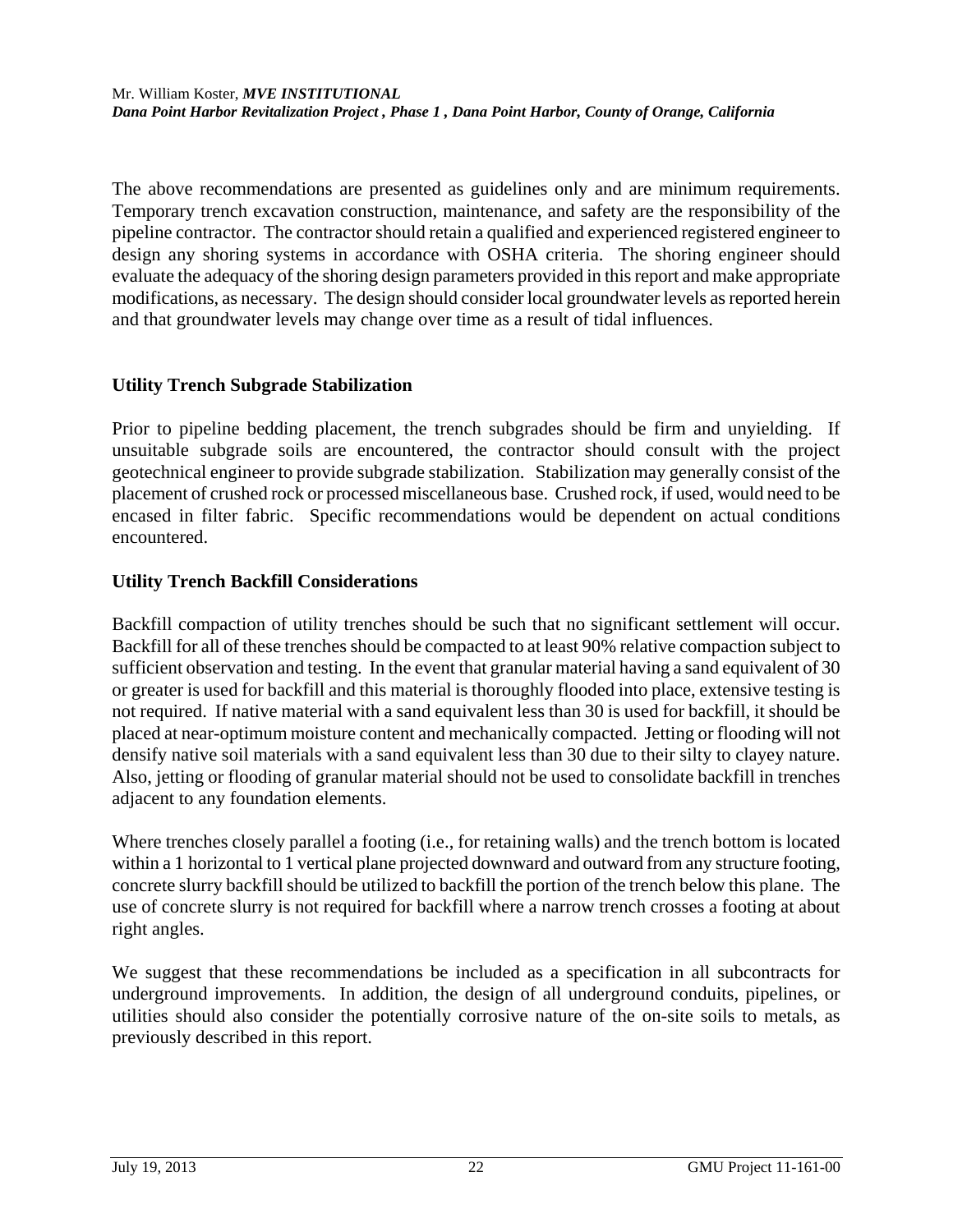#### **SURFACE DRAINAGE**

Surface drainage should be carefully controlled to prevent runoff over graded slope surfaces and ponding of water on flat pad areas. Positive drainage away from graded slopes is essential to reduce the potential for erosion or saturation of slope surfaces. Maintaining positive drainage of all landscaping areas along with avoiding over-irrigation will help minimize the possibility of "perched" groundwater accumulating slightly below the graded surfaces. All drainage at the site should be in minimum conformance with the applicable City of Dana Point codes and standards.

### **FOUNDATION DESIGN RECOMMENDATIONS**

## **STRUCTURE SEISMIC DESIGN**

No active or potentially active faults are known to cross the site; therefore, the potential for primary ground rupture due to faulting on-site is very low to negligible. However, the site will likely be subject to seismic shaking at some time in the future. For design of future buildings, retaining walls or other structural improvements, CBC seismic design parameters were determined using the USGS computer program titled "Seismic Hazard Curves and Uniform Hazard Response Spectra, Version 5.0.8." The site coordinates used in the analysis were  $33.46085^{\circ}$  North Latitude and 117.69342 West Longitude. In addition, these parameters were determined assuming that the liquefaction potential of the onsite soils will be mitigated through ground modification as recommended previously. Based on these anticipated conditions, on-site structures should be designed in accordance with the following 2010 CBC criteria:

| <b>Parameter</b>                  | <b>Factor</b>   | <b>Value</b>       |
|-----------------------------------|-----------------|--------------------|
| 0.2s Period Spectral Response     | $S_{s}$         | 1.608g             |
| 1.0s Period Spectral Response     | S <sub>1</sub>  | 0.589g             |
| Soil Profile Type                 | Site Class      |                    |
| <b>Site Coefficient</b>           | $F_{a}$         | 1.0                |
| <b>Site Coefficient</b>           | $F_{v}$         | 1.3                |
|                                   | $SM_s$          | 1.608g             |
| <b>Adjusted Spectral Response</b> | SM <sub>1</sub> | 0.766g             |
|                                   | SD <sub>s</sub> | 1.072 <sub>g</sub> |
| <b>Adjusted Spectral Response</b> | SD <sub>1</sub> | 0.511 <sub>g</sub> |

It should be recognized that much of southern California is subject to some level of damaging ground shaking as a result of movement along the major active (and potentially active) fault zones that characterize this region. Design utilizing the 2010 CBC is not meant to completely protect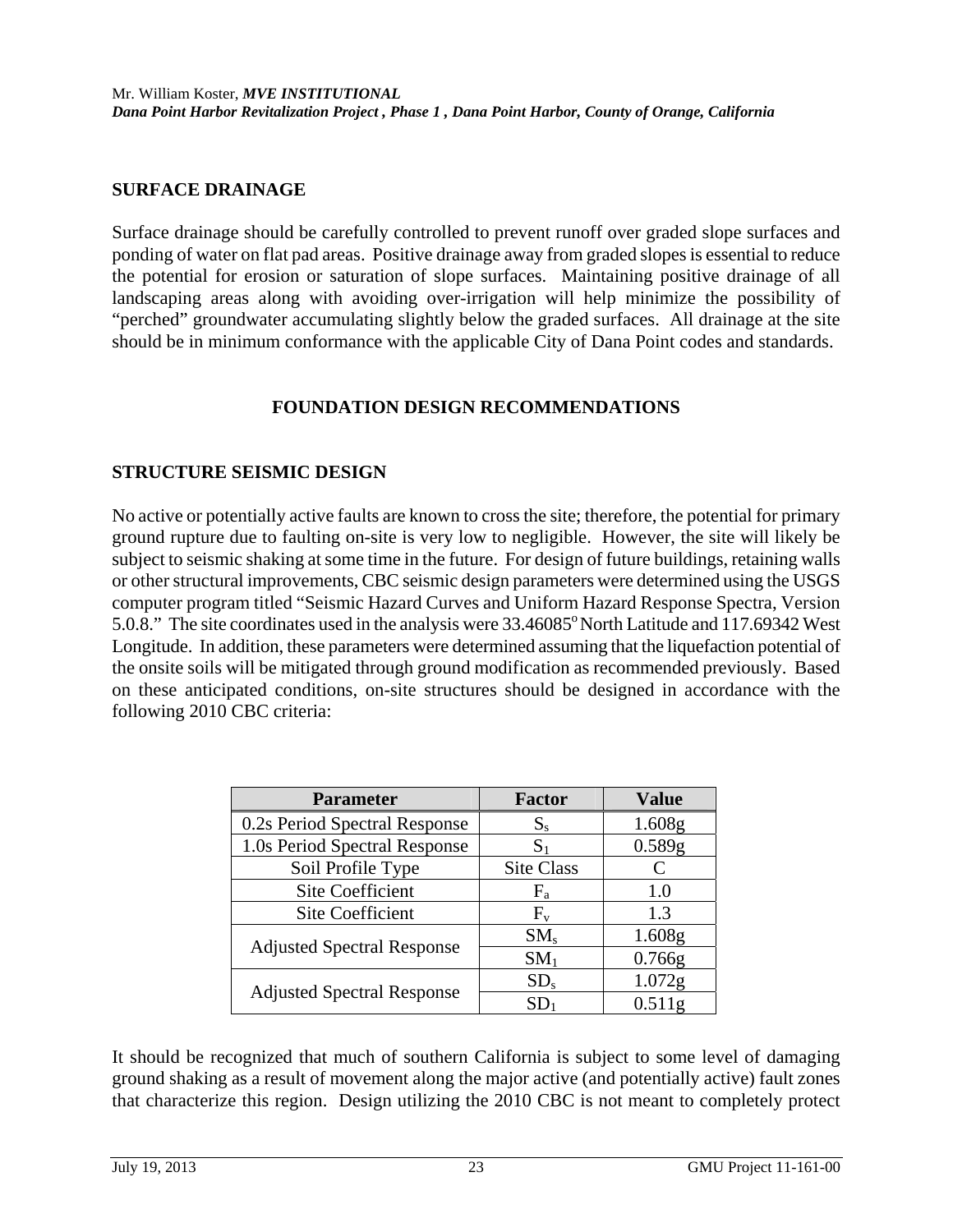against damage or loss of function. Therefore, the preceding parameters should be considered as minimum design criteria.

If requested by the project structural engineer, GMU can also provide a site-specific ground motion hazard analysis per ASCE 7-05 Sections 21.2, 21.3, and 21.4.

## **GENERAL**

The following preliminary foundation design recommendations are provided based on anticipated conditions at the completion of anticipated ground modification and grading; however, these recommendations are based on conceptual plans that may be revised during the plan check process. Ultimate construction and grading within the site should be in accordance with all applicable provisions of the grading and building codes of the City of Dana Point, the current 2010 CBC, and all of the recommendations of the project civil and geotechnical consultants involved in the final site development

## **DRY STORAGE BUILDING (BUILDING #M1**)

This building is proposed in close proximity of the existing quay seawall with the southwestern end of the building actually extending out over the seawall and above the harbor water. Due to its proposed location alongside and out over the existing seawall, three different foundation systems will be required beneath this building.

- 1. The portion of the building that extends out over the water will be supported on piles that are driven or drilled through the surficial soils and socketed into the underlying bedrock.
- 2. To mitigate the potential for distress due to lateral spreading, the portion of the building located near the seawall will need to be supported on aggregate stone piers that have been designed to mitigate the potential for seismic-induced lateral spreading.
- 3. To mitigate the potential adverse effects of the settlement of the highly variable fill materials, the remainder of this building should also be supported on aggregate stone piers but they only need to provide bearing support. Recommendations for the installation of the aggregate piers were provided previously in the "Ground Modification Recommendations" section of this report.

To provide support of the building slab, it is recommended that the subgrade soils below the floor slabs be overexcavated and recompacted to a minimum depth of 3 feet as described in the "Site Preparation and Grading" section of this report. Design parameters for the foundations are provided below.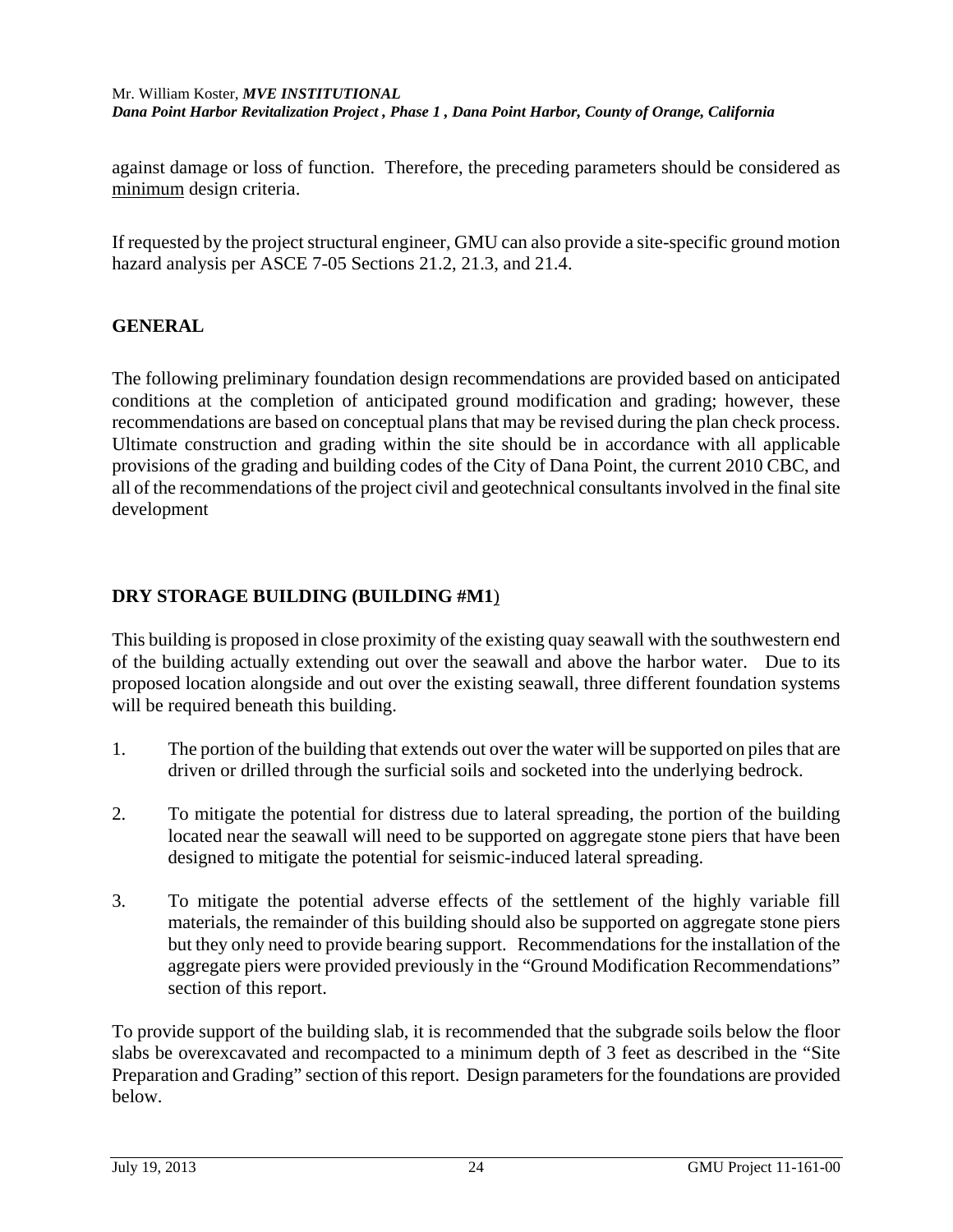#### **Geotechnical Design Parameters for Overwater Piles**

Design parameters for piles to be used out over the water of the harbor are presented below with supporting calculations contained in Appendix E:

| $\bullet$ | Piles:                   | 24-inch driven or drilled and grouted<br>octagonal piles                                                                             |
|-----------|--------------------------|--------------------------------------------------------------------------------------------------------------------------------------|
| $\bullet$ | Allowable Pile Capacity: | Per Sheet 10 of 11 of Appendix E (300 kip)<br>maximum)                                                                               |
| $\bullet$ | Minimum Pile Spacing:    | 3d (3 x pile diameter)                                                                                                               |
| $\bullet$ | Pile Lengths:            | Per Sheet 10 of 11 of Appendix E (15 feet)<br>minimum into bedrock)                                                                  |
| $\bullet$ | Maximum Down Drag Load:  | Not applicable                                                                                                                       |
| $\bullet$ | Pile Group Efficiency:   | 1.0                                                                                                                                  |
| $\bullet$ | Pile Settlement:         | Less than $0.5$ "                                                                                                                    |
| $\bullet$ | Lateral Pile Response:   | L-pile geo-material model provided<br>on Sheet 11 of 11 of Appendix E (L-pile<br>analysis to be performed by structural<br>engineer) |

### **Geotechnical Design Parameters for Spread Footings**

The following recommendations for spread footings are provided based on the assumption that the portion of the building to be constructed on-grade will be underlain by engineered aggregate piers as recommended previously.

Rammed Aggregate Piers The configuration of the aggregate piers bearing in bedrock should be determined by the structural engineer assuming each pier has an allowable load carrying capacity of 80 kips.

Minimum Footing Depth. The minimum footing depth recommended for the spread footings of the proposed building is 24 inches below top of slab (interior footings) and lowest adjacent outside grade (for perimeter footings). Reinforcement should be determined by the structural engineer.

 Bearing Materials. All foundations should bear onto engineered aggregate piers approved by a representative from GMU.

Bearing Value. An allowable bearing pressure of 6,000 pounds per square foot (psf) may be used for spread foundations at least 2 feet wide and embedded a minimum of 24 inches below the top of slab or lowest adjacent grade. These values may be increased by one-third for short term wind and seismic loads.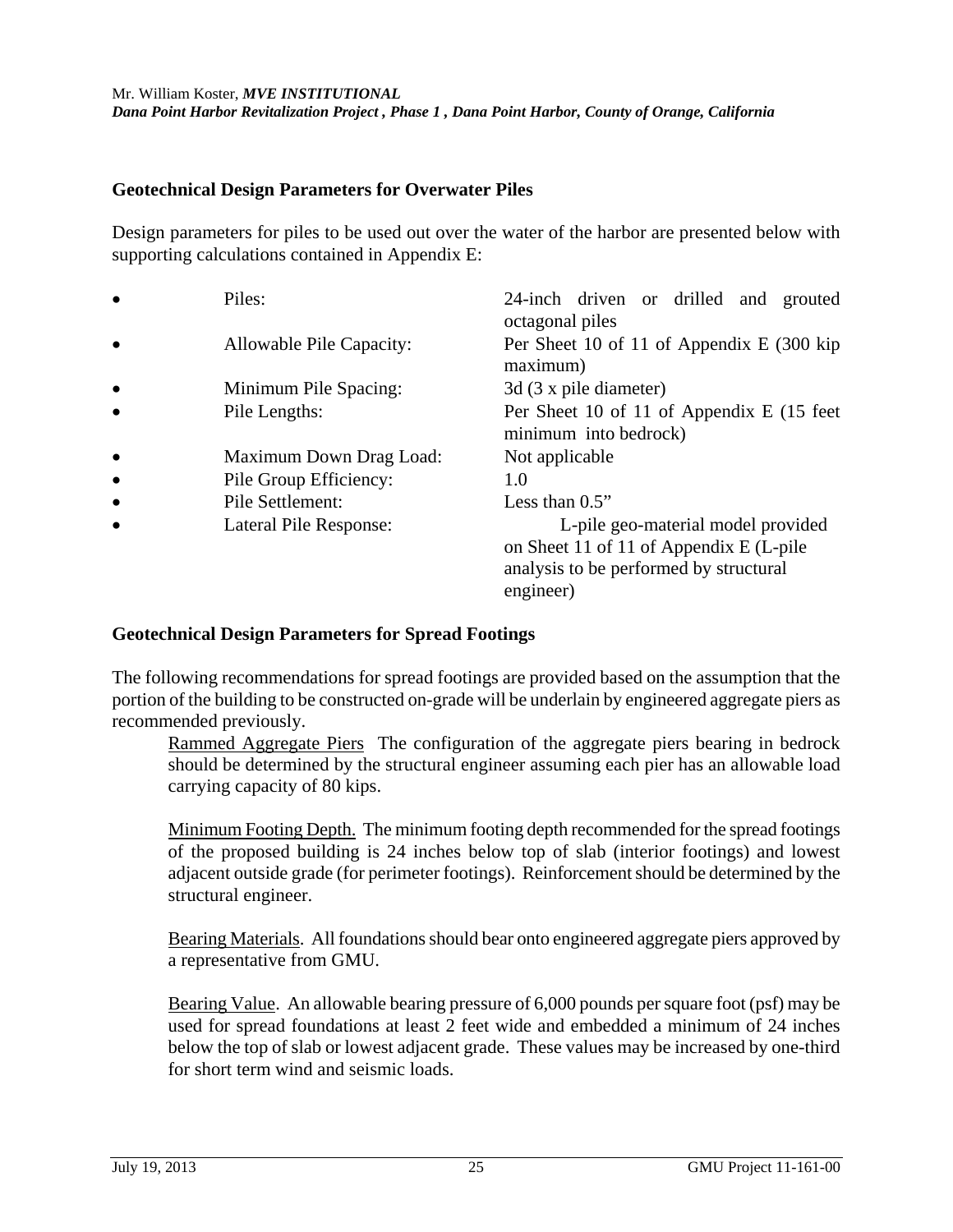Lateral Load Design.Lateral loads may be resisted by friction at the base of the foundations and by passive resistance within the adjacent earth materials and aggregate piers. A coefficient of friction of 0.35 may be used between the foundations and the recommended bearing material. A passive resistance equal to 350 pounds per square foot per foot of embedment may be assumed to a maximum of 1,750 pounds per square feet. These values may be increased by one-third for short term wind and seismic loads. In addition, the upper 6 inches of embedment for the at-grade foundations should be disregarded when calculating passive pressures.

## **Post-Construction Movements (Settlement)**

Settlement of the piles located out over the water is expected to be less than ½ of an inch. Provided that the remainder of the building is supported on engineered aggregate piers, settlement of the spread footings can be expected to be less than 1 inch under a bearing pressure of 6,000 pounds per square foot. Differential settlement can be estimated to be ½ of an inch over a span of 40 feet.

## **Slab Design**

The portion of the building to be constructed out over the water of the bay will need to be designed with a structural slab that only derives support from the piles and grade beams. This structural slab should extend at least 15 feet to the northeast (i.e., inland) of the existing seawall.

The boat storage portion of the building to be constructed on-grade and with spread foundations may be constructed with a conventional slab; however, since this slab will need to support highly repetitive forklift and will be sensitive to any future settlement or distress, it should have a minimum thickness of at least 12 inches and be minimally reinforced with No. 4 bars at 18 inches on center.

The floor slabs for the office portion of the building should have a minimum thickness of 5 inches and be minimally reinforced with No. 4 bars at 18 inches on center while the floor slabs for the maintenance canopy should have a minimum thickness of 8 inches, be minimally reinforced with No. 4 bars at 18 inches on center, and be underlain by 6 inches of base.

Final determination of slab thickness and reinforcement should be determined by the structural engineer.

## **Subgrade Soil Moisture Content**

The foundation subgrade should be moisture conditioned/pre-saturated as necessary to at least 2% over the optimum moisture content to a minimum depth of 18 inches. The moisture content of the subgrade soils should be verified by GMU prior to initiating foundation construction.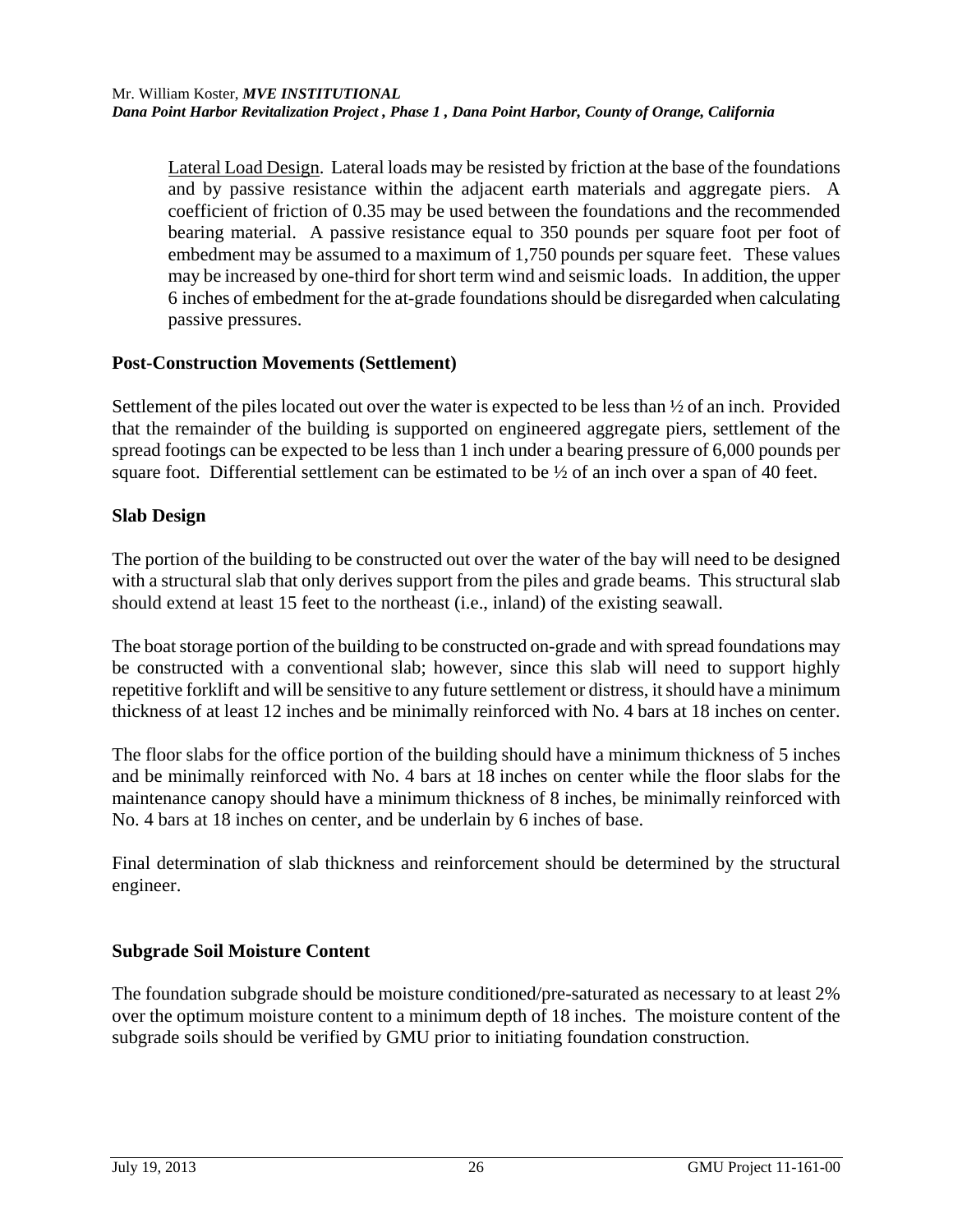## **BUILDINGS 6-12, PARKING DECK P-1 AND PODIUM P2, AND GOLDEN LANTERN ENTRANCE RAMP**

These buildings and structures will have a fairly significant range in foundation loads while at the same time will be interconnected by either the Podium structure or the pedestrian bridge. Therefore, differential vertical and lateral movements of these buildings and structures cannot be tolerated. As a result, those portions of the buildings and structures located near the seawalls will need to be supported on aggregate stone piers that are designed to eliminate the potential for liquefaction induced lateral spreading. To mitigate the potential for distress due to differential settlement, it is recommended that the remainder of these buildings and structures also be supported on aggregate stone piers. To provide support of the building slabs, it is recommended that the subgrade soils below the floor slabs be overexcavated and recompacted as described in the "Site Preparation and Grading" section of this report.

## **Geotechnical Design Parameters for Spread Footings**

The following recommendations for spread footings are provided based on the assumption that the portion of the building to be constructed on-grade will be underlain by engineered aggregate piers as recommended previously.

Rammed Aggregate Piers The configuration of the aggregate piers bearing in bedrock should be determined by the structural engineer assuming each pier has an allowable load carrying capacity of 80 kips.

Minimum Footing Depth. The minimum footing depth recommended for the proposed buildings is 24 inches below top of slab (interior footings) and lowest adjacent outside grade (for perimeter footings). Reinforcement should be determined by the structural engineer.

Minimum Footing Setbacks. The footings for Building 12 which are located in close proximity of a descending slope should be further deepened, as necessary, such that they meet the setback requirements of both the County of Orange Grading Manual and Grading and Excavation Code and the 2010 CBC.

 Bearing Materials. All foundations should bear onto engineered aggregate piers approved by a representative from GMU.

Bearing Value. An allowable bearing pressure of 6,000 pounds per square foot (psf) may be used for foundations at least 2 feet wide and embedded a minimum of 24 inches below the top of slab or lowest adjacent grade. These values may be increased by one-third for short term wind and seismic loads.

Uplift. An allowable bearing pressure of 6,000 pounds per square foot (psf) may be used for foundations at least 2 feet wide and embedded a minimum of 24 inches below the top of slab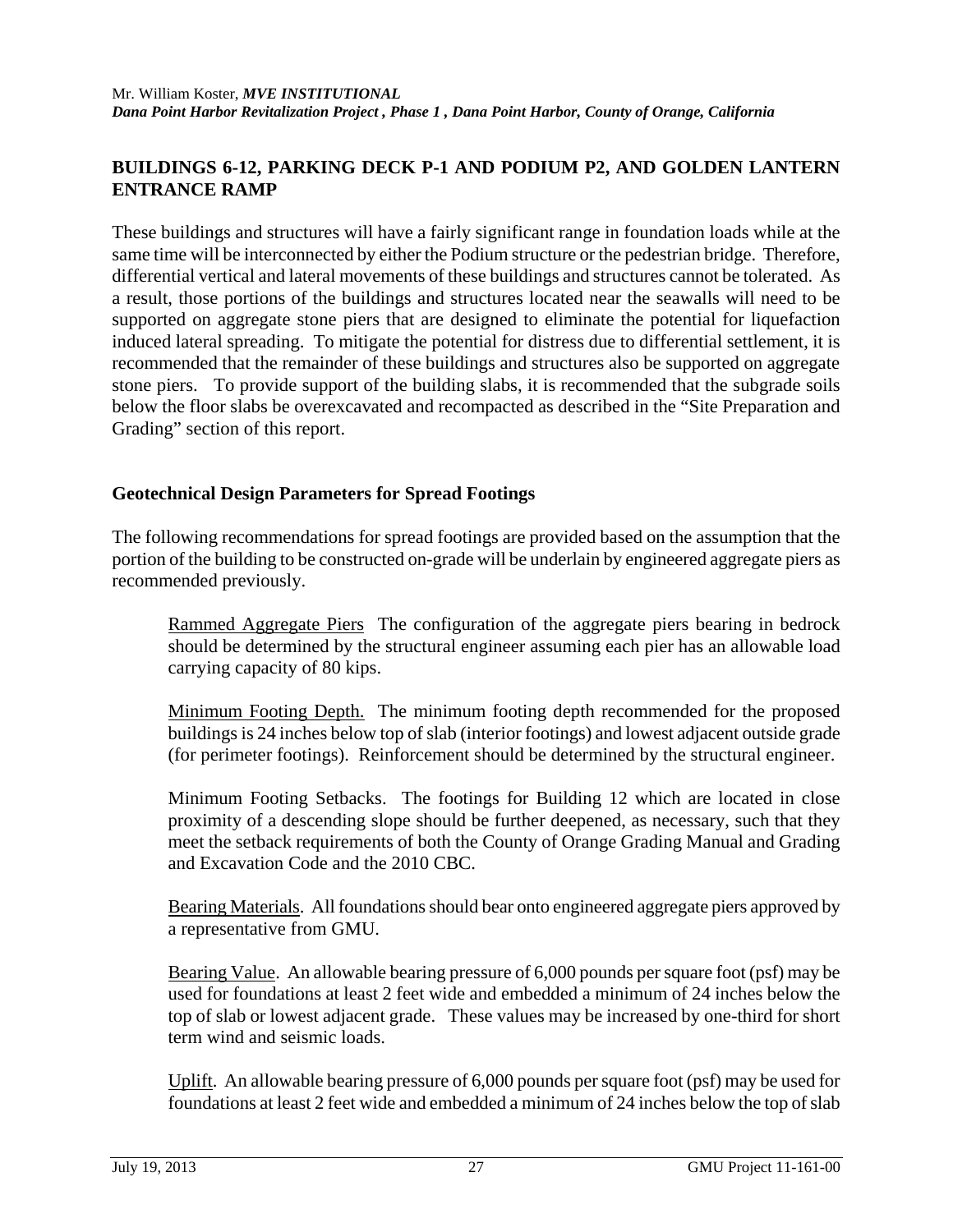or lowest adjacent grade. These values may be increased by one-third for short term wind and seismic loads.

Lateral Load Design.Lateral loads may be resisted by friction at the base of the foundations and by passive resistance within the adjacent earth materials and aggregate piers. A coefficient of friction of 0.35 may be used between the foundations and the recommended bearing material. A passive resistance equal to 350 pounds per square foot per foot of embedment may be assumed to a maximum value of 1,750 pounds per square feet. For the footings of Building 12 which are located adjacent to the descending slope, a reduced passive resistance of 150 pounds per square foot to a maximum value of 750 pounds per square foot should be used. These values may be increased by one-third for short term wind and seismic loads. In addition, the upper 6 inches of embedment for the at-grade foundations should be disregarded when calculating passive pressures.

### **Post-Construction Movements (Settlement)**

Provided that these buildings are supported on engineered aggregate piers as recommended previously, they should be designed for a total settlement of up to 1 inch with a differential settlement of ½ an inch over a horizontal distance of 40 feet.

#### **Slab Design**

Provided that these buildings are supported on engineered aggregate piers and that remedial grading is performed as described previously, they may be constructed with conventional slabs. The slabs should have a minimum thickness of 5 inches and be minimally reinforced with No. 4 bars at 18 inches on center. Final determination of slab thickness and reinforcement should be determined by the structural engineer.

#### **Subgrade Soil Moisture Content**

The foundation subgrade should be moisture conditioned/pre-saturated as necessary to at least 2% over the optimum moisture content to a minimum depth of 18 inches. The moisture content of the subgrade soils should be verified by GMU prior to initiating foundation construction.

### **Building 12 and Entrance Ramp Retaining Walls**

Recommendations are provided for the retaining walls for the entrance ramp and Building 12. These walls are assumed to be restrained or at-rest. Calculations to support the recommendations are contained in the attached Appendix F.

| $\bullet$ Foundation:   | Spread footings on Rammed Aggregate Piers (See |
|-------------------------|------------------------------------------------|
|                         | above spread footing parameters)               |
| • Unit Weight Backfill: | $125$ pcf                                      |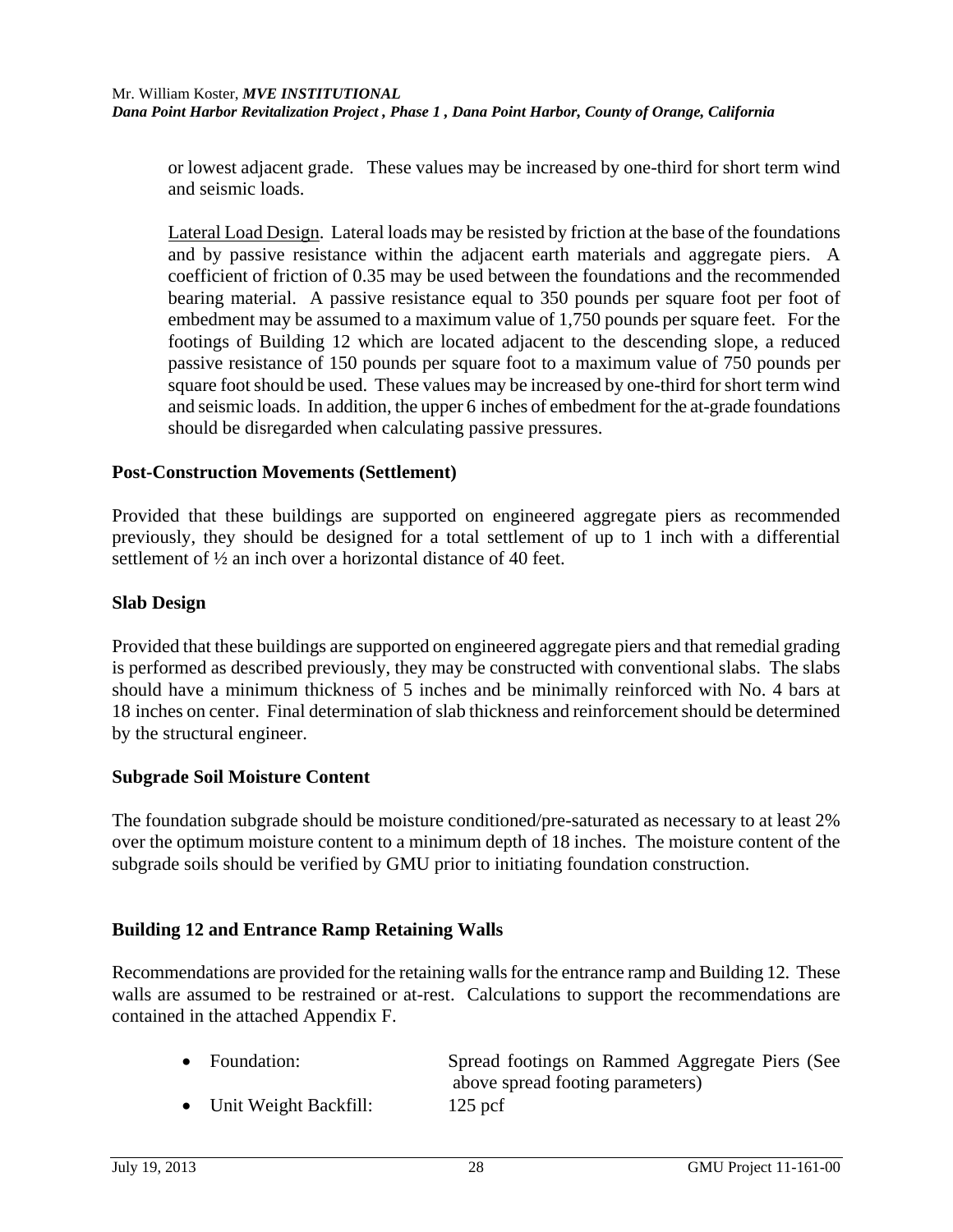At-Rest Earth Pressure: 63 pcf (drained pressure). • Seismic Earth Pressure: 17 pcf (triangular distribution). • Traffic Loading Pressures: 80 psf (where applicable). • Geologic Surcharge: None Backdrainage: A backdrainage system should be placed behind all retaining walls and drain to an appropriate approved drainage facility. Waterproofing: All walls should be waterproofed. Detailed waterproofing recommendations are beyond our purview. Backfill: On-site, relatively non-expansive soil materials may be used to backfill retaining walls. The backfill materials should be approved by the geotechnical consultant with respect to their characteristics prior to placement. All wall backfill should be should be moistened, dried, or blended as necessary to achieve a minimum of 2% over optimum moisture content, and compacted to at least 90% relative compaction as determined by ASTM Test Method D 1557. Control Joints Control/Construction Joints should be implemented and designed by structural engineer. As a minimum, control, construction joints should be provided at

Ramp Retaining Walls - Construction Sequence Requirements

The following construction sequence should be utilized to construct the ramp retaining walls;

movement is likely to occur.

maximum intervals of 15 to 20 feet and at all angle points and other locations where differential

- Construct backfill with 1:1 false slopes up to ramp grade
- Monitor settlements until primary settlement is complete.
- Construct rammed aggregate piers below wall foundations.
- Backfill walls.

## **ADDITION TO BUILDING 4**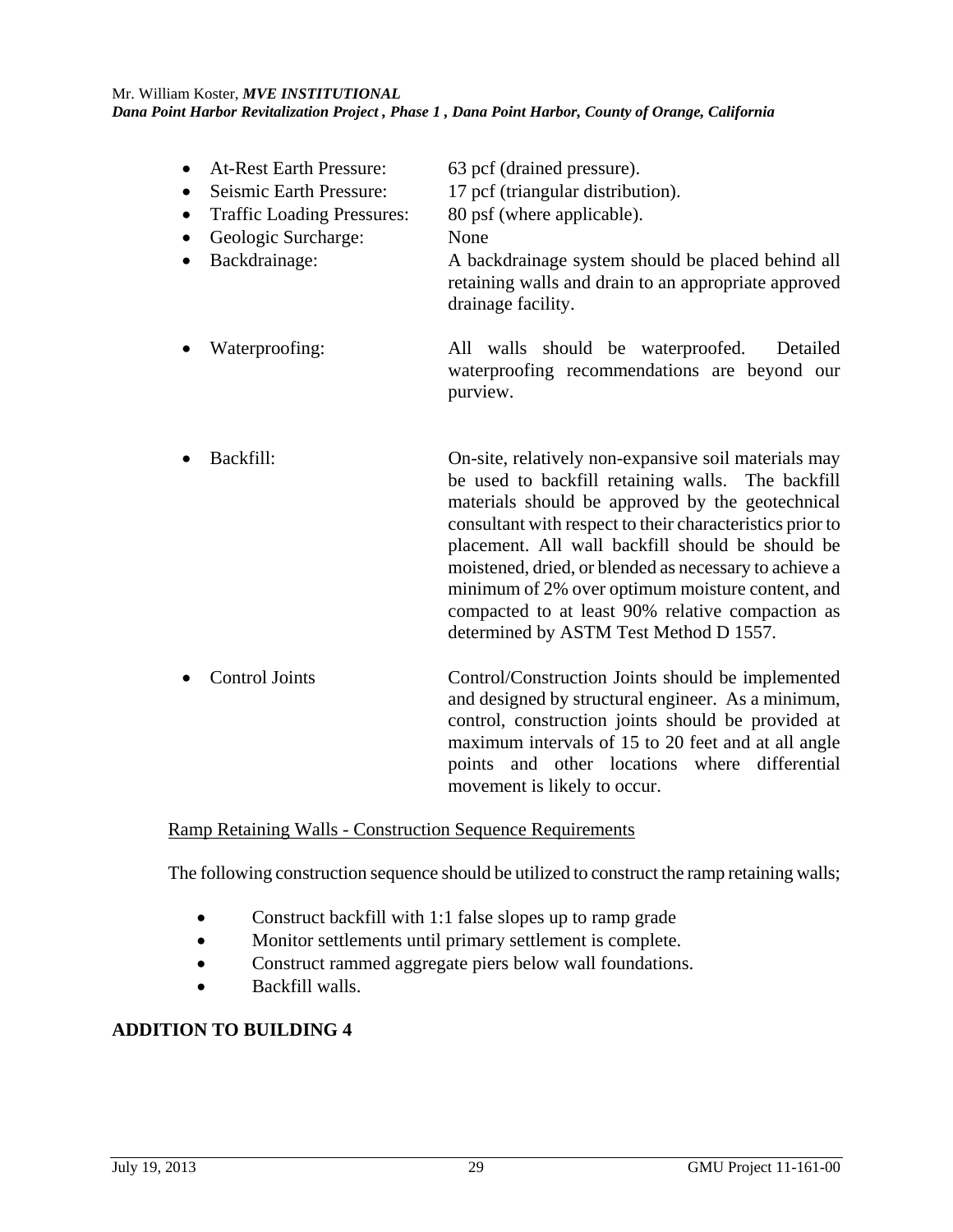Since this small addition will exert relatively light loads on the existing soils, engineered aggregate piers are not considered necessary and only remedial grading will be required. The remedial grading should be performed as described in the "Site Preparation and Grading" section of this report

### **Geotechnical Design Parameters for Spread Footings**

Minimum Footing Depth. The minimum footing depth recommended for this proposed addition is 24 inches below top of slab (interior footings) and lowest adjacent outside grade (for perimeter footings). Reinforcement should be determined by the structural engineer.

 Bearing Materials. All foundations may bear into new compacted fill approved by a representative from GMU.

Bearing Value. An allowable bearing pressure of 2,000 pounds per square foot (psf) may be used for foundations at least 2 feet wide and embedded a minimum of 24 inches below the top of slab or lowest adjacent grade. These values may be increased by one-third for short term wind and seismic loads.

 Lateral Load Design.Lateral loads may be resisted by friction at the base of the foundations and by passive resistance within the adjacent earth materials. A coefficient of friction of 0.30 may be used between the foundations and the recommended bearing material. Passive resistance equal to 250 pounds per square foot per foot of embedment may be assumed to a maximum of 1,250 pounds per square foot. These values may be increased by one-third for short term wind and seismic loads. In addition, the upper 6 inches of embedment for the atgrade foundations should be disregarded when calculating passive pressures.

Subgrade Soil Moisture Content. The foundation subgrade should be moisture conditioned/pre-saturated as necessary to at least 2% over the optimum moisture content to a minimum depth of 18 inches. The moisture content of the subgrade soils should be verified by GMU prior to initiating foundation construction.

### **Slab Design**

Provided that remedial grading is performed as described previously, this building addition may be constructed with a conventional slab. The slabs should have a minimum thickness of 5 inches and be minimally reinforced with No. 4 bars at 18 inches on center. Final determination of slab thickness and reinforcement should be determined by the structural engineer

#### **Post-Construction Movements (Settlement)**

Although ground modification will not be performed below this building addition, relatively light loads will be exerted on the underlying soil. Therefore, this addition should be designed for a total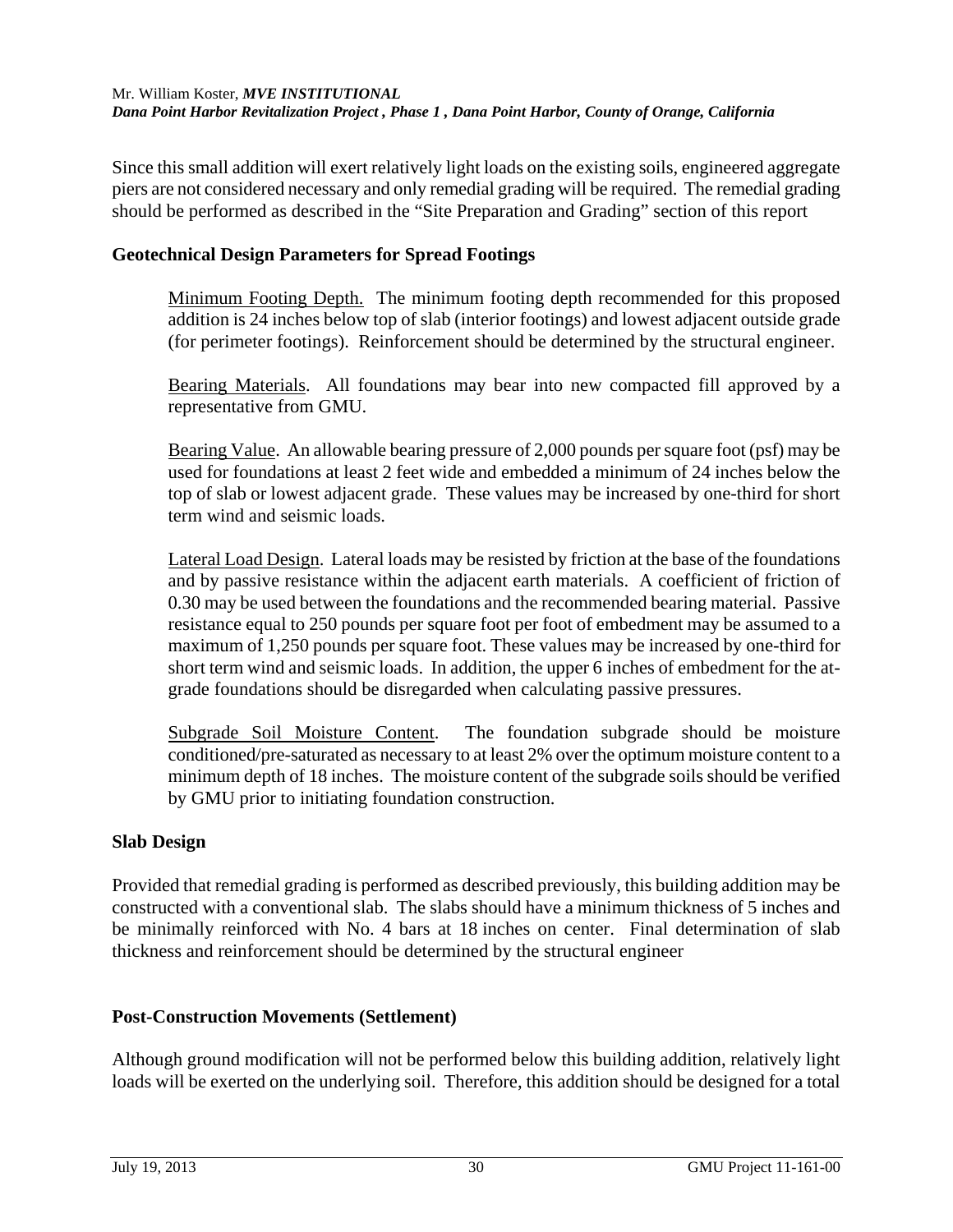settlement of up to  $\frac{3}{4}$  of an inch with a differential settlement of  $\frac{1}{2}$  an inch over a horizontal distance of 20 feet.

### **MOISTURE VAPOR BARRIERS**

Due to the existing shallow groundwater table, a vapor barrier equivalent to Stego 15 should be utilized. The barrier should be installed as follows:

- o Below the slabs of all buildings with habitable areas or where moisture-sensitive floor coverings are proposed.
- o Installed per manufacture's specifications as well as with all applicable recognized installation procedures such as ASTM E 1643-98.
- o Joints between the sheets and the openings for utility piping should be lapped and taped. If the barrier is not continuously placed across footings/ribs, the barrier should, as a minimum, be lapped into the sides of the footing/rib trenches down to the bottom of the trench.
- o Punctures in the vapor barrier should be repaired prior to concrete placement.
- o Prior to placing the barrier, a minimum of 4 inches of ¾-inch graded rock should be placed over the subgrade. The need for sand and/or the amount of sand above the moisture vapor retarder should be specified by the structural engineer. The selection of sand above the retarder is not a geotechnical engineering issue and is hence outside our purview. If the structural engineer requires sand above the barrier, it should consist of 1 to 2 inches of clean sand with a minimum sand equivalent of 30.

## **WATER VAPOR TRANSMISSION**

As discussed above, placement of a moisture vapor barrier below certain slab areas is recommended. This moisture vapor barrier recommendation is intended only to reduce moisture vapor transmissions from the soil beneath the concrete and is consistent with the current standard of the industry for construction in Southern California. It is not intended to provide a "waterproof" or "vapor proof" barrier or reduce vapor transmission from sources above the barrier. Sources above the barrier include any sand placed on top of the barrier (i.e., to be determined by the project structural designer) and from the concrete itself (i.e., vapor emitted during the curing process). The evaluation of water vapor from any source and its effect on any aspect of the proposed living space above the slab (i.e., floor covering applicability, mold growth, etc.) is outside our purview and the scope of this report.

## **FLOOR COVERINGS**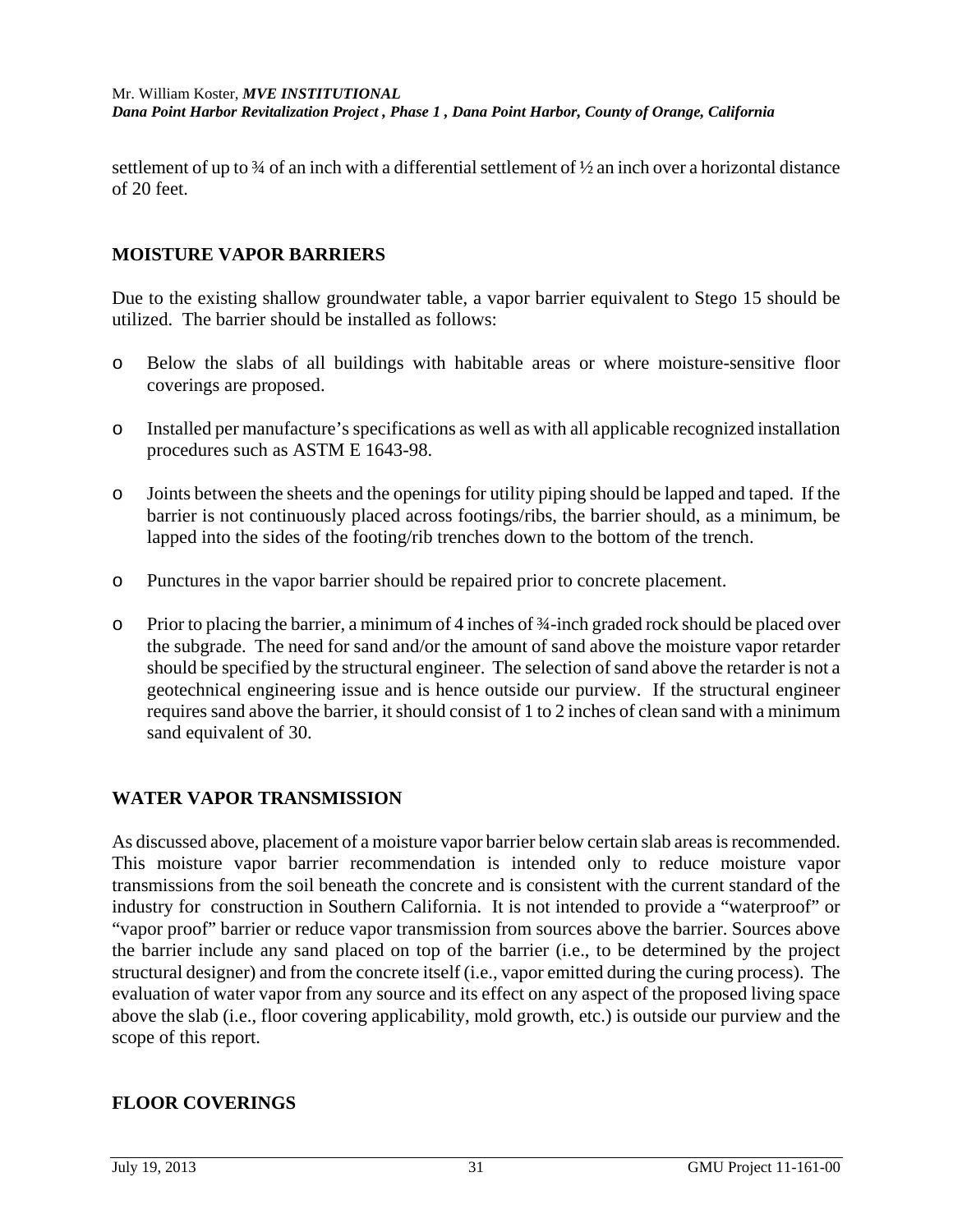Prior to the placement of flooring, the floor slabs should be properly cured and tested to verify that the water vapor transmission rate (WVTR) is compatible with the flooring requirements.

## **CONCRETE**

Based on the previously and recently performed and laboratory testing, the onsite soil and bedrock materials have negligible moderate concentrations of sulfates per Section 1904.3 of the 2010 CBC. In addition, concrete will have a potential exposure to seawater. Consequently, we recommend that minimum Type V cement along with a maximum water/cement ratio of 0.50 be used for all structural foundations in contact with the onsite soils. This recommendation will serve to minimize the potential of water and/or vapor transmission through the concrete and minimize the potential for physical attack to concrete from non-sulfate based salts. In addition, wet curing of the concrete as described in ACI Publication 308 should be considered.

The aforementioned recommendations in regards to concrete are made from a soils perspective only. Final concrete mix design as well as any concrete testing is outside our purview. All applicable codes, ordinances, regulations, and guidelines should be followed in regard to designing a durable concrete with respect to the potential for detrimental exposure from the on-site soils and/or changes in the environment.

## **CORROSION PROTECTION OF METAL STRUCTURES**

The results of the laboratory chemical tests performed on soil samples collected within and adjacent to the subject area indicate that the on-site soils are corrosive to severely corrosive to ferrous metals. Consequently, metal structures which will be in direct contact with the soil (i.e., underground metal conduits, pipelines, metal sign posts, metal door frames, etc.) and/or in close proximity to the soil (wrought iron fencing, etc.) may be subject to corrosion. The use of special coatings or cathodic protection around buried metal structures has been shown to be beneficial in reducing corrosion potential. The potential for corrosion of ferrous metal reinforcing elements embedded in structural concrete will be reduced by the use of the recommended maximum water/cement ratio for concrete.

The laboratory testing program performed for this project does not address the potential for corrosion to copper piping. In this regard, a corrosion engineer should be consulted to perform more detailed testing and develop appropriate mitigation measures (if necessary). Otherwise, the on-site soils should be considered corrosive to copper.

The above discussion is provided for general guidance in regards to the corrosiveness of the on-site soils to typical metal structures used for construction. Detailed corrosion testing and recommendations for protecting buried ferrous metal and/or copper elements is beyond our purview.

## **SITE WALL AND RETAINING WALL DESIGN CRITERIA**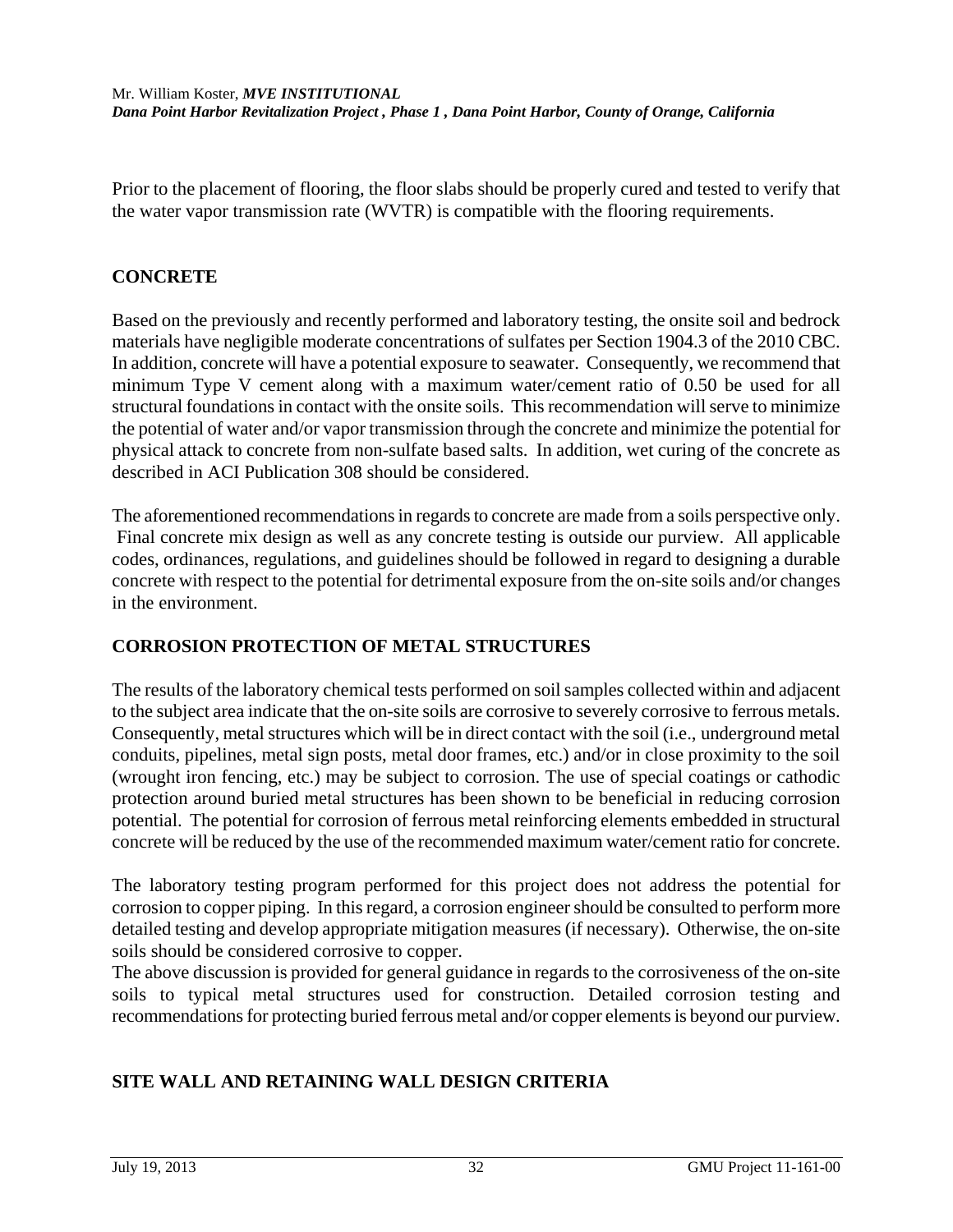#### **General**

Exterior site retaining and screen walls are proposed within landscape and parking areas. The criteria contained in the following sections may be used for the design and construction of these walls.

#### **Retaining Wall Design Parameters**

Recommendations are provided for the site exterior retaining walls. Recommendations are provided for both cantilever and restrained walls. Calculations to support the recommendations are contained in the attached Appendix F.

| $\bullet$ | Foundation:                            | Cantilever wall with spread footings.                                                                                                                                                                                                                                          |
|-----------|----------------------------------------|--------------------------------------------------------------------------------------------------------------------------------------------------------------------------------------------------------------------------------------------------------------------------------|
| $\bullet$ | Footing Width:                         | 24 inches minimum.                                                                                                                                                                                                                                                             |
| $\bullet$ | Minimum Depth:                         | 18 inches below lowest outside adjacent grade                                                                                                                                                                                                                                  |
| $\bullet$ | Minimum Footing Reinforcement          | Four #4 bars; two at top and two at bottom of                                                                                                                                                                                                                                  |
|           |                                        | footing (footings to be continuous across openings<br>such as footpath gates).                                                                                                                                                                                                 |
| $\bullet$ | Allowable Bearing Capacity:            | 2000 psf with a minimum embedment of 18 inches<br>(may be increased 20% for each additional foot of<br>width or embedment to a maximum of 3,000 psf).                                                                                                                          |
| $\bullet$ | <b>Bearing Material:</b>               | At least a 2-foot-thick section of engineered fill.                                                                                                                                                                                                                            |
| $\bullet$ | <b>Coefficient of Friction:</b>        | 0.30                                                                                                                                                                                                                                                                           |
| $\bullet$ | Unit Weight of Backfill:               | $125$ pcf                                                                                                                                                                                                                                                                      |
| $\bullet$ | <b>Passive Earth Pressure:</b>         | 250 psf/ft of depth (disregard upper 6 inches).                                                                                                                                                                                                                                |
| $\bullet$ | <b>Static Lateral Earth Pressures:</b> | 63 pcf (At-Rest).<br>42 pcf (Active).                                                                                                                                                                                                                                          |
| $\bullet$ | Seismic Earth Pressure:                | 17 pcf (triangular distribution).                                                                                                                                                                                                                                              |
| $\bullet$ | <b>Traffic Loading Pressures:</b>      | 80 psf (where applicable).                                                                                                                                                                                                                                                     |
| $\bullet$ | Backdrainage:                          | A backdrainage system should be placed behind all<br>retaining walls and drain to an appropriate approved<br>drainage facility.                                                                                                                                                |
|           | Waterproofing:                         | All walls should be waterproofed.<br>Detailed<br>waterproofing recommendations are beyond our<br>purview.                                                                                                                                                                      |
| $\bullet$ | Backfill:                              | On-site, relatively non-expansive soil materials may<br>be used to backfill retaining walls. The backfill<br>materials should be approved by the geotechnical<br>consultant with respect to their characteristics prior to<br>placement. All wall backfill should be should be |

moistened, dried, or blended as necessary to achieve a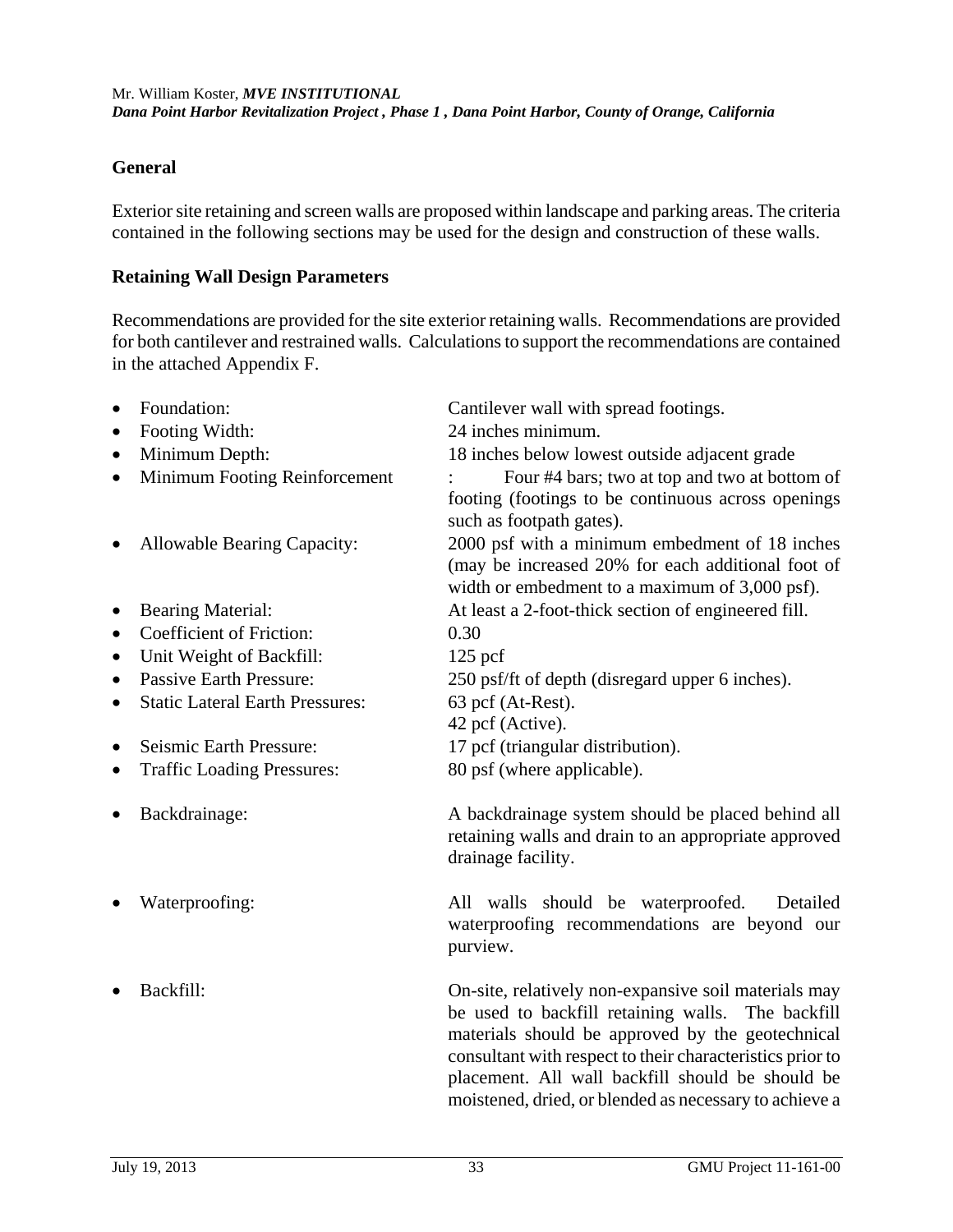minimum of 2% over optimum moisture content, and compacted to at least 90% relative compaction as determined by ASTM Test Method D 1557.

 Control Joints: Control/Construction Joints should be implemented and designed by structural engineer. As a minimum, control, construction joints should be provided at maximum intervals of 15 to 20 feet and at all angle points and other locations where differential movement is likely to occur.

### **Screen Walls**

For standard screen walls on flat ground, footings should be a minimum of 24 inches deep below the lowest outside adjacent grade. Wall foundations should be reinforced with two #4 bars top and bottom, and joints in the wall should be placed at regular intervals on the order of 10 to 20 feet. The wall foundation shall be underlain by at least a 2-foot-thick section of engineered fill.

## **POLE FOUNDATIONS**

Pole foundations will be required for the light bollards for the new parking area. As a minimum, the pole foundations should be at least 18 inches in diameter and at least 3 feet deep; however, the actual dimensions should be determined by the project structural engineer based on the following design parameters.

Bearing Materials. The pole foundations may bear into engineered fill approved by a representative from GMU.

Bearing Values. End-bearing capacity and skin friction may be combined to determine the allowable bearing capacities of the pole foundations. An allowable bearing pressure of 2000 pounds per square foot (psf) may be used for pole foundations at least 18 inches in diameter and embedded a minimum of 3 feet below the lowest adjacent grade. A value of 350 pounds per square foot may be used to determine the skin friction between the concrete and surrounding soil.

Lateral Load Design.Lateral loads may be resisted by friction at the base of the foundations and by passive resistance within the adjacent earth materials. A coefficient of friction of 0.30 may be used between the foundations and the recommended bearing material. For passive resistance, an allowable passive earth pressure of 250 pounds per foot of pile diameter per foot of depth into competent bearing material may be used; however, passive resistance should be ignored within the upper foot due to possible disturbance during drilling. The passive resistance may be assumed to be acting over an area equivalent to two pile diameters.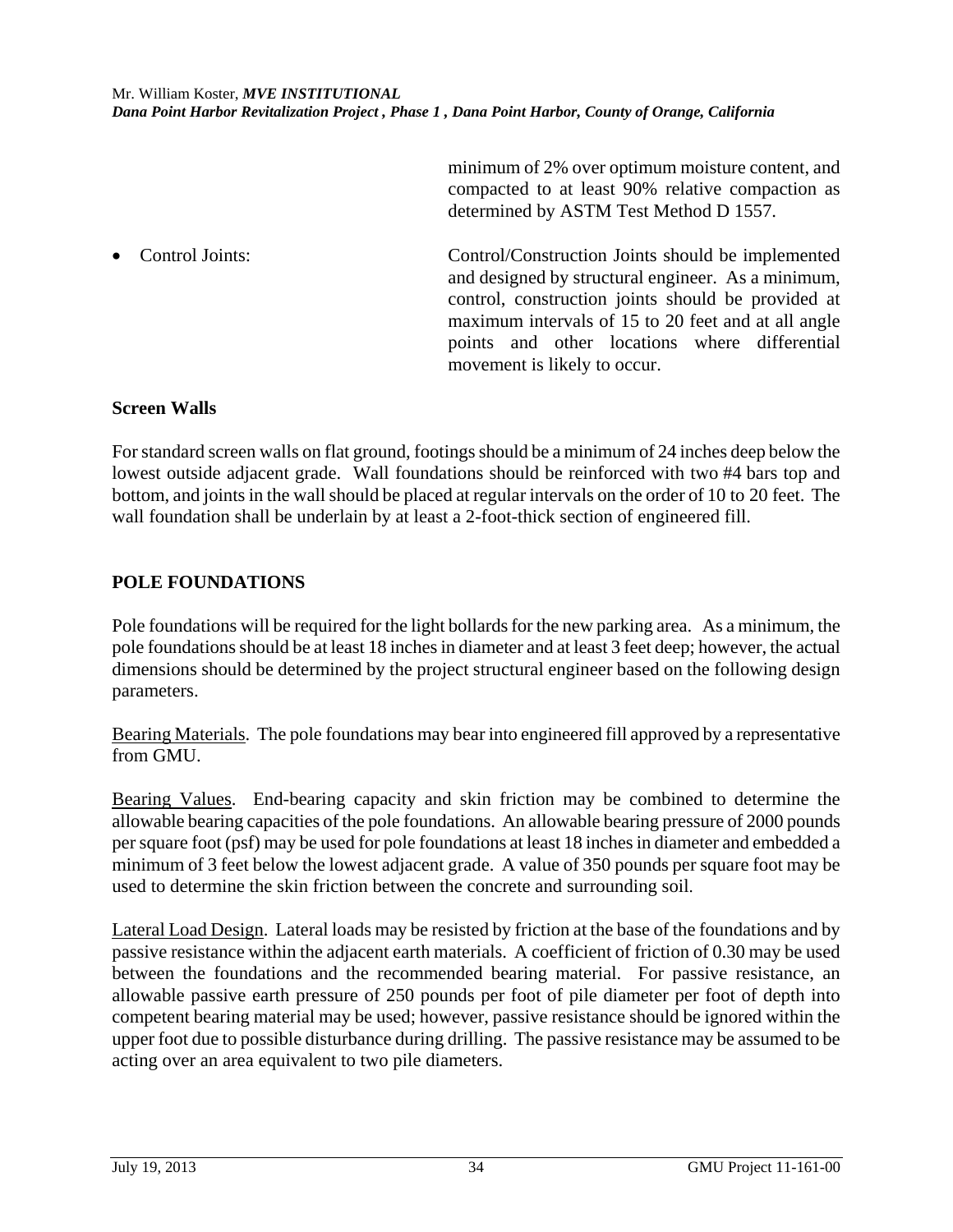## **CONCRETE FLATWORK DESIGN**

#### **Thickness and Joint Spacing**

To reduce the potential for unsightly cracking related to the effects of moderately expansive soils, concrete walkways and patios should be at least 4 inches thick and provided with construction joints or expansion joints every 5 feet or less. Concrete walkways and patios should be underlain by a 4 inch-thick layer of Class 2 crushed aggregate base (CAB), crushed miscellaneous base (CMB), or equivalent, or clean sand having a sand equivalent of at least 30, should then be placed on top of the soil subgrade, moisture conditioned to at least optimum moisture, and compacted to at least 90% relative compaction.

#### **Reinforcement**

Concrete walkways and patios should be reinforced with No. 3 bars spaced 18 inches on centers, both ways. The reinforcement should be positioned near the middle of the slabs by means of concrete chairs or brick. Reinforcing bars should be provided across all joints to mitigate differential vertical movement of the slab sections. Walkways and patios should also be dowelled into adjacent curbs using 9-inch speed dowels with No. 3 bars or ½-inch steel or fiberglass bars at 18 inches on centers. If doweling is not performed, differential movement should be anticipated.

### **Subgrade Preparation**

As a further measure to mitigate cracking and/or shifting of concrete flatwork, the subgrade soils below concrete walkways and patios should be compacted to a minimum relative compaction of 90 percent and then thoroughly watered to achieve a moisture content that is at least 2% over optimum. This moisture content should extend to a depth of approximately 12 inches into the subgrade soils and be maintained in the subgrade during concrete placement to promote uniform curing of the concrete and minimize the development of unsightly shrinkage cracks. Flooding or ponding of the subgrade is not considered feasible to achieve the above moisture conditions since this method would likely require construction of numerous earth berms to contain the water. Therefore, moisture conditioning should be achieved with sprinklers or a light spray applied to the subgrade over a period of several days just prior to pouring concrete. Soil density and presoaking should be observed, tested, and accepted by GMU prior to pouring the concrete.

All concrete has a tendency to crack and cracks in concrete can be caused by many different factors. When constructing concrete decks, patios, walkways, etc., it is important that the ground on which these improvements are to rest be properly prepared, including moisture conditioning. Slab thickness, location of joints, reinforcement, and concrete mixture must also be appropriate for the intended use. Proper placement, finishing, and curing of concrete are also very important factors in minimizing cracking.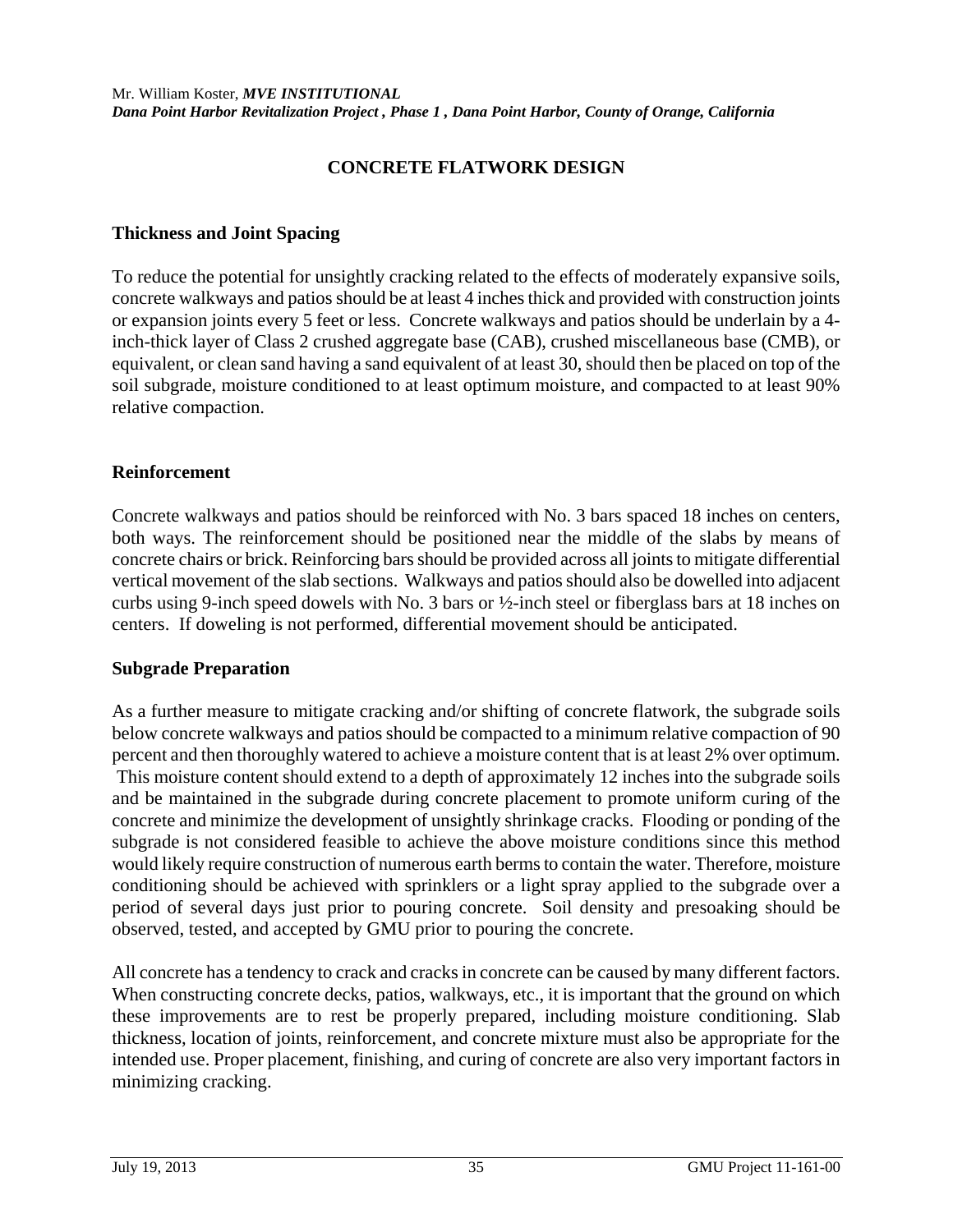### **PAVEMENT DESIGN CONSIDERATIONS**

### **GENERAL**

It is expected that the parking lots in Planning Areas 1 and 2, the streets, and the driveways within the site will be constructed with both asphalt pavement and Portland cement concrete. Therefore, recommendations for both types of pavement are provided in the following sections. In order to accommodate fire-truck and trash truck loading, a traffic index (T.I.) of 5.5 has been assumed for the drive areas, whereas a T.I. of 4.0 has been assumed for the parking stall areas. T.I. values for Casitas Place, Street of the Golden Lantern, and Puerto Place were provided to us by Mr. Michael Kennedy of Fehr and Peers. While the parking lot in Planning Area 2 will be used for conventional parking stalls and drive aisles for passenger vehicle and service vehicle access, Planning Area 1 parking areas will be subject to higher repeated traffic loading due to loading and unloading of boats along with usage by heavy loaded service vehicles. Thus we recommend that a T.I. of 5.5 be utilized for the design of the entire pavement section in the Planning Area 1 parking areas.

Several R-value tests were previously performed by others and during our recent geotechnical subsurface investigation, we obtained several other R-value tests results from other areas of the site. The results of all of these previous and current R-value tests ranged from 5 to 48. For design purposes, we recommend utilizing an R-value of 10 which will need to be confirmed during specific grading activities in each pavement area of the site.

## **ASPHALT PAVEMENT DESIGN**

Based on an anticipated R-value of 10 to be obtained after precise grading of pavement subgrade areas, the following pavement thicknesses should be anticipated:

| <b>Location</b>              | <b>R-Value</b> | <b>Traffic</b><br><b>Index</b> | <b>Asphalt</b><br>Concrete (in.) | <b>Aggregate</b><br>Base (in.) |
|------------------------------|----------------|--------------------------------|----------------------------------|--------------------------------|
| <b>Car Parking Stalls</b>    | 10             | 4.0                            | 3.0                              | 6.0                            |
| Drive Aisles                 | 10             | 5.5                            | 4.0                              | 9.5                            |
| Casitas Place                | 10             | 8.0                            | 6.0                              | 15.5                           |
| Street of the Golden Lantern | 10             | 9.0                            | 6.0                              | 19.5                           |
| Puerto Place                 | 10             | 8.0                            | 6.0                              | 15.5                           |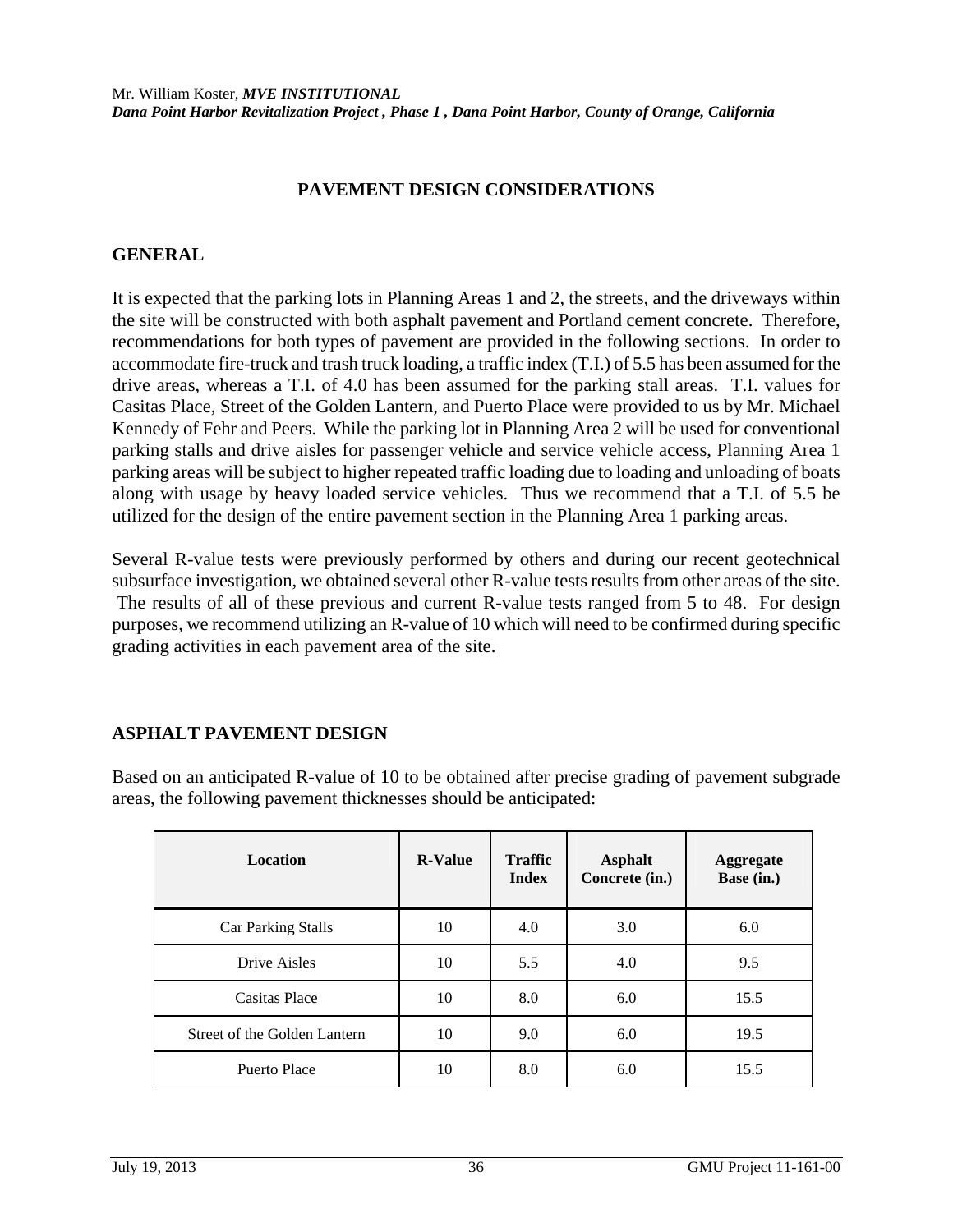Asphalt pavement structural sections should consist of crushed miscellaneous base (CMB) or crushed aggregate base materials (CAB) and asphalt concrete materials (AC) of a type meeting the minimum County of Orange requirements. The subgrade soils should be moisture conditioned to a minimum 2% above the optimum moisture content to a depth of at least 6 inches, and compacted to at least 90% relative compaction (per ASTM 1557). The CMB or CAB and AC should be compacted to at least 95% relative compaction (per ASTM 1557).

# **CONCRETE PAVEMENT DESIGN**

Driveways and appurtenant concrete paving, such as trash receptacle bays, will require Portland cement concrete (PCC) pavement. Assuming a T.I. of 6 to 7, a design section of 8 inches of PCC over 6 inches aggregate base (AB) should be adequate. The AB should be Class 2 compacted to a minimum of 95% relative compaction as per ASTM D 1557.

## **FULL DEPTH RECLAMATION (FDR) ALTERNATIVE PAVEMENT FOR PLANNING AREA 1 PARKING AREAS**

Since minor grade changes are planned for the re-grading of the Planning Area 1 parking areas, and based on site conditions and our experience we believe the most efficient pavement rehabilitation alternative to replacement with a conventional asphalt over base pavement section would be to utilize what is called "full depth reclamation" (FDR) utilizing a 12-inch-thick section of site reclaimed on-site AC and AB mixed with 6% cement to provide the new base for a new 4-inch-thick AC layer to be paved on top.

FDR has significant advantages over conventional pavement sections including the following major points:

- Savings in up-front costs (reusing materials, less excavation and import).
- Increased strength for weak in-place soils and long term service life (20 to 30 year design life).
- Reduced truck traffic to import and export materials.
- Environmental benefits and reduced community construction impact.
- Cautionary measures should be taken to avoid damaging existing utilities to ensure clearance for removal depths.

FDR can be performed in a similar construction schedule as presented below:

- Day 1 Mill existing 1-inch top AC pavement surface and export. Light traffic can still drive on remaining AC section.
- Day 2 Pulverize remaining AC and AB plus several inches of soil subgrade for a total of 12-inches of pulverization, mix in 6% Portland cement, moisture condition, and then compact to 95% relative compaction. Light traffic can drive on the FDR base layer at the end of the same day typically. Heavy truck traffic will be restricted.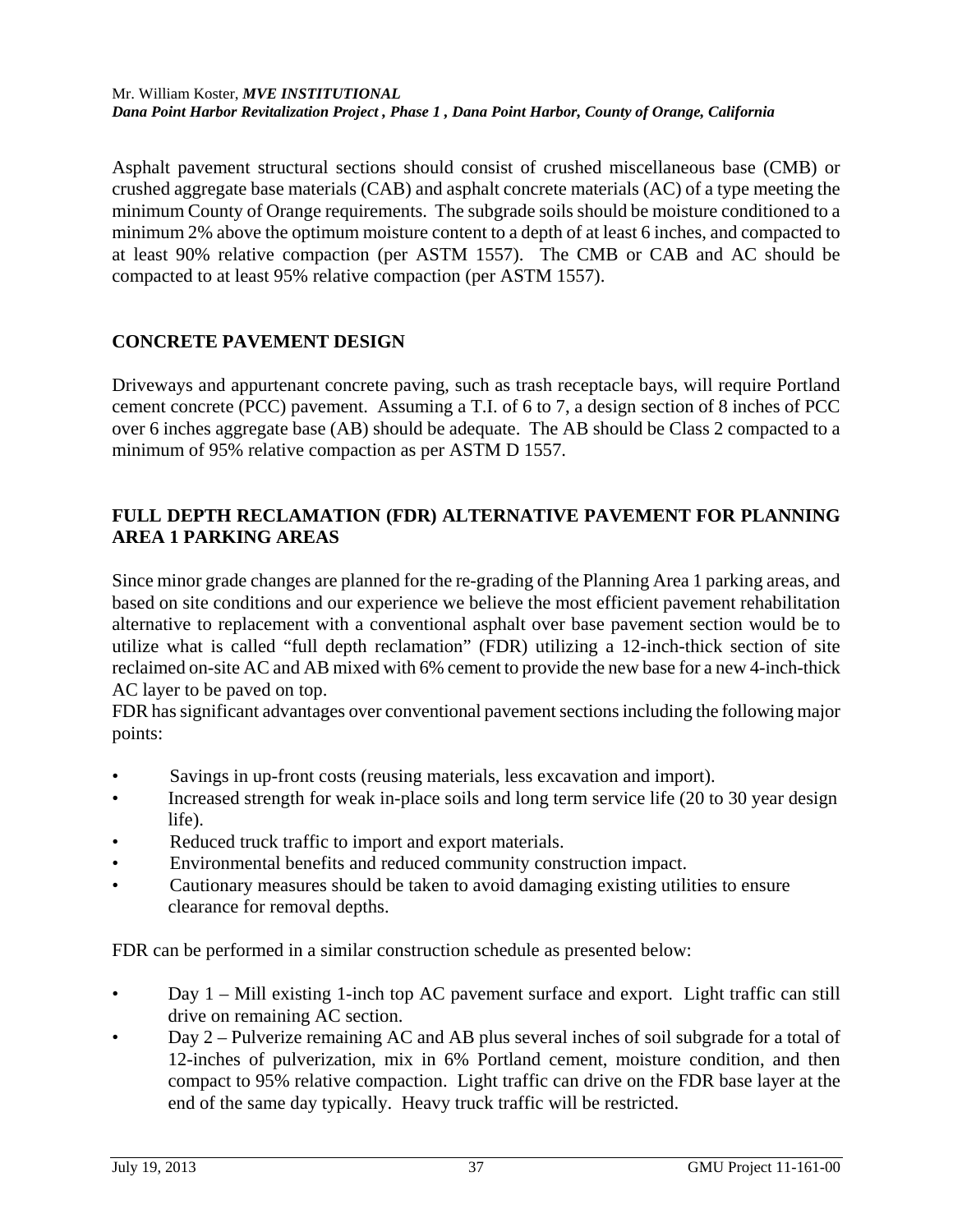- Day 3 Curing FDR base layer. Closed to heavy truck traffic but light traffic can typically drive on FDR base.
- Day 4 Micro crack FDR place base 4-inch-thick conventional Hot Mix Asphalt (HMA) AC layer and compact to 95% relative compaction. Light traffic can drive on base pavement section at the end of the same day.
- Day 5 Place final HMA AC cap layer and compact.
- Day 6 Heavier truck traffic can now be placed on new pavement section.

# **PERMEABLE INTERLOCKING CONCRETE PAVEMENT (PICP)**

We understand that Permeable Interlocking Concrete Pavement (PICP) in the designated parking areas of Planning Area 1 may utilize a permeable interlocking concrete pavers such as "Eco-Stone" ) and will assume subgrade soil conditions (R-value of at least 10) according to the "Design Manual for Permeable Interlocking Concrete Pavements" by ICPI (2011). The structural base thickness will need to be designed by the project civil engineer in order to meet storage requirements. This minimum section assumes a T.I. of up to 6.3 (GMU assumes a T.I. of 5.5 for the mixed use of parking and drives in this parking lot) and calls for a 3 1/8" (80 mm) concrete paver, over compacted layers of 2" of bedding course sand (ASTM No. 8 aggregate), over 4" of ASTM No. 57 stone as open-graded base, over 6" of ASTM No. 2 stone as open-graded sub base, over a Class 1 geotextile fabric\* (highest strength) per AASHTO M-288.

\*Due to the presence of gravel and some rock in the existing fill soils that will likely function as subgrade support for the PICP, GMU recommends using a Class 1 geotextile fabric (highest strength) placed both vertically at the sides of all PICP excavations and on top of the compacted subgrade soil below the stone sub base layer in order to protect the bottom and sides of the opengraded base and sub base. This geotextile fabric must meet AASHTO M-288 Class 1 geotextile strength property and subsurface drainage requirements (see attached Table 3-3 and Table 3-4 from page 31 of the ICPI Design Manual (2011) for AASHTO M-288 requirements).

## **CONCRETE INTERLOCKING VEHICULAR AND PEDESTRIAN PAVERS**

We understand that portions of the project site will utilize 3 1/8-inch-thick (80 mm.) vehicular concrete interlocking pavers placed on a section of at least 1-inch-thick bedding sand. These vehicular pavers are also planned as a part of the subject project in order to provide fire department vehicle access capable of supporting 72,000 pounds of imposed loading. GMU recommends that the on-site soil subgrade in these site vehicular areas be scarified to a depth of 6 inches, moisture conditioned to at least 2% above the optimum moisture content, and compacted to at least 90% relative compaction. A geotextile fabric such as Mirafi 600X or equivalent should be placed on top of the compacted subgrade across the entire vehicular interlocking paver area. Based upon the onsite soils having an estimated R-value of 10, a 15-inch-thick layer of Class 2 crushed aggregate base (CAB), crushed miscellaneous base (CMB), or equivalent should be moisture conditioned to at least optimum moisture and compacted to at least 95% relative compaction in order to support the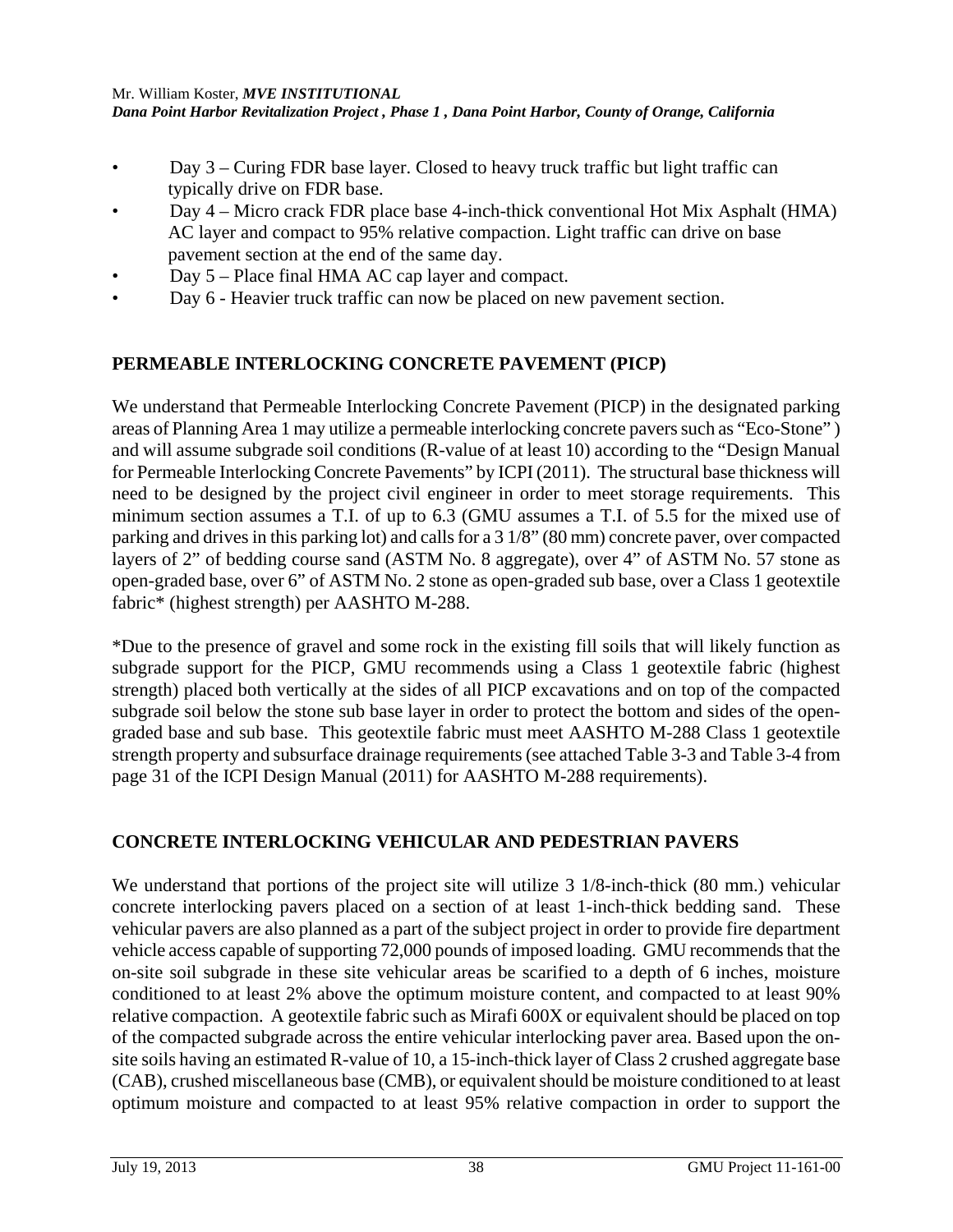interlocking pavers. Concrete bands adjacent to the vehicular interlocking pavers should consist of a design section of 8 inches of PCC over at least 6 inches of AB or equivalent, moisture conditioned to at least optimum moisture, and compacted to at least 95% relative compaction.

We further understand that in certain designated site pedestrian areas, 2 3/8-inch-thick (60 mm.) concrete interlocking pavers placed on a section of at least 1-inch-thick bedding sand are planned. GMU recommends that prior to the installation of the pavers and bedding sand in these pedestrian areas, the on-site soil subgrade should be scarified to a depth of six inches, moisture conditioned to at least 2% above the optimum moisture content, and compacted to at least 90% relative compaction. A 4-inch-thick layer of Class 2 crushed aggregate base (CAB), crushed miscellaneous base (CMB), or equivalent should then be placed on top of the soil subgrade, moisture conditioned to at least optimum moisture, and compacted to at least 95% relative compaction in order to support the interlocking pavers in these pedestrian areas.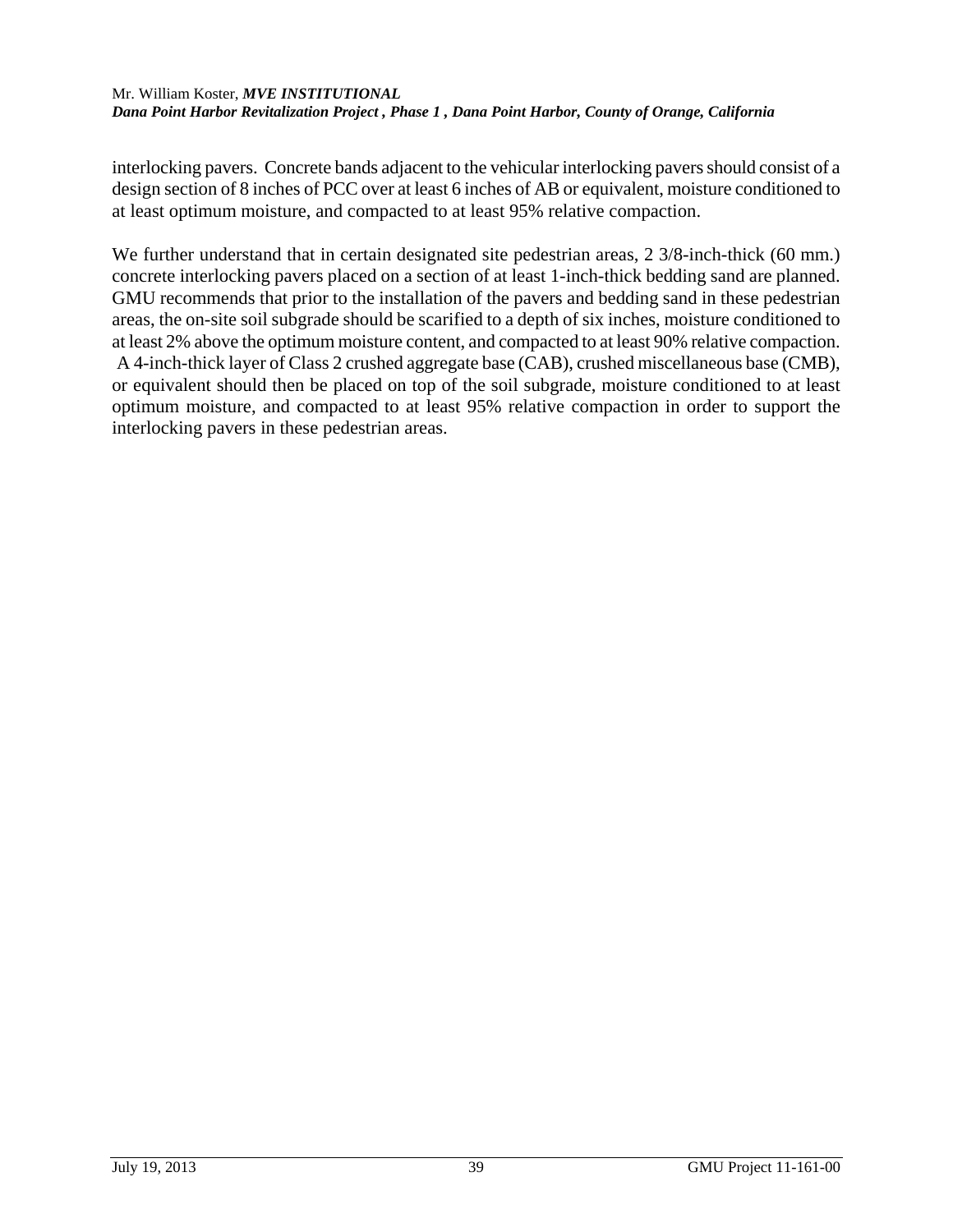## **PLAN REVIEW/ GEOTECHNICAL TESTING AND OBSERVATIONS DURING CONSTRUCTION/ FUTURE REPORTS**

### **Plan Review**

Our office should review all future grading, foundation, and shoring plans for the site.

### **Geotechnical Observation and Testing**

It is recommended that geotechnical observation and testing be performed by this firm during the following stages of construction and precise grading:

- During site clearing and grubbing.
- During removal of any buried lines or other subsurface structures.
- During all phases of excavation.
- During shoring installation.
- During installation of foundation and floor slab elements.
- During all phases of corrective, ground improvement, and precise grading including removals, scarification, ground improvement and preparation, moisture conditioning, proofrolling, over-excavation, FDR treatment, and placement and compaction of all fill materials.
- During backfill of structure walls and underground utilities.
- During pavement and hardscape section placement and compaction.
- When any unusual conditions are encountered.

### **Future Reports**

GMU should perform geotechnical reviews and provide geotechnical response letters to support the permit process for the grading, shoring, and building department reviews to support this report. The final project precise grading plans, and foundation plans for the project should also be reviewed by our office. In addition, geotechnical observation reports will be required following construction and grading.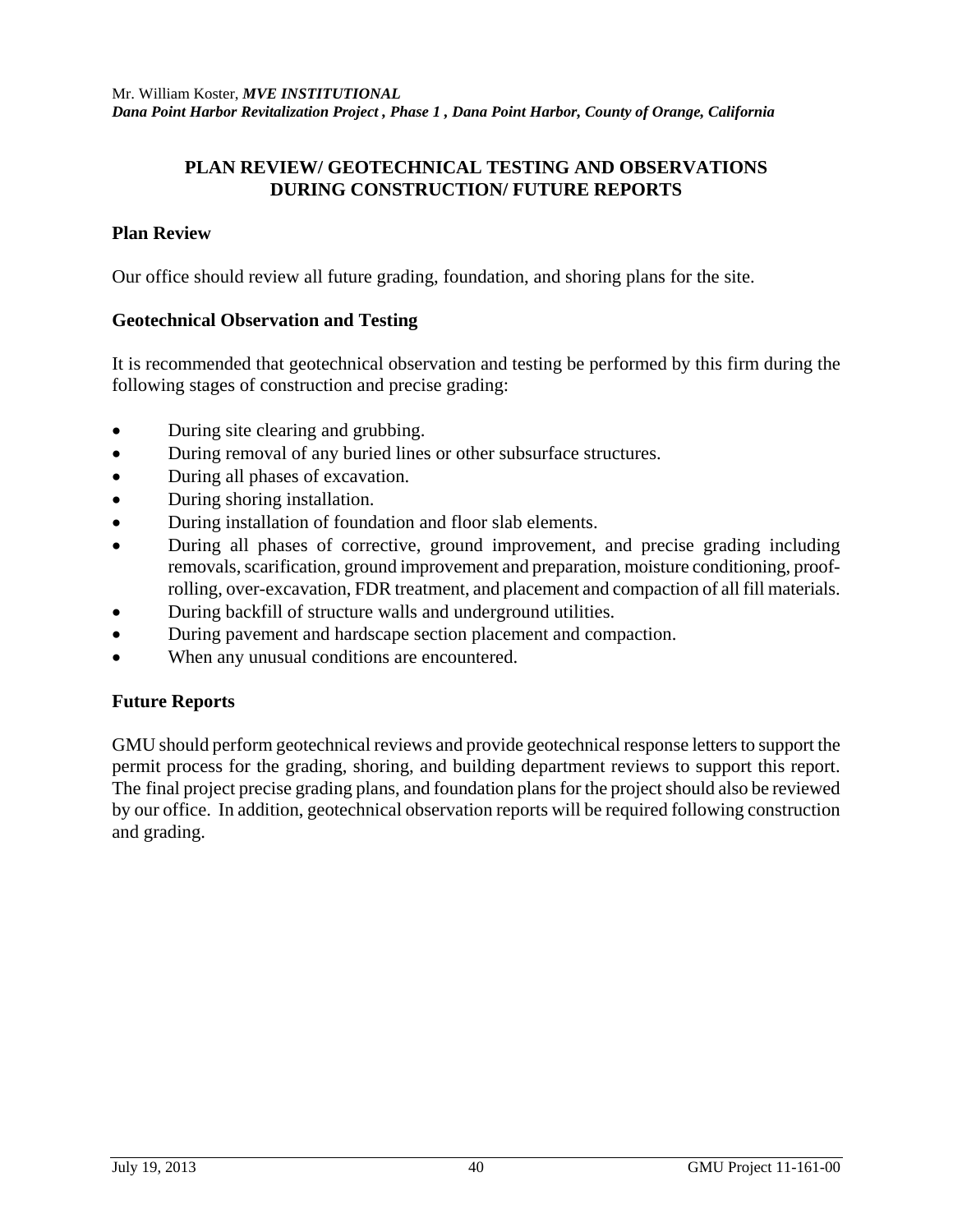## **LIMITATIONS**

All parties reviewing or utilizing this report should recognize that the findings, conclusions, and recommendations presented represent the results of our professional geological and geotechnical engineering efforts and judgements. Due to the inexact nature of the state of the art of these professions and the possible occurrence of undetected variables in subsurface conditions, we cannot guarantee that the conditions actually encountered during grading and foundation installation will be identical to those observed and sampled during our study or that there are no unknown subsurface conditions which could have an adverse effect on the use of the property. We have exercised a degree of care comparable to the standard of practice presently maintained by other professionals in the fields of geotechnical engineering and engineering geology, and believe that our findings present a reasonably representative description of geotechnical conditions and their probable influence on the grading and use of the property.

Because our conclusions and recommendations are based on a limited amount of current and previous geotechnical exploration and analysis, all parties should recognize the need for possible revisions to our conclusions and recommendations during grading of the project. Additionally, our conclusions and recommendations are based on the assumption that our firm will act as the geotechnical engineer of record during precise grading and construction of the project to observe the actual conditions exposed, to verify our design concepts and the grading contractor's general compliance with the project geotechnical specifications, and to provide our revised conclusions and recommendations should subsurface conditions differ significantly from those used as the basis for our conclusions and recommendations presented in this report. It should be further noted that the recommendations presented herein are intended solely to minimize the effects of post-construction soil movements. Consequently, minor cracking and/or distortion of all on-site improvements should be anticipated.

The following services are outside our purview:

- Detailed corrosion testing and recommendations for protecting buried ferrous metal and/or copper elements.
- Environmental testing and/or evaluation of any kind.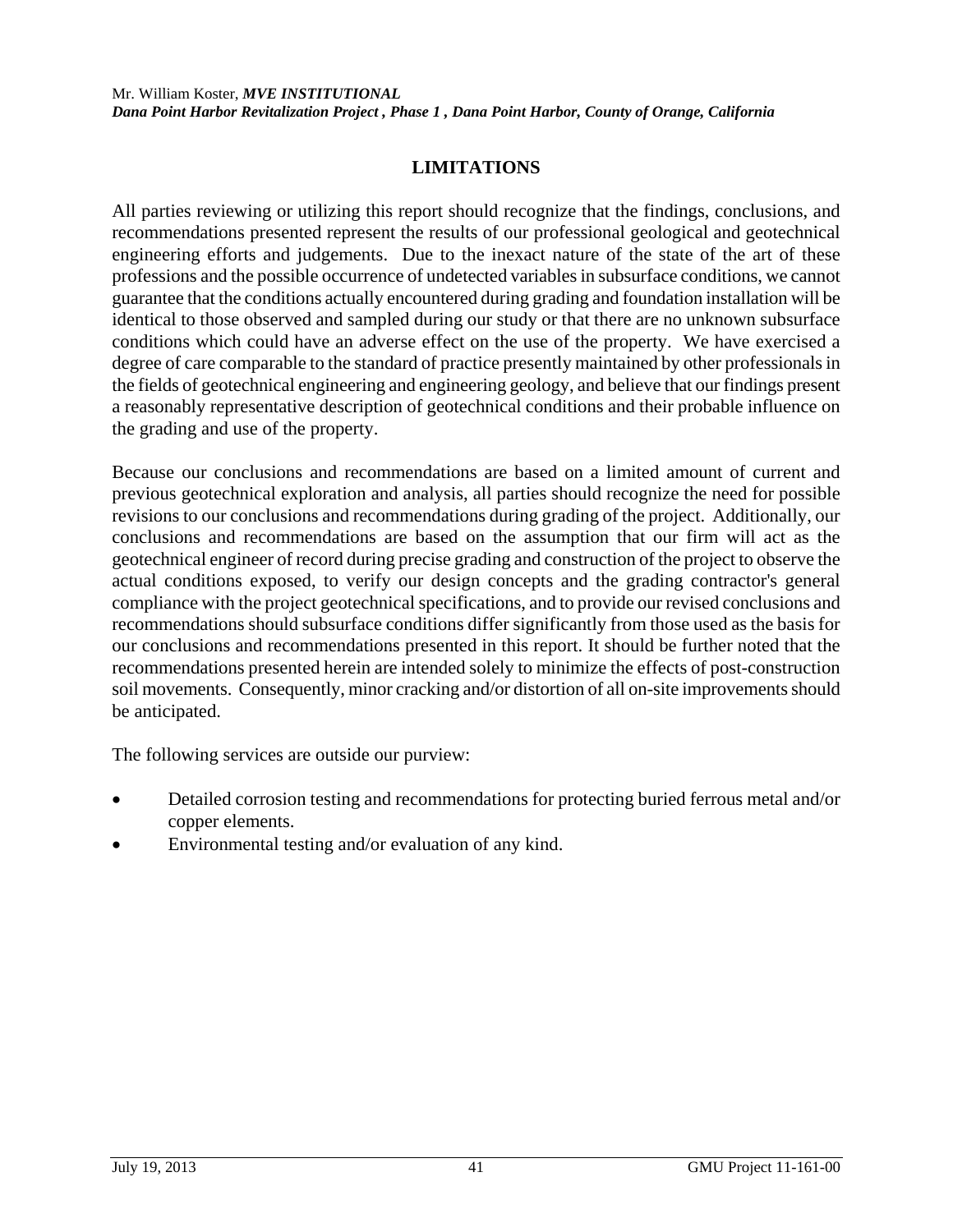#### **SUPPORTING DATA/GRAPHICS**

The following Plates and Appendices A through F which complete this report are listed in the Table of Contents.

Respectfully submitted,

#### GMU GEOTECHNICAL, INC.

Cavid R. Atkinson

David R. Atkinson Senior Engineer/Project Manager

Lisa L. Bates, CEG 2293 Senior Engineering Geologist



**CERTIFIED** 

Gregory P. Silver, M.Sc., PE, GE 2336 President/Principal Geotechnical Engineer

dwh/11-161-00R (7-19-13)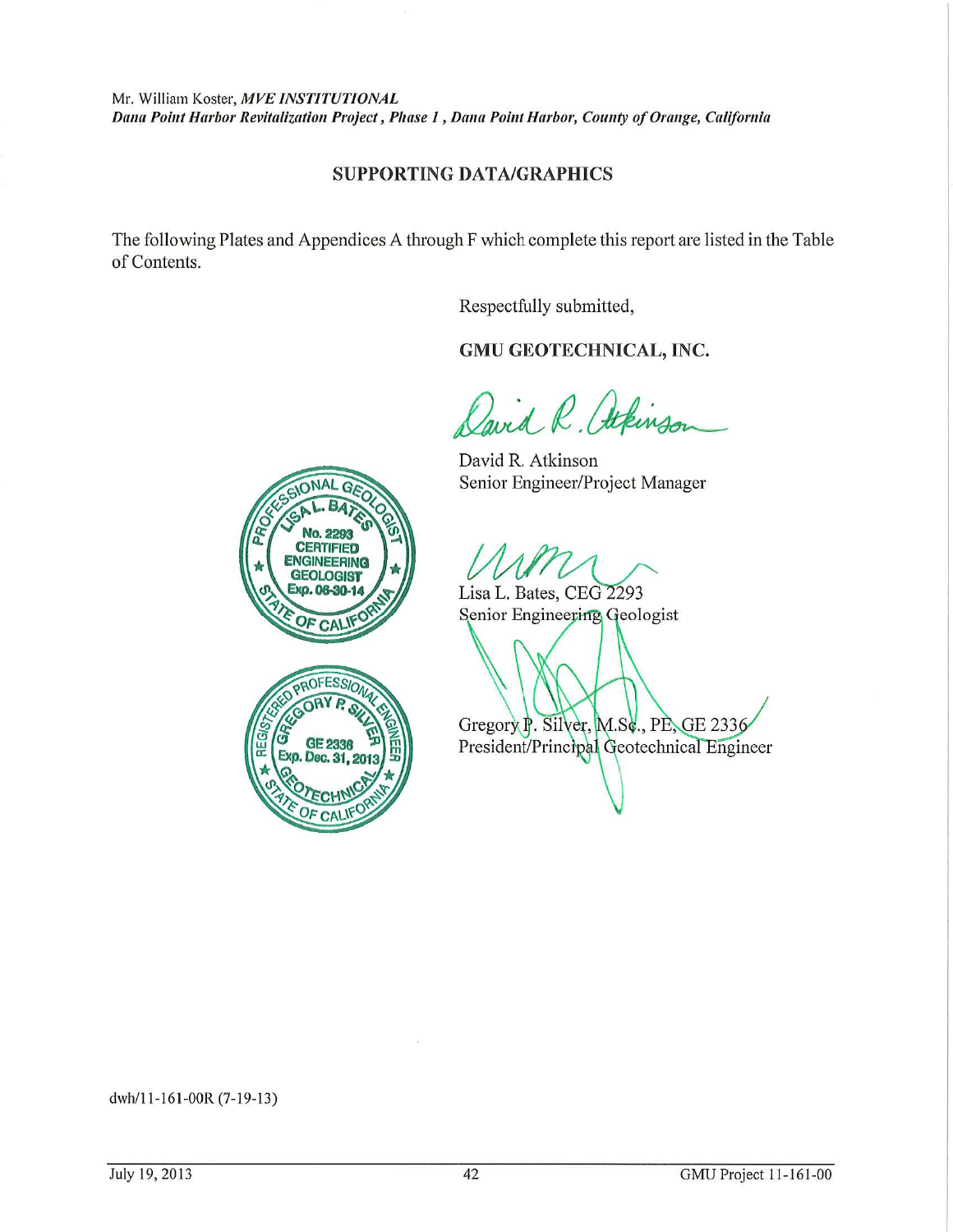### **SITE-SPECIFIC REFERENCES**

Bluewater Design Group, 2003, "Dana Point Marina Redevelopment, Bulkhead Structural Evaluation," December 17, 2003.

Diaz-Yourman and Associates, 2005, "Geotechnical Investigation, Dana Point Harbor Launch Ramp Rehabilitation, Dana Point, California." November 29, 2005, Proj. No. 2005-022.

GeoPentech, 2006, "Preliminary Geologic/Geotechnical Assessment Report for the Dana Point Harbor Revitalization Project Environmental Impact Report, January 14, 2004 (updated January 18, 2006).

Leighton Consulting Inc., 2002, "Preliminary Geotechnical Investigation Report for the Dana Point Harbor Master Plan, Dana Point Harbor, City of Dana Point, California." December 12, 2002, Proj. No. 600024-001.

Leighton Consulting Inc., 2008, "Geotechnical Engineering Exploration and Analysis for the Proposed Renovations to Dana Point Harbor, City of Dana Point, California," January 7, 2008, prepared for URS/Cash and Associates, Proj. No. 600024-004.

Zeiser Geotechnical, Inc., 1990, "City of Dana Point General Plan, Coastal Erosion Technical Report." PN 89312-2.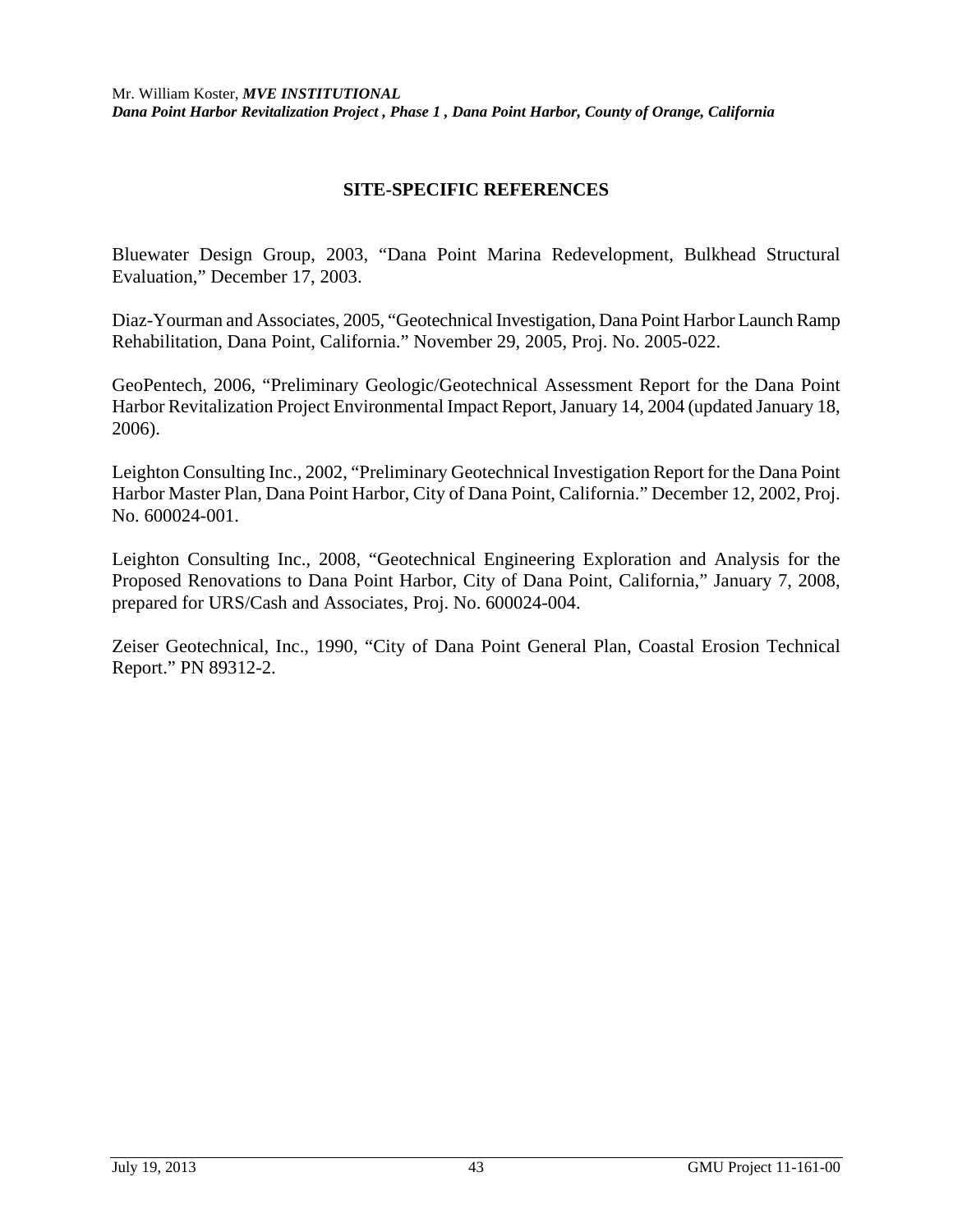| <b>DATE</b>   | <b>FLIGHT</b>  | <b>PHOTO</b> |
|---------------|----------------|--------------|
| 4-19-99       | $C136-45$      | 170-171      |
| 10-15-97      | C117-45        | 118-119      |
| $1 - 2 - 95$  | $Cl01-45$      | $10 - 11$    |
| 1-14-92       | $C85-18$       | $2 - 3$      |
| $1 - 9 - 92$  | $C-7$          | 112-113-114  |
| 11-14-87      | $C-1$          | 0012-0013    |
| $1 - 9 - 87$  | $\mathbf F$    | 294-295      |
| $5 - 18 - 83$ | 218-11         | $32 - 33$    |
| $1 - 31 - 81$ | 211-11         | $24 - 25$    |
| $2 - 26 - 80$ | 80033          | 268-269      |
| 12-13-78      | 203-11         | 43-44        |
| $1 - 24 - 77$ | 181-11         | 31           |
| $1 - 13 - 75$ | 157-11         | 27-28        |
| 10-29-73      | 132-10         | $20 - 21$    |
| $1 - 31 - 70$ | $61-10$        | 223-224-225  |
| $3 - 30 - 67$ | $\overline{2}$ | 94-95-96     |
| $9 - 20 - 65$ | 1FF            | 86-87        |
| $3 - 28 - 59$ | 261-R25        | 77-78        |
| 12-12-52      | 3K             | 49-50        |

## **AERIAL PHOTOGRAPHS**